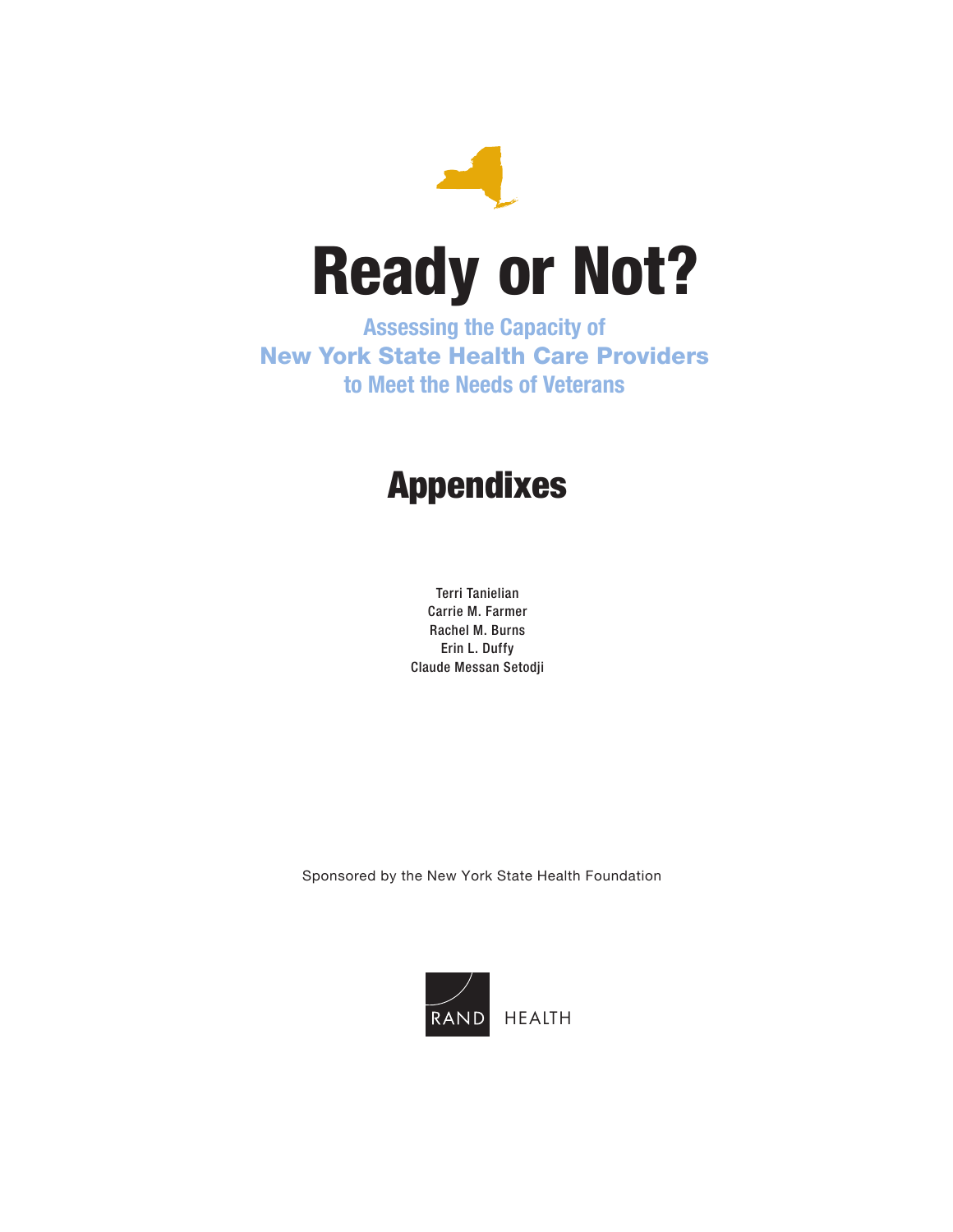For more information on this publication, visit [www.rand.org/t/RR2298](http://www.rand.org/t/RR2298)

Published by the RAND Corporation, Santa Monica, Calif. © Copyright 2018 RAND Corporation RAND<sup>®</sup> is a registered trademark.

#### Limited Print and Electronic Distribution Rights

This document and trademark(s) contained herein are protected by law. This representation of RAND intellectual property is provided for noncommercial use only. Unauthorized posting of this publication online is prohibited. Permission is given to duplicate this document for personal use only, as long as it is unaltered and complete. Permission is required from RAND to reproduce, or reuse in another form, any of its research documents for commercial use. For information on reprint and linking permissions, please visit [www.rand.org/pubs/permissions.](http://www.rand.org/pubs/permissions)

The RAND Corporation is a research organization that develops solutions to public policy challenges to help make communities throughout the world safer and more secure, healthier and more prosperous. RAND is nonprofit, nonpartisan, and committed to the public interest.

RAND's publications do not necessarily reflect the opinions of its research clients and sponsors.

Support RAND Make a tax-deductible charitable contribution at [www.rand.org/giving/contribute](http://www.rand.org/giving/contribute)

[www.rand.org](http://www.rand.org)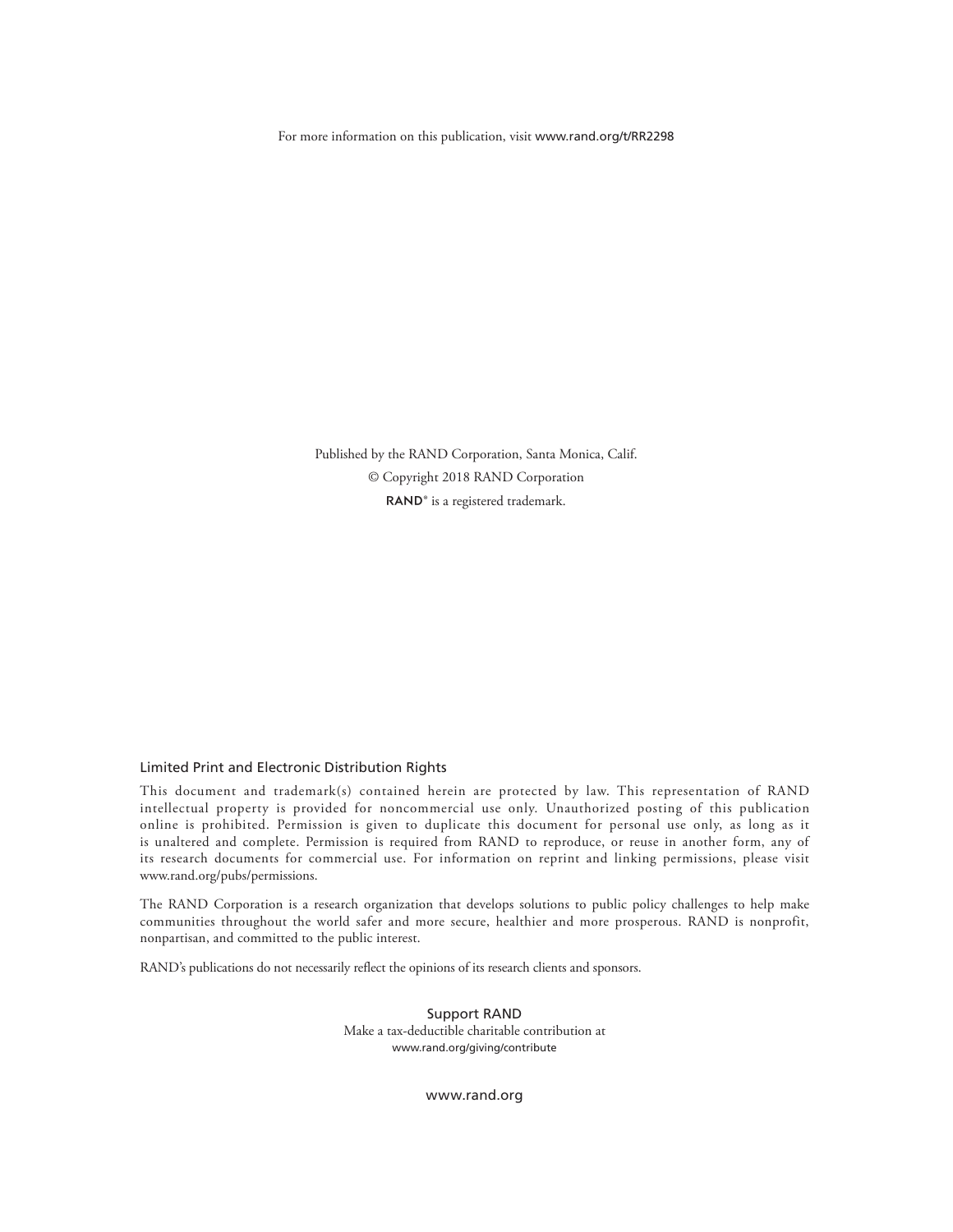## Preface

Veterans represent a special population of men and women who have served their country, many facing extraordinary health risks during deployment. Because many veterans have served on overseas missions, including in combat, veterans with service-connected health issues are a clinically complex and potentially vulnerable population. The mission of the U.S. Department of Veterans Affairs (VA) health care system is to meet the health care needs of this population. Over the past decade, the demand for health care services among veterans has increased. In response, VA has increased both the number of health professionals working within its facilities and its purchases of care from private-sector providers to accommodate veterans whose needs cannot be met in-house. Thus, providers working in the civilian sector are an increasingly important part of the overall health workforce addressing veterans' needs. However, we know very little about whether private health care providers are equipped to offer timely access to high-quality care that addresses the unique needs of veterans. As a result, many of the current training programs to sensitize private health care providers to these unique circumstances might not be targeting the areas or topics of greatest need.

The study was designed to assess the capacity and readiness of health care professionals to address the service-connected health-related needs among veterans in New York State. This report describes the findings with respect to the training, experience, practices, and attitudes toward veterans and the VA health care system among licensed health care professionals across the state. The report should be of interest to policymakers focused on addressing concerns about veterans' access to high-quality care. The findings are also relevant to those who design training efforts aimed at increasing provider capabilities to attend to the special needs of this population.

This study was sponsored by the New York State Health Foundation and conducted within the Health Services Delivery Systems program of RAND Health. A profile of RAND Health, abstracts of its publications, and ordering information can be found at [www.rand.org/health.](http://www.rand.org/health) Questions about this research can be directed to Terri Tanielian@rand.org or Carrie Farmer@rand.org.

This appendix provides auxiliary information to the main report.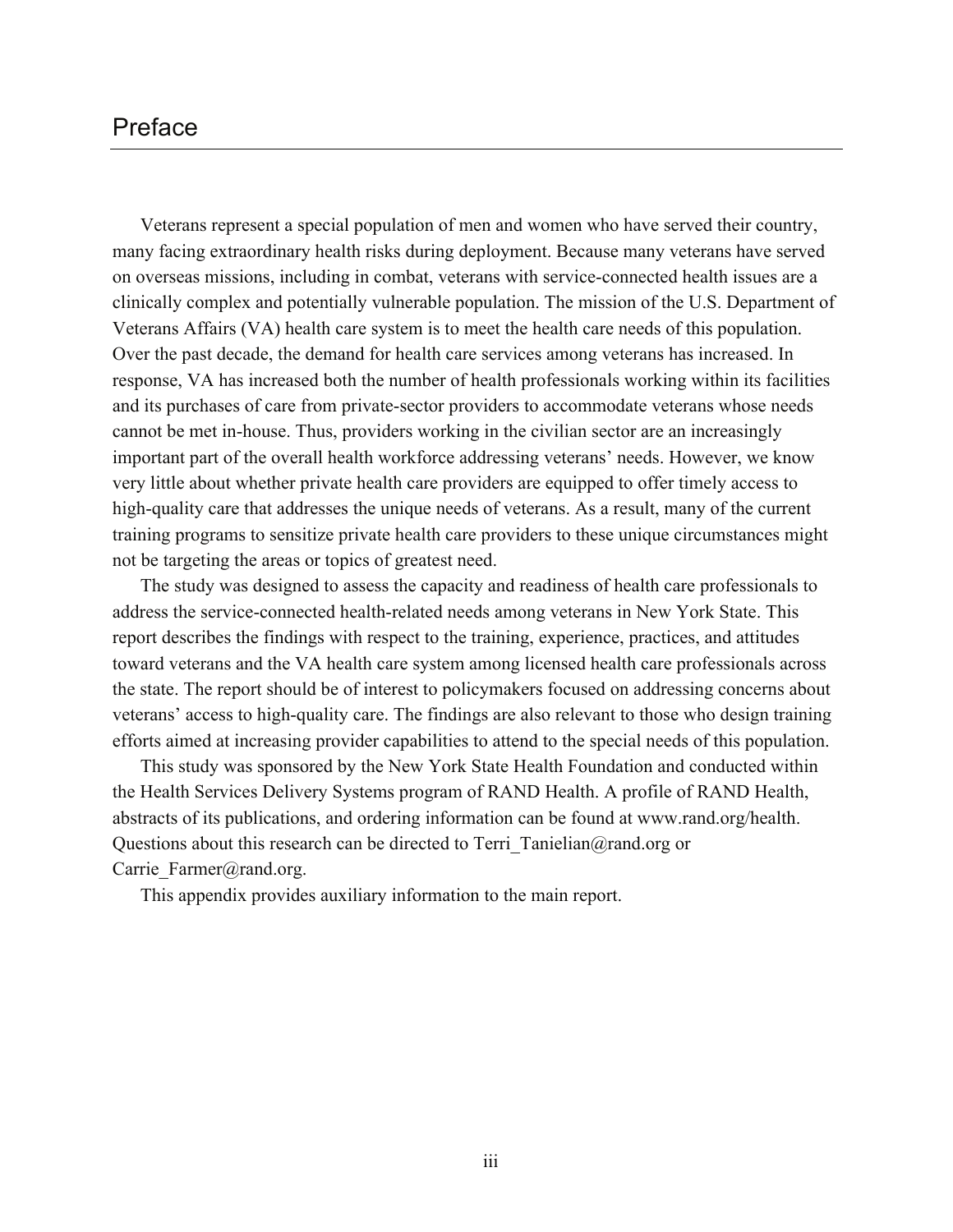## Contents

| <b>APPENDIX A</b> |
|-------------------|
|                   |
|                   |
|                   |
|                   |
|                   |
|                   |
|                   |
|                   |
|                   |
|                   |
|                   |
|                   |
| <b>APPENDIX B</b> |
|                   |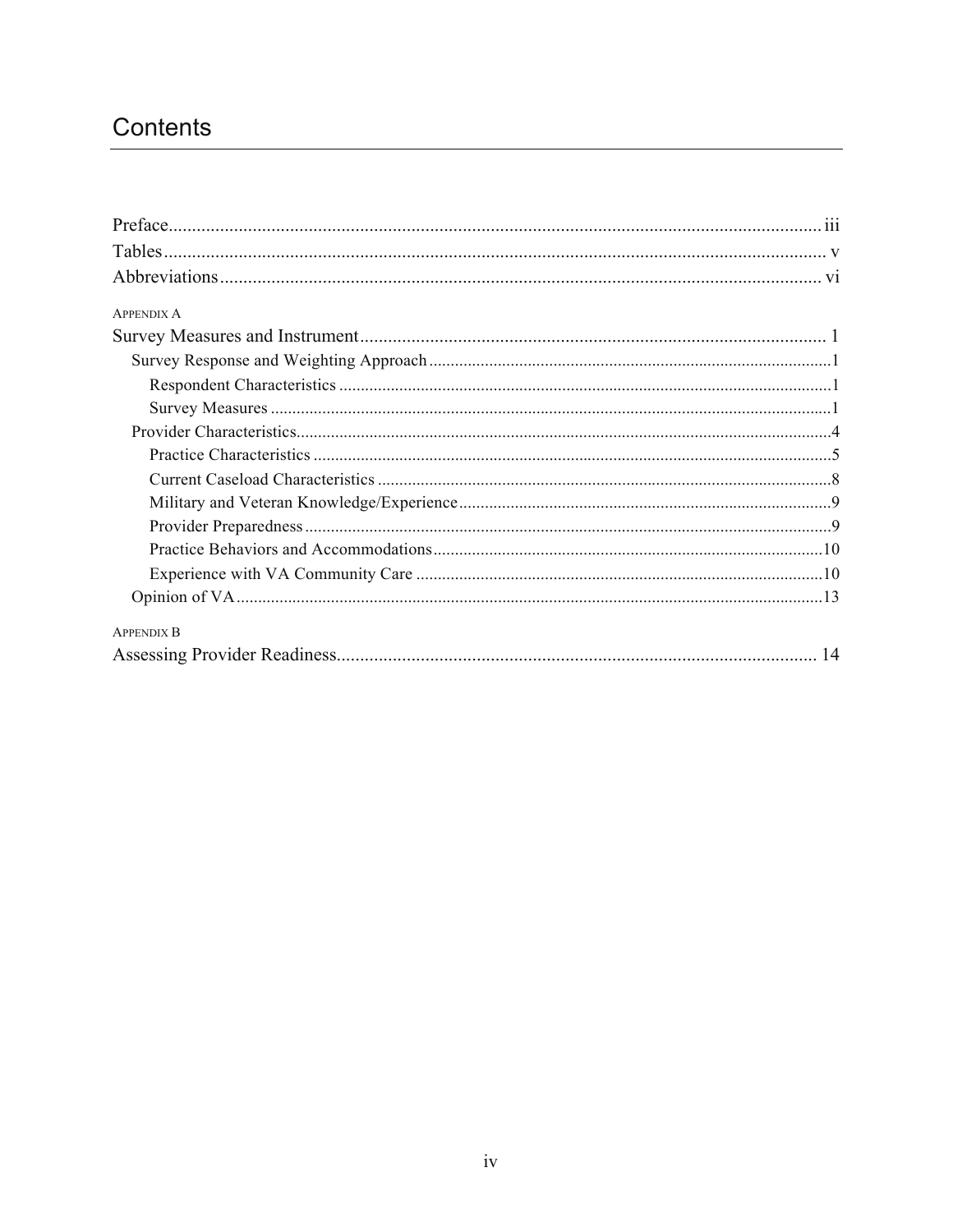## Tables

| A.6. Structural Capacity of New York State Providers to Treat Veterans, by Provider Type  8 |  |
|---------------------------------------------------------------------------------------------|--|
|                                                                                             |  |
| A.8. Percentage of Providers with Experience with VA Community Care, by Provider Type 12    |  |
| A.9. Percentage of Providers with Experience with VA Community Care, by Provider Type 12    |  |
|                                                                                             |  |
|                                                                                             |  |
| B.2. Perceived Preparedness for Management of Care for Common Conditions Among              |  |
|                                                                                             |  |
|                                                                                             |  |
|                                                                                             |  |
|                                                                                             |  |
| B.6. Components of Readiness, by Provider Characteristics (Cumulative Components) 19        |  |
|                                                                                             |  |
| B.8. Odds Ratios for Logistic Regression Models Predicting Components of Readiness  24      |  |
| B.9. Components of Readiness, by Provider Characteristics (Individual Components)  27       |  |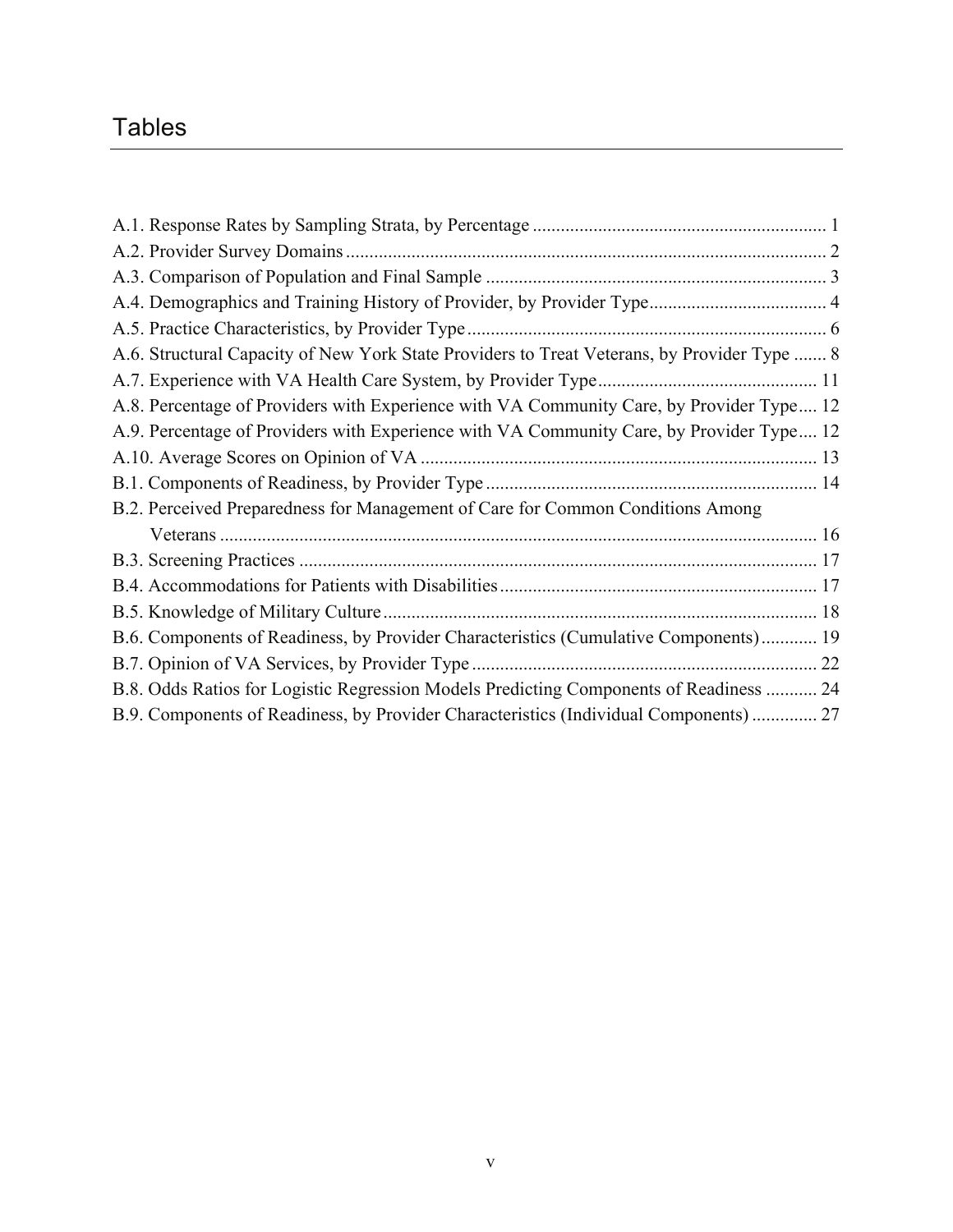## Abbreviations

| <b>CDC</b>      | Centers for Disease Control and Prevention |
|-----------------|--------------------------------------------|
| D <sub>O</sub>  | doctor of osteopathic medicine             |
| DoD             | U.S. Department of Defense                 |
| MD              | doctor of medicine                         |
| <b>MTF</b>      | military treatment facility                |
| NP              | nurse practitioner                         |
| <b>OT</b>       | occupational therapist                     |
| <b>PA</b>       | physician assistant                        |
| PC <sub>3</sub> | Patient-Centered Community Care            |
| PhD             | doctor of philosophy                       |
| <b>PT</b>       | physical therapist                         |
| <b>PTSD</b>     | posttraumatic stress disorder              |
| VA              | U.S. Department of Veterans Affairs        |
|                 |                                            |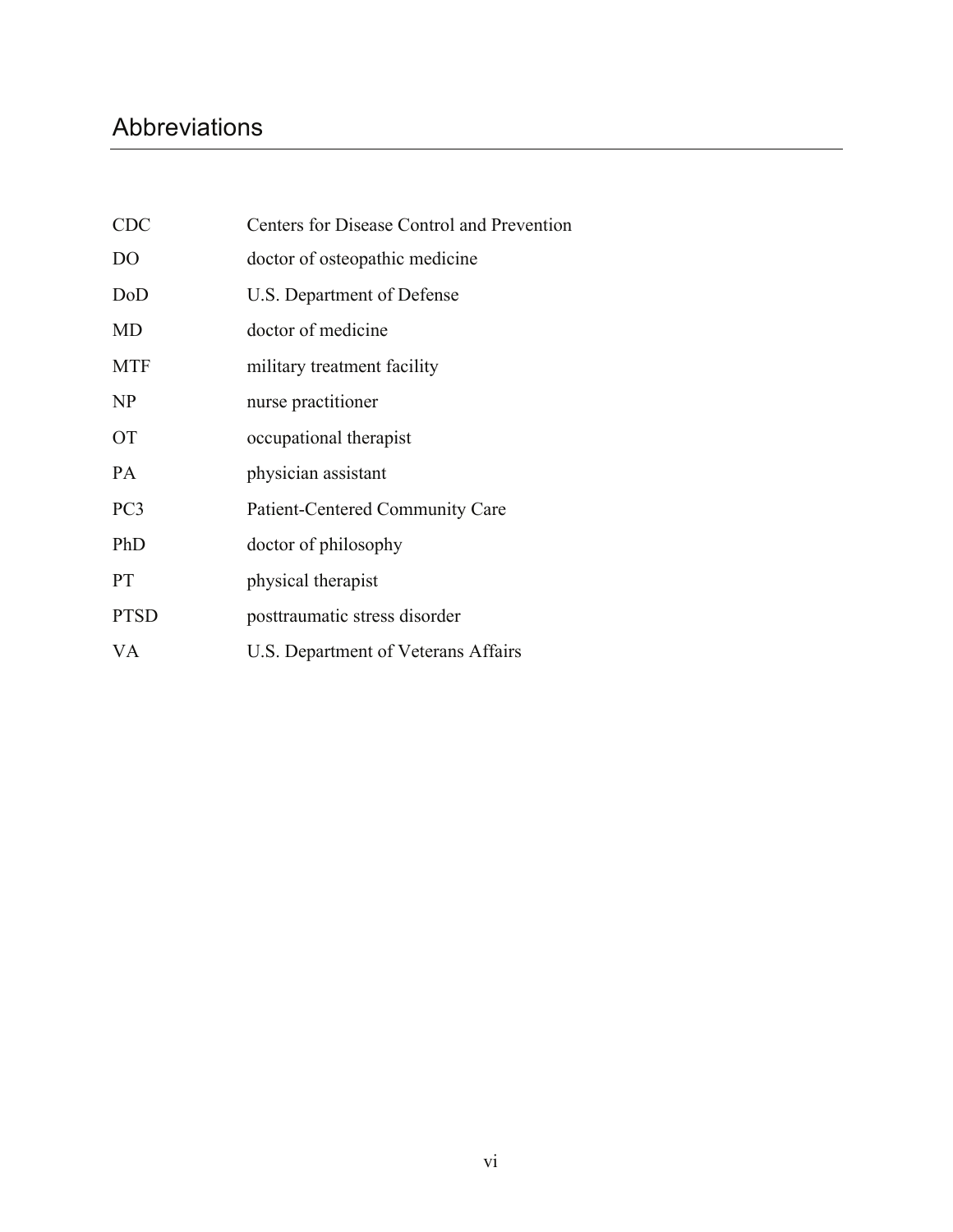This appendix provides details about the survey, including information about the specific survey items and the survey weighting approach. It also includes more-detailed information about the characteristics of providers and their clinical practices. The tables show the unweighted number of respondents and present the weighted statistic (percentage, mean, etc.), unless otherwise indicated.

## Survey Response and Weighting Approach

## *Respondent Characteristics*

Table A.1 shows the response rate by provider type and region. Response rates differed by type of health care professional and geographic region, but they did not differ by VA contractor status.

|                 | <b>Medicine</b> | <b>Mental Health</b> | PA. NP      | PT, OT      | <b>Total</b> |
|-----------------|-----------------|----------------------|-------------|-------------|--------------|
| Region          | $(N = 260)$     | $(N = 216)$          | $(N = 158)$ | $(N = 112)$ | $(N = 746)$  |
| Central/capital | 5.4             | 11.7                 | 10.0        | 9.5         | 7.6          |
| Metropolitan    | 2.8             | 3.9                  | 9.2         | 4.4         | 4.2          |
| Western         | 5.8             | 15.1                 | 12.8        | 8.4         | 8.7          |
| Total           | 4.2             | 6.8                  | 10.2        | 5.8         | 6.4          |

#### **Table A.1. Response Rates by Sampling Strata, by Percentage**

NOTE: PA = physician assistant; NP = nurse practitioner; PT = physical therapist; OT = occupational therapist.

#### *Survey Measures*

Table A.2 provides an overview of the survey domains, a description of the specific constructs, and information about how the items were used in analysis. We selected these items with a goal of using them to examine the readiness of these providers to deliver high-quality care to veterans with service-connected conditions.

A total of 1,232 health care providers clicked on the link in the email invitation to navigate to the survey. Once on the survey website, 243 (19.7 percent) did not begin the survey and 168 (13.6 percent) indicated that they were not currently providing direct patient care to adults and were therefore screened out. Individuals who were classified as PT/OT were more likely to screen out than those who were classified as PA/NP. Individuals who were registered as HealthNet providers were less likely to screen out. We found no differences by geographical region in responses to the screening question. There were 821 respondents who screened into the survey.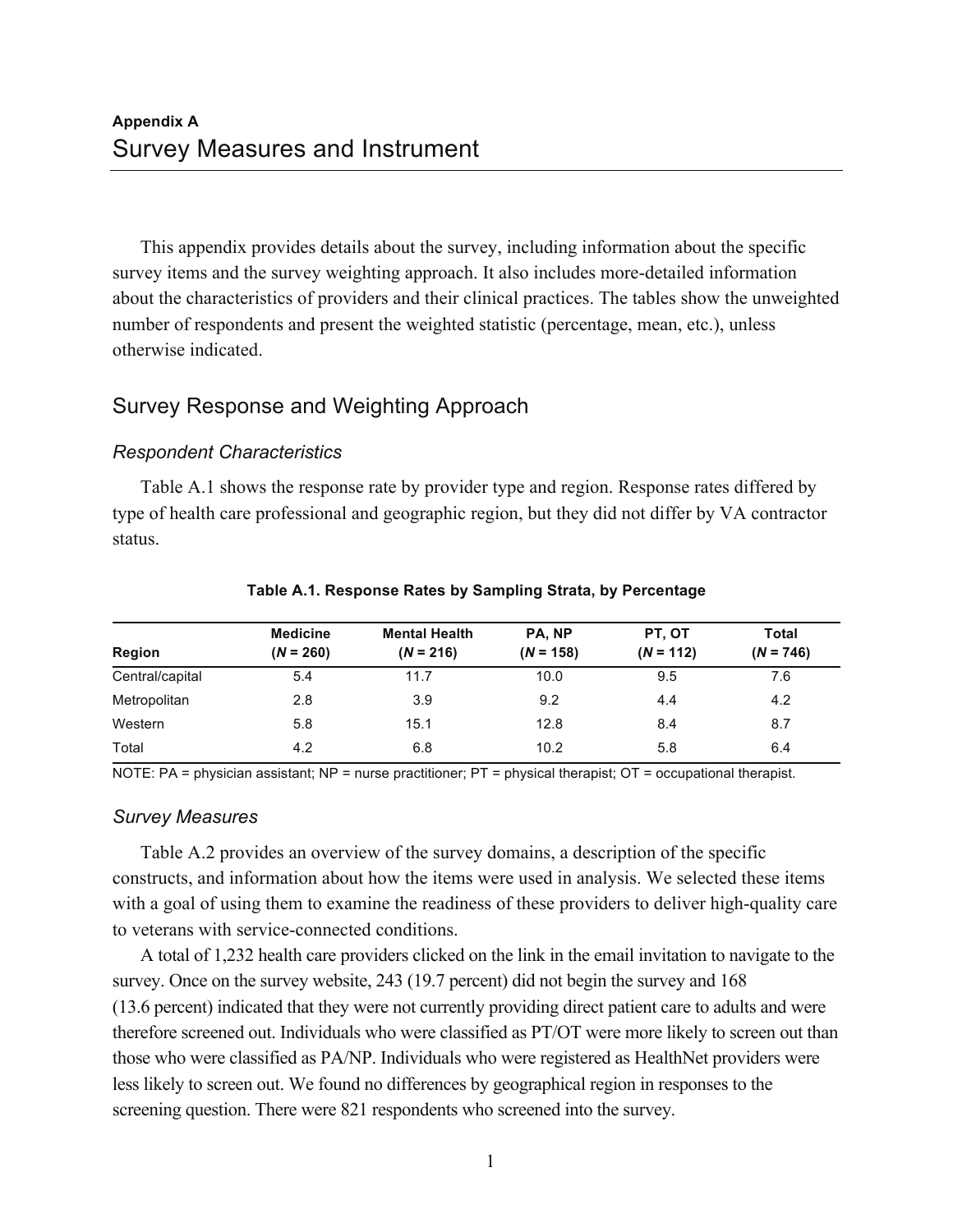| <b>Domain</b>                                       | <b>Types of Items</b>                                                                                                                                                                                                                                                                                                                                                                                                                                                                                                                                                                             | <b>Sources and Use</b>                                                                                                                                                                                                                                                                                                                            |
|-----------------------------------------------------|---------------------------------------------------------------------------------------------------------------------------------------------------------------------------------------------------------------------------------------------------------------------------------------------------------------------------------------------------------------------------------------------------------------------------------------------------------------------------------------------------------------------------------------------------------------------------------------------------|---------------------------------------------------------------------------------------------------------------------------------------------------------------------------------------------------------------------------------------------------------------------------------------------------------------------------------------------------|
| Provider<br>characteristics                         | Highest academic degree (MD/DO, PhD,<br>master's), medical specialization, gender, age,<br>race/ethnicity, years in practice                                                                                                                                                                                                                                                                                                                                                                                                                                                                      | Adapted from prior Centers for Disease Control<br>and Prevention (CDC) and RAND surveys and<br>used to characterize respondents and examine<br>predictors of practice behaviors and provider<br>attitudes                                                                                                                                         |
| Practice<br>characteristics                         | Setting type, populations served, types of<br>insurance coverage accepted/compensation<br>method accepting new patients/time to new<br>appointment, time spent in work activities                                                                                                                                                                                                                                                                                                                                                                                                                 | Drawn from prior surveys of health care providers<br>conducted by the CDC, Commonwealth Fund,<br>Kaiser Family Foundation, and RAND. Used to<br>describe the practice setting of survey<br>participants                                                                                                                                           |
| Current<br>caseload<br>characteristics              | Average number of visits in typical work week,<br>types of patients commonly treated,<br>distribution of typical patients by insurance<br>type                                                                                                                                                                                                                                                                                                                                                                                                                                                    | Drawn from the CDC National Ambulatory<br>Medical Care Survey, Commonwealth Fund<br>International Survey of Primary Care Doctors,<br>and the RAND Survey of Behavioral Healthcare<br>Providers. Used to describe the caseload and the<br>types of patients served by the participant's<br>practice                                                |
| Military and<br>veteran<br>knowledge/<br>experience | Awareness of military/veteran culture,<br>awareness of military/veterans in current<br>caseload, prior experience with military or VA<br>(as an employer, treating members of the<br>population, etc.)                                                                                                                                                                                                                                                                                                                                                                                            | Drawn from a survey by Kilpatrick et al. (2011)<br>and the RAND Survey of Behavioral Healthcare<br>Providers. Used to assess providers' personal<br>experiences with, knowledge of, and attitudes<br>toward the military and VA                                                                                                                   |
| Practice<br>preparedness                            | Experience treating and perceived practice<br>preparedness to address conditions common<br>among veterans (e.g., hearing loss, physical<br>disabilities, mental health problems), office<br>accessibility                                                                                                                                                                                                                                                                                                                                                                                         | Modified based on the Commonwealth Fund<br>International Survey of Primary Care Doctors to<br>evaluate the preparedness of the practice to treat<br>and accommodate common conditions among<br>veterans                                                                                                                                           |
| Practice<br>behaviors                               | Degree to which providers routinely screen for<br>posttraumatic stress disorder (PTSD),<br>depression, alcohol use, suicide risk,<br>occupational risk/exposures including<br>screening for military history                                                                                                                                                                                                                                                                                                                                                                                      | Adapted from the RAND Survey of Behavioral<br>Healthcare Providers. Used to evaluate how or if<br>providers identify military history of their patients<br>and to assess whether their practice made<br>accommodations for individuals with disabilities                                                                                          |
| Experience with<br>VA Community<br>Care             | Awareness of VA purchased care programs (e.g., Adapted from the RAND Survey of Behavioral<br>Veterans Choice Program), experience as a VA-<br>contracted provider, number of veterans served,<br>experience with administrative authorization and<br>compliance, barriers to enrolling, experience with<br>reimbursement process, perceived support for<br>working with veterans, sources of information and<br>resources for working with veterans, percentage<br>of patients that also use VA health, referral to VA,<br>communication with VA, coordination of care,<br>perceptions of VA care | Healthcare Providers, the Kaiser Family<br>Foundation/Commonwealth Fund National<br>Survey of Primary Care Providers, the CDC<br>National Survey of Primary Care Providers, and<br>feedback from VA (Gaglioti et al., 2014; Kilpatrick<br>et al., 2011). Used to evaluate the provider's<br>knowledge and perceptions of the VA Medical<br>System |

## **Table A.2. Provider Survey Domains**

NOTE: DO = doctor of osteopathic medicine; MD = doctor of medicine; MTF = military treatment facility; PhD = doctor of philosophy.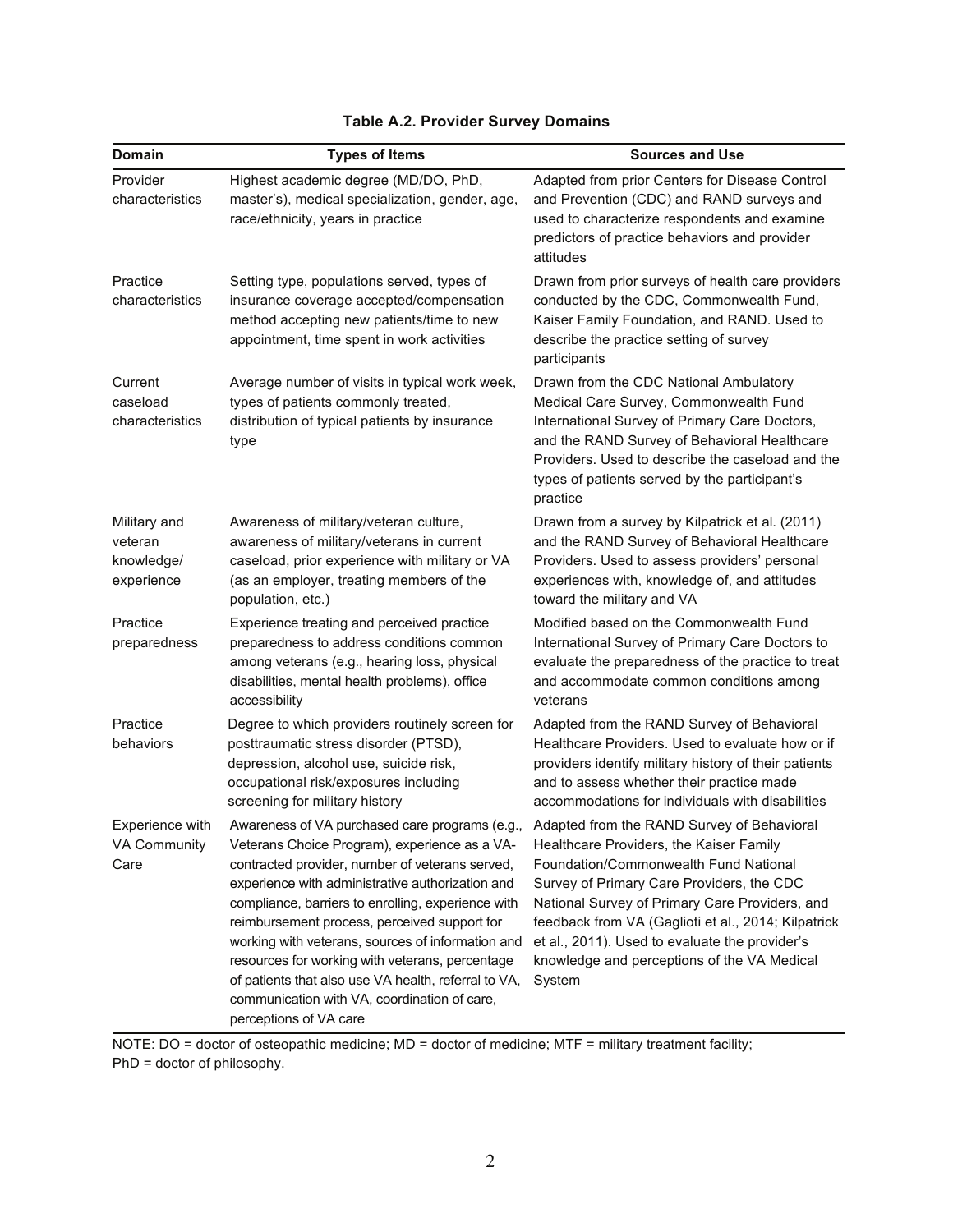Of those who screened in, one answered only the screening question and did not move on to the rest of the survey. There were 70 respondents who dropped out of the survey after answering some or all of the provider background questions, and there were three individuals who answered some of the military and veteran experience questions but dropped out before indicating whether they were currently treating any service members or veterans. We dropped these 74 individuals from the analytic sample. These individuals were more likely to be located in the metropolitan region of the state; there were no differences in survey completion rate by provider type or HealthNet provider status.

One respondent indicated that their practice was outside of the New York state region; we also dropped this individual from the analysis.

The weights were calculated for each of the 24 strata as: "Number of Individuals in Sampling Frame/Number of Individuals in Analytic Sample," thus reflecting the likelihood of being in a strata as well as the likelihood of participating in the survey. Because of low response rates among physicians in the New York metropolitan region that resulted in very large sample weights for some participants (weights ranged from 6.71 to 154.48), we Winsorized the weights to a maximum of 50 to prevent the providers in that category from having an outsized influence on the results.

Table A.3 displays the breakdown of the eligible population compared with those invited to participate and those who responded. It also shows the composition of the final weighted analytic sample.

|                               |        | <b>Eligible</b><br><b>Population</b> | Invited to<br><b>Participate</b> |      | <b>Unweighted Analytic</b><br><b>Sample</b> |      |        | <b>Weighted Analytic</b><br><b>Sample</b> |
|-------------------------------|--------|--------------------------------------|----------------------------------|------|---------------------------------------------|------|--------|-------------------------------------------|
| <b>Characteristic</b>         | N      | %                                    | N                                | %    | N                                           | %    | N      | $\%$                                      |
| Provider type                 |        |                                      |                                  |      |                                             |      |        |                                           |
| Physician (MD, DO)            | 13,099 | 60.6                                 | 6,196                            | 48.1 | 260                                         | 34.9 | 7,306  | 46.5                                      |
| Mental health                 | 4,929  | 22.8                                 | 3,181                            | 24.7 | 216                                         | 29.0 | 4,859  | 30.9                                      |
| PA. NP<br>(non-mental health) | 1.648  | 7.6                                  | 1,567                            | 12.2 | 158                                         | 21.2 | 1,637  | 10.4                                      |
| PT, OT                        | 1,959  | 9.1                                  | 1,942                            | 15.1 | 112                                         | 15.0 | 1,914  | 12.2                                      |
| Geographic region             |        |                                      |                                  |      |                                             |      |        |                                           |
| Central/capital               | 2,820  | 13.0                                 | 2,685                            | 20.8 | 203                                         | 27.2 | 2,773  | 17.6                                      |
| Metropolitan                  | 16,100 | 74.4                                 | 7,618                            | 59.1 | 318                                         | 42.6 | 10,249 | 65.2                                      |
| Western                       | 2,715  | 12.6                                 | 2,583                            | 20.1 | 225                                         | 30.2 | 2,693  | 17.1                                      |
| <b>HealthNet status</b>       |        |                                      |                                  |      |                                             |      |        |                                           |
| Yes                           | 2,711  | 12.5                                 | 2,298                            | 17.8 | 118                                         | 15.8 | 2,642  | 16.8                                      |
| No                            | 18,924 | 87.5                                 | 10,588                           | 82.2 | 628                                         | 84.2 | 13,073 | 83.2                                      |

**Table A.3. Comparison of Population and Final Sample** 

NOTES: Differences in distributions between the weighted analytic sample and the eligible population are due to trimming of the weight, which we executed to prevent under-represented groups from having excessive influence on the results. Percentages might not sum to 100 because of rounding.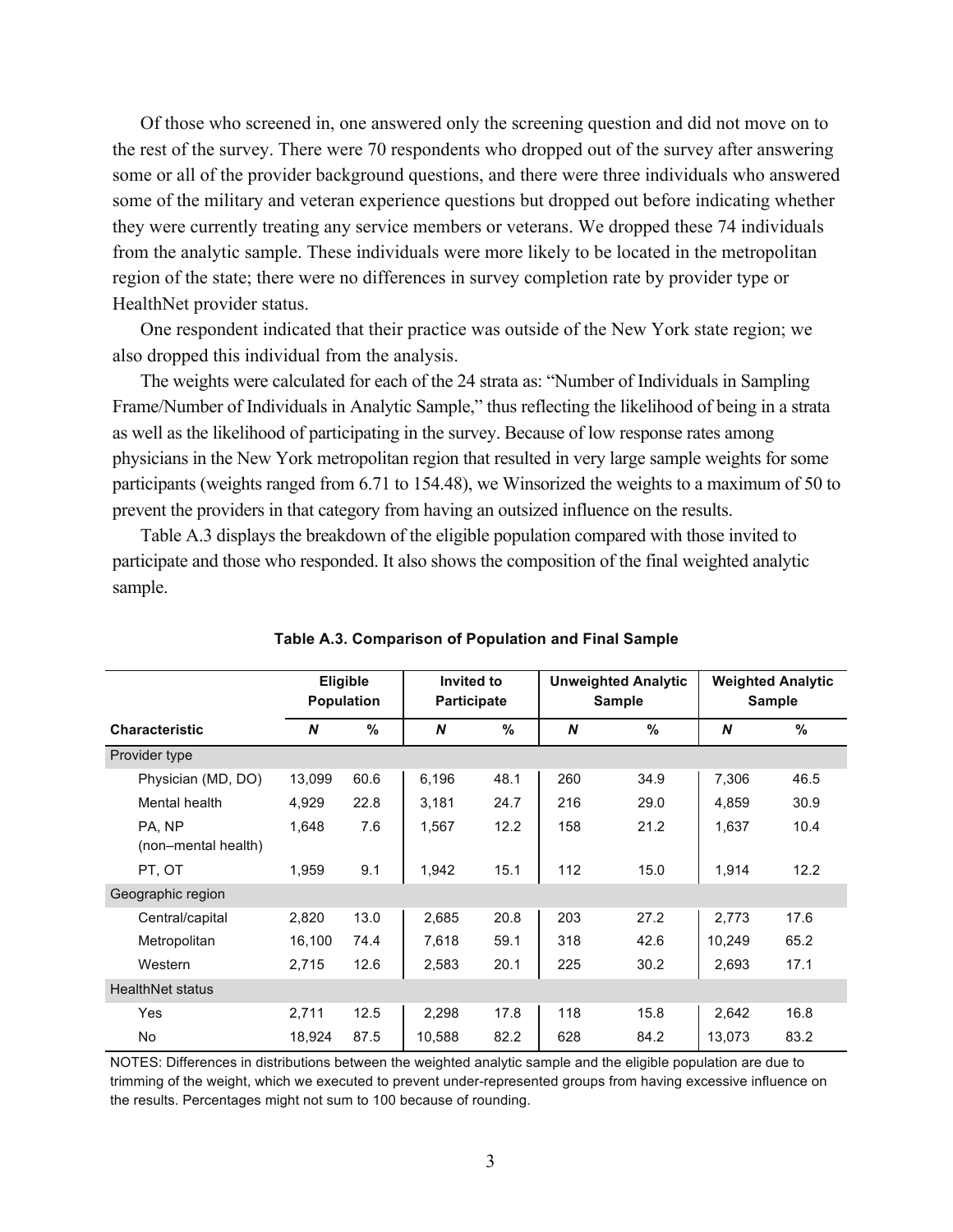## Provider Characteristics

To characterize the sample and examine how practice behaviors might vary by demographic or training characteristics, we gathered data on gender, birth year, ethnicity and race, highest professional degree (e.g., MD, PhD, master's), medical specialty type (primary care, specialty care, etc.), and the completion year for the most recent professional training.

New York's physicians, nurse practitioners, physician assistants, mental health care providers, and occupational and physical therapists are a diverse population whose characteristics vary by provider type. Our sample consisted of 746 respondents, and data were weighted to reflect the population from which they were drawn (see Table A.4).

|                              |                  | <b>Overall</b> |             | <b>Medicine</b><br>(MD, DO) | PT, OT         |      | PA, NP |      | <b>Mental Health</b> |      |          |
|------------------------------|------------------|----------------|-------------|-----------------------------|----------------|------|--------|------|----------------------|------|----------|
| <b>Characteristic</b>        | $\boldsymbol{N}$ | %              | N           | %                           | N              | $\%$ | N      | %    | N                    | %    | p-value  |
| Gender                       |                  |                |             |                             |                |      |        |      |                      |      | < 0.0001 |
| Female                       | 423              | 55.2           | 80          | 32.1                        | 68             | 61.8 | 125    | 84.7 | 150                  | 77.3 |          |
| Race/ethnicity               |                  |                |             |                             |                |      |        |      |                      |      | 0.1713   |
| Hispanic                     | 32               | 5.0            | 9           | 4.9                         | $\overline{2}$ | 1.1  | 11     | 7.7  | 10                   | 5.7  |          |
| Non-Hispanic black           | 16               | 2.5            | 5           | 1.9                         | $\overline{c}$ | 2.6  | 3      | 2.0  | 6                    | 3.4  |          |
| Non-Hispanic white           | 541              | 74.1           | 182         | 71.5                        | 81             | 71.5 | 110    | 73.8 | 168                  | 78.9 |          |
| Other/<br>refused to answer  | 123              | 18.5           | 55          | 21.7                        | 21             | 24.7 | 23     | 16.5 | 24                   | 12.0 |          |
| Age                          |                  |                |             |                             |                |      |        |      |                      |      | < 0.0001 |
| Younger than 35              | 78               | 8.5            | 20          | 7.3                         | 18             | 15.9 | 27     | 18.2 | 13                   | 4.5  |          |
| $35 - 44$                    | 153              | 20.6           | 56          | 20.6                        | 31             | 30.0 | 36     | 25.2 | 30                   | 15.5 |          |
| $45 - 54$                    | 192              | 26.4           | 59          | 24.0                        | 32             | 32.0 | 39     | 27.0 | 62                   | 27.6 |          |
| $55 - 64$                    | 192              | 29.7           | 76          | 33.1                        | 20             | 18.9 | 34     | 23.5 | 62                   | 30.8 |          |
| 65 or older                  | 90               | 14.8           | 38          | 15.0                        | 3              | 3.2  | 8      | 6.1  | 41                   | 21.6 |          |
| Highest health care degree   |                  |                |             |                             |                |      |        |      |                      |      | N/A      |
| Bachelor's                   | 61               | 5.6            | $\mathbf 0$ | t.                          | 31             | 29.5 | 30     | 19.1 | $\mathbf 0$          | ÷.   |          |
| Master's                     | 326              | 36.2           | $\mathbf 0$ |                             | 45             | 40.4 | 111    | 70.1 | 170                  | 77.5 |          |
| Doctorate (MD,<br>PhD, etc.) | 359              | 58.2           | 260         | 100.0                       | 36             | 30.1 | 17     | 10.8 | 46                   | 22.5 |          |

**Table A.4. Demographics and Training History of Provider, by Provider Type**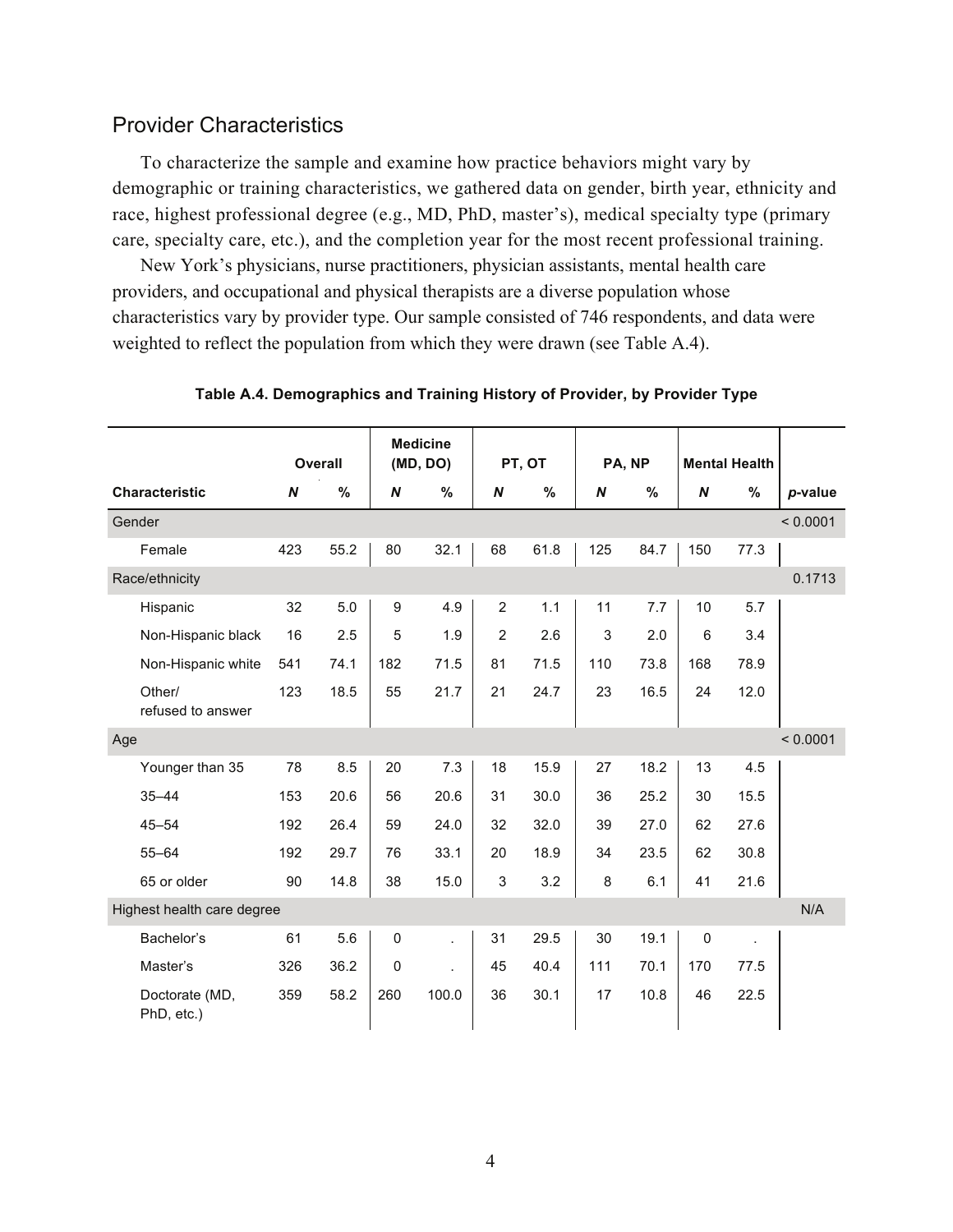|                               |     |                |                  | <b>Medicine</b> |                         |        |                  |        |                |                      |          |
|-------------------------------|-----|----------------|------------------|-----------------|-------------------------|--------|------------------|--------|----------------|----------------------|----------|
|                               |     | <b>Overall</b> |                  | (MD, DO)        |                         | PT, OT |                  | PA, NP |                | <b>Mental Health</b> |          |
| <b>Characteristic</b>         | N   | %              | $\boldsymbol{N}$ | %               | N                       | %      | $\boldsymbol{N}$ | %      | N              | %                    | p-value  |
| Geographic region             |     |                |                  |                 |                         |        |                  |        |                |                      | < 0.0001 |
| Central/capital               | 203 | 17.6           | 85               | 22.9            | 27                      | 13.6   | 33               | 21.7   | 58             | 10.0                 |          |
| Metropolitan                  | 318 | 65.2           | 90               | 55.6            | 61                      | 72.6   | 81               | 55.6   | 86             | 80.0                 |          |
| Western                       | 225 | 17.1           | 85               | 21.5            | 24                      | 13.8   | 44               | 22.7   | 72             | 10.0                 |          |
| Any military service          |     |                |                  |                 |                         |        |                  |        |                |                      | 0.0001   |
| Yes                           | 37  | 5.4            | 22               | 8.8             | $\overline{c}$          | 1.1    | $\sqrt{3}$       | 1.7    | 10             | 3.2                  |          |
| Close family military service |     |                |                  |                 |                         |        |                  |        |                |                      | 0.0002   |
| Yes                           | 227 | 26.1           | 52               | 18.0            | 36                      | 31.6   | 53               | 32.8   | 86             | 33.8                 |          |
| Years since training          |     |                |                  |                 |                         |        |                  |        |                |                      | < 0.0001 |
| Less than 5 years             | 68  | 6.4            | 12               | 4.3             | 16                      | 13.0   | 31               | 18.6   | 9              | 3.0                  |          |
| 5-10 years                    | 119 | 12.9           | 32               | 10.7            | 19                      | 15.2   | 39               | 25.9   | 29             | 10.9                 |          |
| $10-20$ years                 | 218 | 28.5           | 56               | 20.5            | 32                      | 28.6   | 47               | 29.4   | 83             | 40.0                 |          |
| $20 - 30$ years               | 179 | 25.4           | 68               | 27.7            | 29                      | 30.5   | 25               | 15.6   | 57             | 23.1                 |          |
| 30 or more years              | 162 | 26.8           | 92               | 36.8            | 16                      | 12.7   | 16               | 10.5   | 38             | 23.0                 |          |
| Trained in VA hospital        |     |                |                  |                 |                         |        |                  |        |                |                      | < 0.0001 |
| Yes                           | 197 | 27.7           | 135              | 49.3            | 12                      | 11.2   | 32               | 19.8   | 18             | 4.4                  |          |
| Ever worked in MTF/VA         |     |                |                  |                 |                         |        |                  |        |                |                      | < 0.0001 |
| MTF only or<br>MTF+VA         | 30  | 3.9            | 19               | 6.9             | $\overline{\mathbf{4}}$ | 2.8    | 3                | 1.9    | $\overline{4}$ | 0.6                  |          |
| VA only                       | 149 | 22.2           | 102              | 38.0            | 10                      | 10.2   | 17               | 10.5   | 20             | 7.1                  |          |
| <b>Neither</b>                | 567 | 73.8           | 139              | 55.1            | 98                      | 86.9   | 138              | 87.6   | 192            | 92.3                 |          |

NOTES: These data were tested with a chi-square test. N/A means that a *p*-value cannot be computed because of cell counts of zero. Cells marked with a "." indicate that with 0 respondents, there is no percentage to calculate.

#### *Practice Characteristics*

The practice characteristics of health care providers in the state also varied by provider type. To better understand the characteristics of the provider's practice setting and typical clinical behaviors, we asked several questions about how they spent their time, the types of settings in which they worked, their clinical caseload, their payment structure, and the types of insurance they accepted. We asked respondents to identify their primary practice setting through a series of questions to identify where they see the greatest number of patients each week. We then instructed respondents to answer subsequent questions with respect to that primary practice setting. For several questions, our survey instrument was programmed to auto-fill the primary practice setting into the wording of the question to enhance the reliability of their responses (see Table A.5).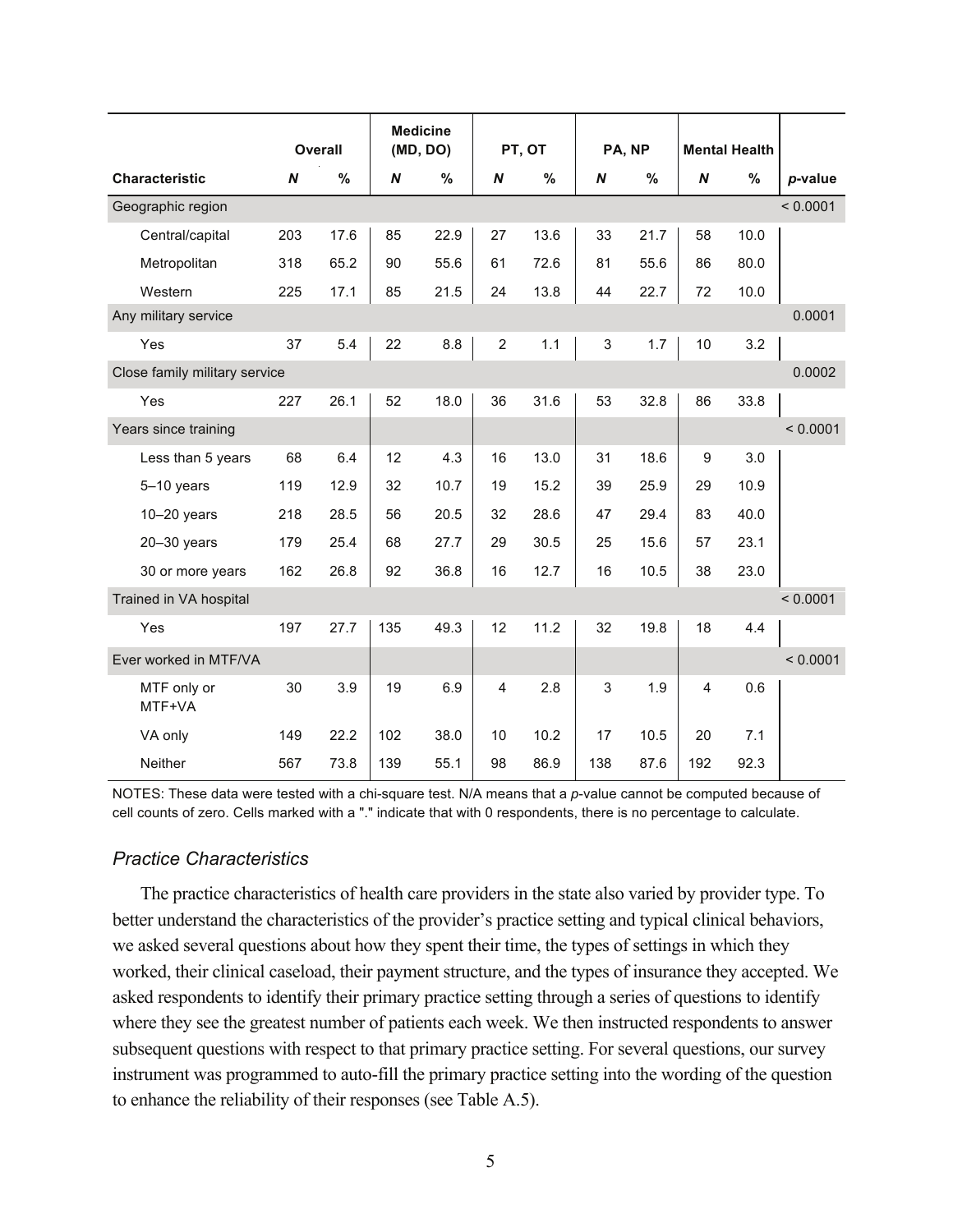|                                                         |     | <b>Overall</b> |                | <b>Medicine</b><br>(MD, DO) |                | PT, OT |       | PA, NP |                  | <b>Mental Health</b> |          |
|---------------------------------------------------------|-----|----------------|----------------|-----------------------------|----------------|--------|-------|--------|------------------|----------------------|----------|
| <b>Characteristic</b>                                   | N   | %              | N              | %                           | N              | $\%$   | N     | %      | $\boldsymbol{N}$ | %                    | p-value  |
| More than 20 hours of patient care per week             |     |                |                |                             |                |        |       |        |                  |                      | < 0.0001 |
| Yes                                                     | 579 | 76.6           | 227            | 84.7                        | 74             | 65.5   | 134   | 84.2   | 144              | 66.3                 |          |
| Any time spent teaching                                 |     |                |                |                             |                |        |       |        |                  |                      | < 0.0001 |
| Yes                                                     | 351 | 49.6           | 162            | 63.5                        | 47             | 42.2   | 64    | 40.9   | 78               | 34.7                 |          |
| Any time spent on research                              |     |                |                |                             |                |        |       |        |                  |                      | 0.0105   |
| Yes                                                     | 232 | 34.1           | 99             | 40.3                        | 31             | 27.2   | 39    | 24.6   | 63               | 30.7                 |          |
| Number of weeks worked in past year                     |     |                |                |                             |                |        |       |        |                  |                      | 0.0455   |
| 26 weeks or fewer                                       | 36  | 4.7            | 8              | 2.4                         | 5              | 4.2    | 10    | 7.0    | 13               | 7.6                  |          |
| 27-47 weeks                                             | 187 | 24.9           | 63             | 23.2                        | 24             | 22.8   | 42    | 26.3   | 58               | 28.0                 |          |
| 48-49 weeks                                             | 282 | 40.0           | 117            | 46.2                        | 37             | 36.0   | 57    | 35.4   | 71               | 33.8                 |          |
| 50-51 weeks                                             | 151 | 18.6           | 49             | 18.0                        | 35             | 27.4   | 31    | 19.5   | 36               | 15.7                 |          |
| 52 weeks                                                | 90  | 11.8           | 23             | 10.2                        | 11             | 9.5    | 18    | 11.8   | 38               | 15.0                 |          |
| Compensation method                                     |     |                |                |                             |                |        |       |        |                  |                      | < 0.0001 |
| Fixed salary                                            | 370 | 44.9           | 106            | 42.5                        | 62             | 50.4   | 111   | 69.9   | 91               | 38.1                 |          |
| Salary adjusted for<br>performance                      | 152 | 22.9           | 105            | 38.7                        | 8              | 7.9    | 13    | 7.3    | 26               | 10.3                 |          |
| Shift, hourly, or other<br>time-based payment           | 120 | 17.4           | 17             | 7.6                         | 31             | 32.4   | 25    | 16.7   | 47               | 26.4                 |          |
| Share of practice<br>billings or workload               | 53  | 7.8            | 24             | 8.7                         | 4              | 4.2    | 3     | 1.9    | 22               | 9.9                  |          |
| Other method                                            | 51  | 6.9            | 8              | 2.5                         | $\overline{7}$ | 5.1    | $\,6$ | 4.2    | 30               | 15.3                 |          |
| Main practice setting                                   |     |                |                |                             |                |        |       |        |                  |                      | < 0.0001 |
| Hospital campus                                         | 168 | 24.3           | 95             | 38.7                        | 17             | 10.7   | 42    | 26.9   | 14               | 7.0                  |          |
| Ambulatory clinic or<br>surgery center                  | 299 | 38.2           | 127            | 46.8                        | 21             | 18.3   | 84    | 53.8   | 67               | 27.9                 |          |
| Rehab/long-term care                                    | 45  | 5.8            | $\overline{7}$ | 2.8                         | 24             | 23.0   | 5     | 3.1    | 9                | 4.6                  |          |
| Home or private office                                  | 179 | 24.3           | 29             | 10.8                        | 30             | 28.9   | 20    | 12.5   | 100              | 46.8                 |          |
| Patient home/other                                      | 54  | 7.4            | $\overline{c}$ | 0.9                         | 20             | 19.1   | 6     | 3.7    | 26               | 13.6                 |          |
| Average number of hours worked in main practice setting |     |                |                |                             |                |        |       |        |                  |                      | < 0.0001 |
| 10 hours or fewer                                       | 61  | 9.6            | 21             | 9.1                         | 9              | 8.4    | 6     | 4.1    | 25               | 12.6                 |          |
| 11-20 hours                                             | 89  | 12.3           | 23             | 8.2                         | 12             | 9.8    | 15    | 9.4    | 39               | 20.6                 |          |
| 21-30 hours                                             | 108 | 14.5           | 38             | 13.4                        | 18             | 18.2   | 11    | 6.3    | 41               | 17.5                 |          |
| 31-40 hours                                             | 301 | 36.1           | 81             | 31.3                        | 48             | 41.8   | 90    | 57.7   | 82               | 33.8                 |          |
| 41-50 hours                                             | 122 | 16.7           | 49             | 18.7                        | 17             | 14.0   | 32    | 19.9   | 24               | 13.6                 |          |
| 51 or more hours                                        | 65  | 10.8           | 48             | 19.3                        | 8              | 7.8    | 4     | 2.6    | 5                | 1.8                  |          |

## **Table A.5. Practice Characteristics, by Provider Type**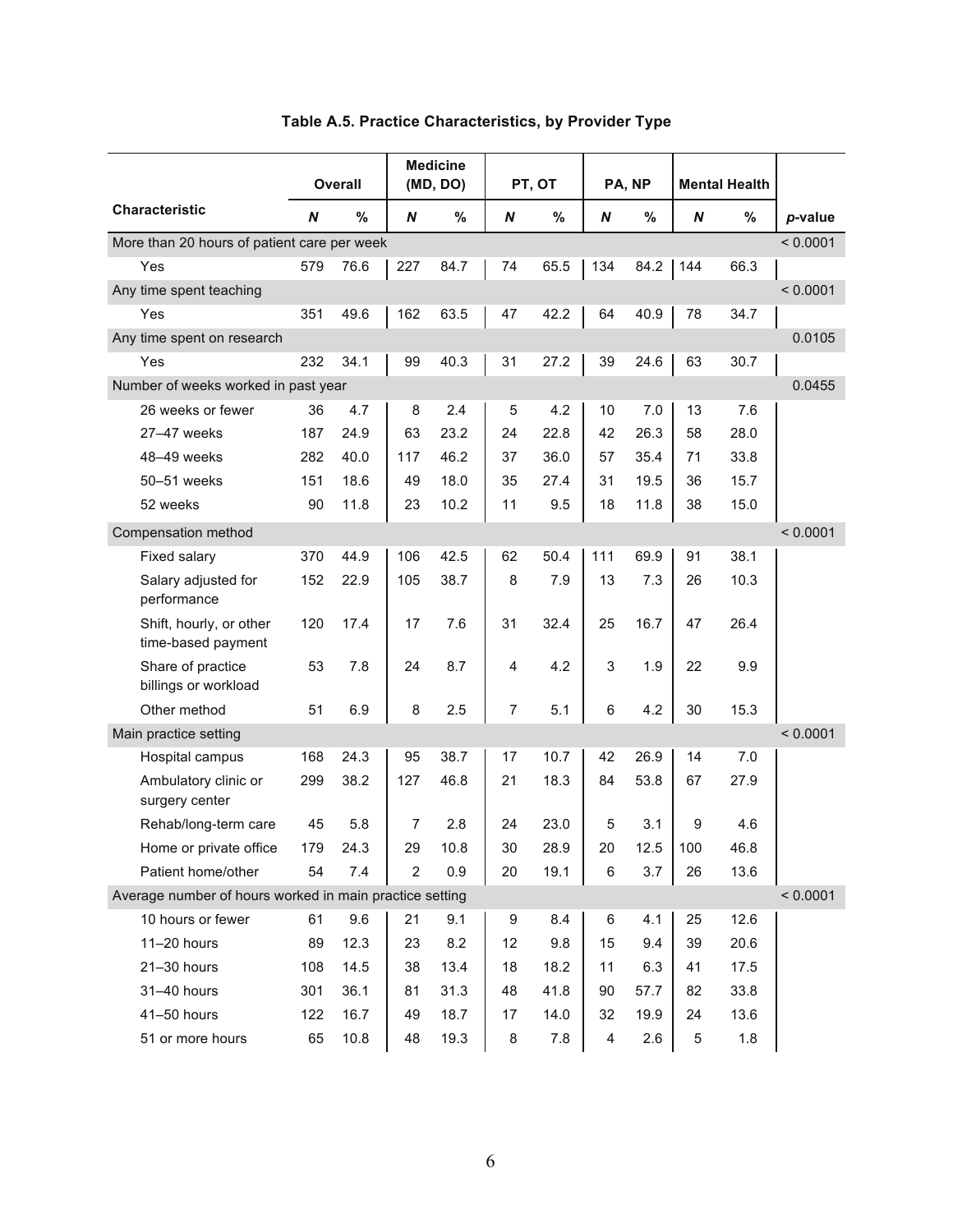|                                                |     | Overall | <b>Medicine</b><br>(MD, DO) |               | PT, OT |      | PA, NP |      | <b>Mental Health</b> |      |          |
|------------------------------------------------|-----|---------|-----------------------------|---------------|--------|------|--------|------|----------------------|------|----------|
| <b>Characteristic</b>                          | N   | $\%$    | N                           | $\frac{0}{0}$ | N      | %    | N      | %    | N                    | %    | p-value  |
| Average number of patients at primary practice |     |         |                             |               |        |      |        |      |                      |      | < 0.0001 |
| 10 or fewer                                    | 103 | 15.4    | 22                          | 9.7           | 14     | 13.2 | 15     | 10.2 | 52                   | 26.6 | < 0.0001 |
| $11 - 25$                                      | 173 | 24.6    | 37                          | 16.3          | 18     | 19.1 | 22     | 14.2 | 96                   | 42.8 |          |
| $26 - 50$                                      | 212 | 28.0    | 65                          | 26.7          | 44     | 38.3 | 46     | 29.3 | 57                   | 25.7 |          |
| $51 - 100$                                     | 173 | 21.2    | 91                          | 31.3          | 22     | 18.6 | 53     | 33.7 | 7                    | 3.0  |          |
| More than 100                                  | 75  | 10.6    | 41                          | 15.9          | 12     | 10.8 | 20     | 12.6 | 2                    | 1.9  |          |
| See patients during evenings or on weekends    |     |         |                             |               |        |      |        |      |                      |      | < 0.0001 |
| Yes                                            | 322 | 47.9    | 91                          | 37.2          | 45     | 40.6 | 45     | 28.5 | 141                  | 73.2 |          |

NOTE: These data were tested with a chi-square test.

Questions specific to the provider included the amount of time the provider spent doing clinical care and nonclinical work (i.e., teaching trainees, conducting research, management/administrative duties). We also asked providers to identify the amount of time spent in their primary practice setting, time spent "on call" to treat acute injury or illness, time spent supervising trainees while they provided patient care, and time spent providing direct care while not supervising a trainee. We also asked participants to quantify the amount of time they spent doing various clinical activities, such as conducting procedures under general anesthesia, noninvasive therapies (i.e., psychotherapy, physical therapy), providing first-contact care, seeing new patients, seeing patients referred from another doctor, seeing established patients, seeing patients at off hours (i.e., before 8:00 a.m., on weekends), providing care through telehealth reading tests, communicating with patients and other providers, documenting patient care, completing paper work, and reading about patients' conditions. We also asked if they were accepting new patients, the amount of time a new patient has to wait to be seen, the amount of time an existing patient has to wait to be seen, the proportion of patients who request same-day or next-day appointments, and whether they see patients on an outpatient basis on the weekends.

Questions about the provider's practice included the type of setting in which they practice (i.e., hospital, rehab facility, private office), the payment structure in the provider's primary practice setting (i.e., salary, hourly, share of practice billing), and the zip code of the provider's primary practice setting.

These data were used to understand the types of settings and facilities in which respondents were working and how providers spent their time. Using the zip codes of providers' primary practice facilities, we calculated the distance between their practices and the nearest U.S. Department of Defense (DoD) or VA health care facility to create a proximity-to-DoD/VAfacility variable. We also used these data to determine if the provider worked in an urban or rural setting.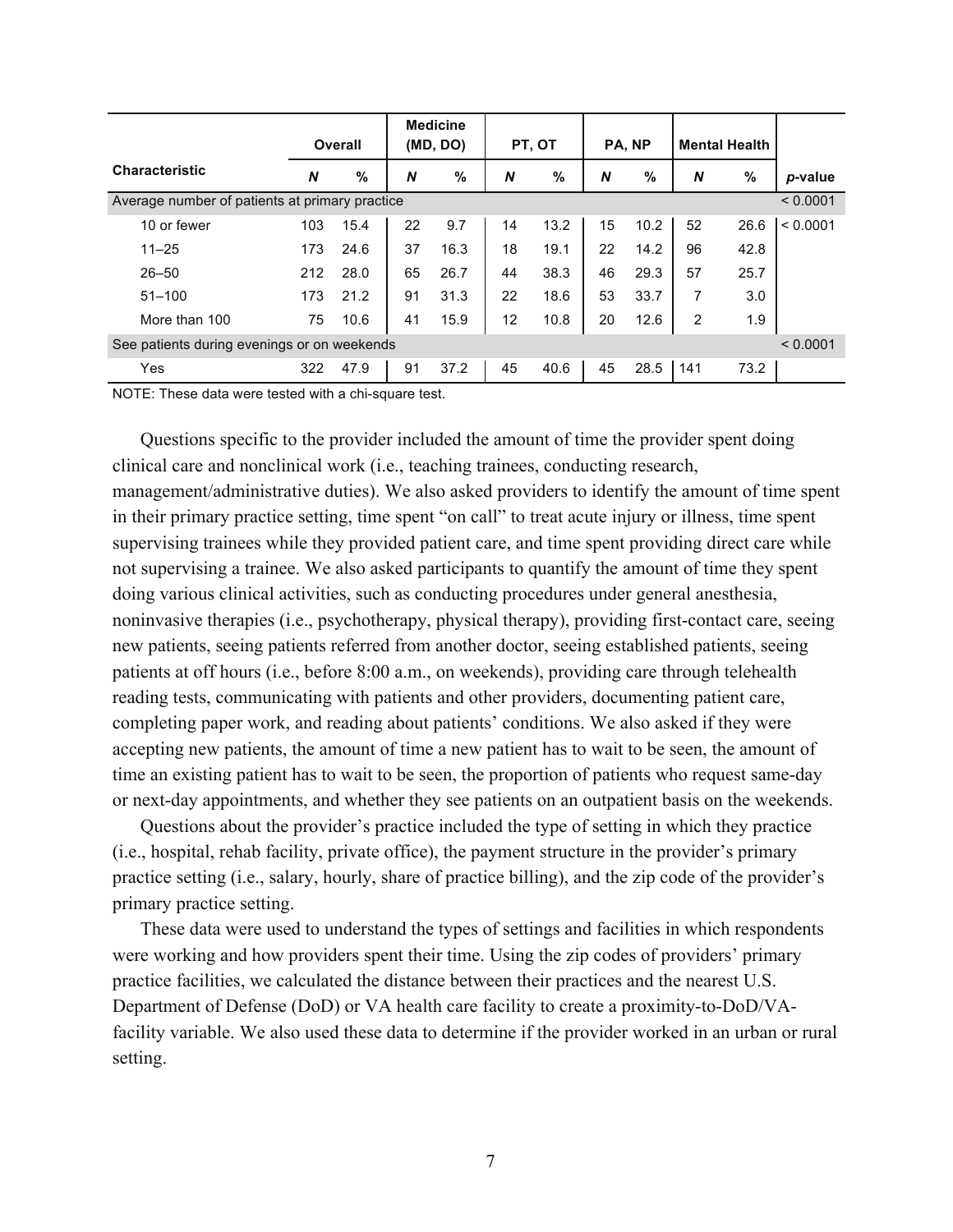#### *Current Caseload Characteristics*

To understand the types of medical conditions that the provider treats, we asked how often he or she saw patients with mental health, substance use, multiple chronic conditions, chronic pain, concussions and traumatic brain injury, significant physical disabilities, hearing loss, functional impairment, history of occupational injury or illness (including from time served in the military), need for palliative care, need for long-term care, and those that required logistical support in the community (i.e., transportation, housing, meals) (see Table A.6). To better understand the payments accepted by respondents and the volume of patients providing different types of payments, we asked participants to estimate the proportion of their patients who pay through private/commercial insurance, Medicare, Medicaid, TRICARE, VA Community Care (such as the Veterans Choice Program), other government or publicly funded health insurance, self-pay, uninsured, or other.

|                                                                   | <b>Overall</b> |      | <b>Medicine</b><br>(MD, DO) |      |           | PT, OT               |                | PA, NP |                | <b>Mental</b><br>Health |         |
|-------------------------------------------------------------------|----------------|------|-----------------------------|------|-----------|----------------------|----------------|--------|----------------|-------------------------|---------|
|                                                                   | N              | %    | N                           | $\%$ | N         | %                    | N              | %      | N              | %                       | p-value |
| Currently accepting new patients                                  |                |      |                             |      |           |                      |                |        |                |                         | 0.0755  |
| Yes                                                               | 690            | 92.1 | 237                         | 91.5 | 107       | 94.4                 | 147            | 92.9   | 199            | 91.7                    |         |
| Time for new patient to get an appointment for routine visit      |                |      |                             |      |           |                      |                |        |                | N/A                     |         |
| Don't know                                                        | 29             | 3.3  | 9                           | 3.9  | 5         | 4.8                  | 10             | 6.5    | 5              | 0.8                     |         |
| Within 1 week                                                     | 246            | 35.8 | 56                          | 23.4 | 62        | 57.5                 | 37             | 23.9   | 91             | 50.1                    |         |
| $1-2$ weeks                                                       | 209            | 26.8 | 62                          | 23.3 | 24        | 19.9                 | 38             | 23.9   | 85             | 35.7                    |         |
| 3-4 weeks                                                         | 87             | 9.9  | 41                          | 15.0 | 4         | 2.8                  | 23             | 13.5   | 19             | 3.6                     |         |
| 1-2 months                                                        | 56             | 7.3  | 35                          | 12.0 | 4         | 3.6                  | 15             | 9.4    | $\overline{c}$ | 1.1                     |         |
| 3 or more months                                                  | 21             | 3.3  | 19                          | 6.5  | 1         | 1.2                  | 1              | 0.7    | $\pmb{0}$      |                         |         |
| Do not provide<br>routine visits                                  | 98             | 13.5 | 38                          | 15.8 | 12        | 10.2                 | 34             | 22.0   | 14             | 8.6                     |         |
| Time for existing patient to get an appointment for routine visit |                |      |                             |      |           |                      |                |        |                |                         | N/A     |
| Don't know                                                        | 20             | 2.4  | 5                           | 2.1  | 3         | 3.1                  | 8              | 5.6    | $\overline{4}$ | 1.4                     |         |
| Within 1 week                                                     | 348            | 48.7 | 85                          | 32.7 | 80        | 72.7                 | 57             | 35.3   | 126            | 67.8                    |         |
| $1-2$ weeks                                                       | 196            | 24.0 | 77                          | 29.7 | 11        | 9.4                  | 38             | 24.0   | 70             | 21.1                    |         |
| 3-4 weeks                                                         | 50             | 6.5  | 29                          | 10.6 | 1         | 1.2                  | 15             | 9.2    | 5              | 1.5                     |         |
| 1-2 months                                                        | 29             | 4.5  | 21                          | 8.1  | 0         | $\mathbf{r}$         | $\overline{7}$ | 4.5    | $\mathbf{1}$   | 1.0                     |         |
| 3 or more months                                                  | 8              | 1.2  | $\overline{7}$              | 2.4  | $\pmb{0}$ | $\ddot{\phantom{0}}$ | 1              | 0.5    | 0              |                         |         |
| Do not provide<br>routine visits                                  | 95             | 12.7 | 36                          | 14.4 | 17        | 13.6                 | 32             | 20.8   | 10             | 7.1                     |         |

**Table A.6. Structural Capacity of New York State Providers to Treat Veterans, by Provider Type**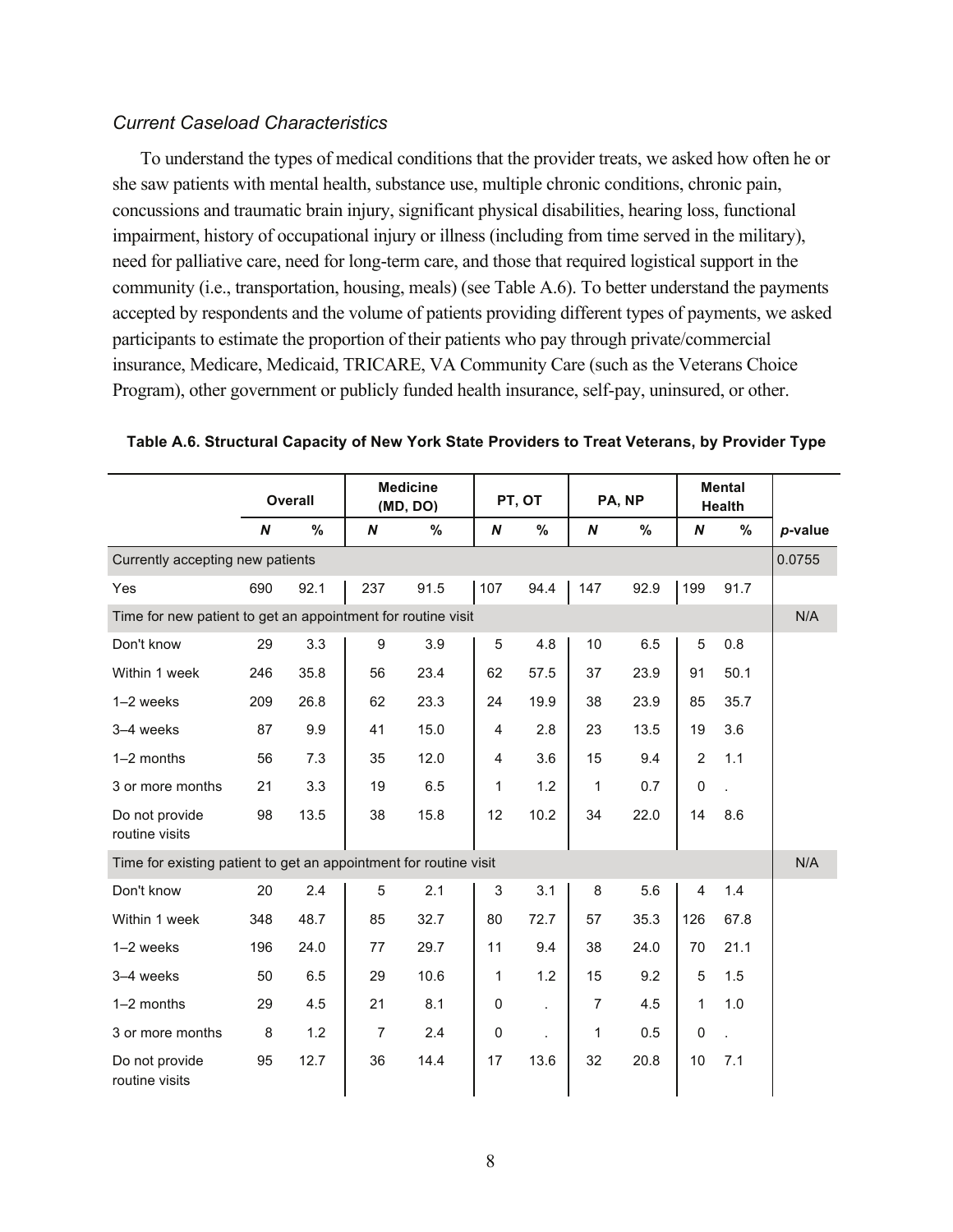|                                                                     | <b>Overall</b> |      | <b>Medicine</b><br>(MD, DO) |      |    | PT, OT |    | PA, NP |    | <b>Mental</b><br><b>Health</b> |         |
|---------------------------------------------------------------------|----------------|------|-----------------------------|------|----|--------|----|--------|----|--------------------------------|---------|
|                                                                     | N              | %    | N                           | %    | N  | %      | N  | %      | N  | %                              | p-value |
| Percentage of patients who receive a requested same-day appointment |                |      |                             |      |    |        |    |        |    |                                | 0.1759  |
| Don't know                                                          | 83             | 10.7 | 32                          | 11.4 | 14 | 13.3   | 24 | 15.8   | 13 | 6.8                            |         |
| Few (less than<br>$20\%)$                                           | 139            | 20.4 | 52                          | 20.9 | 18 | 16.7   | 17 | 10.5   | 52 | 24.2                           |         |
| Some (20-40%)                                                       | 118            | 14.9 | 34                          | 11.8 | 18 | 15.2   | 25 | 15.7   | 41 | 19.3                           |         |
| About half (41-<br>59%)                                             | 60             | 7.5  | 18                          | 6.8  | 12 | 12.1   | 13 | 7.9    | 17 | 6.7                            |         |
| Most (60-80%)                                                       | 114            | 14.9 | 41                          | 16.2 | 16 | 12.9   | 29 | 18.3   | 28 | 12.6                           |         |
| Almost all<br>(more than $80\%$ )                                   | 232            | 31.6 | 83                          | 32.8 | 34 | 29.8   | 50 | 31.8   | 65 | 30.3                           |         |

NOTES: These data were tested with a chi-square test. N/A means that a *p*-value cannot be computed because of cell counts of zero. Cells marked with a "." indicate that with 0 respondents, there is no percentage to calculate.

#### *Military and Veteran Knowledge/Experience*

We asked several questions about participants' knowledge and experience with the military and veterans so we could better understand their ability to be sensitive about and understand issues specific to veteran and military populations. These questions were about both personal experience in the military and about family experiences. For personal experience, we asked if they had ever served in the military and, if so, for how long. We also asked if they had ever worked in a military or VA health care facility and for how long and if they had done any of their medical training in a VA hospital (Table A.7). For the experience of family, we asked if the respondent had any close family members, such as a parent or a spouse, who had served in the U.S. Armed Forces, including the Reserves or National Guard. Finally, we asked participants to rate, on a scale from completely unfamiliar to extremely familiar, their knowledge about various aspects of the military such as rank structure, the different cultures of the separate branches of the military, the differences and similarities between active and reserve components of the military, general and deployment-related slang and terms, general and deployment-related stressors for service members and veterans, general and deployment-related stressors for military-affiliated families, programs and services available to support health adjustment for military-affiliated patients, how behaviors learned in war can be maladaptive at home, and the specific health needs of women veterans. These data were used to evaluate providers' comfort with the military and their potential capacity to be sensitive to the cultural needs of service members and veterans.

#### *Provider Preparedness*

In this section, we were aiming to understand providers' training background to manage certain clinical conditions, several of which are common to veterans, their use of clinical practice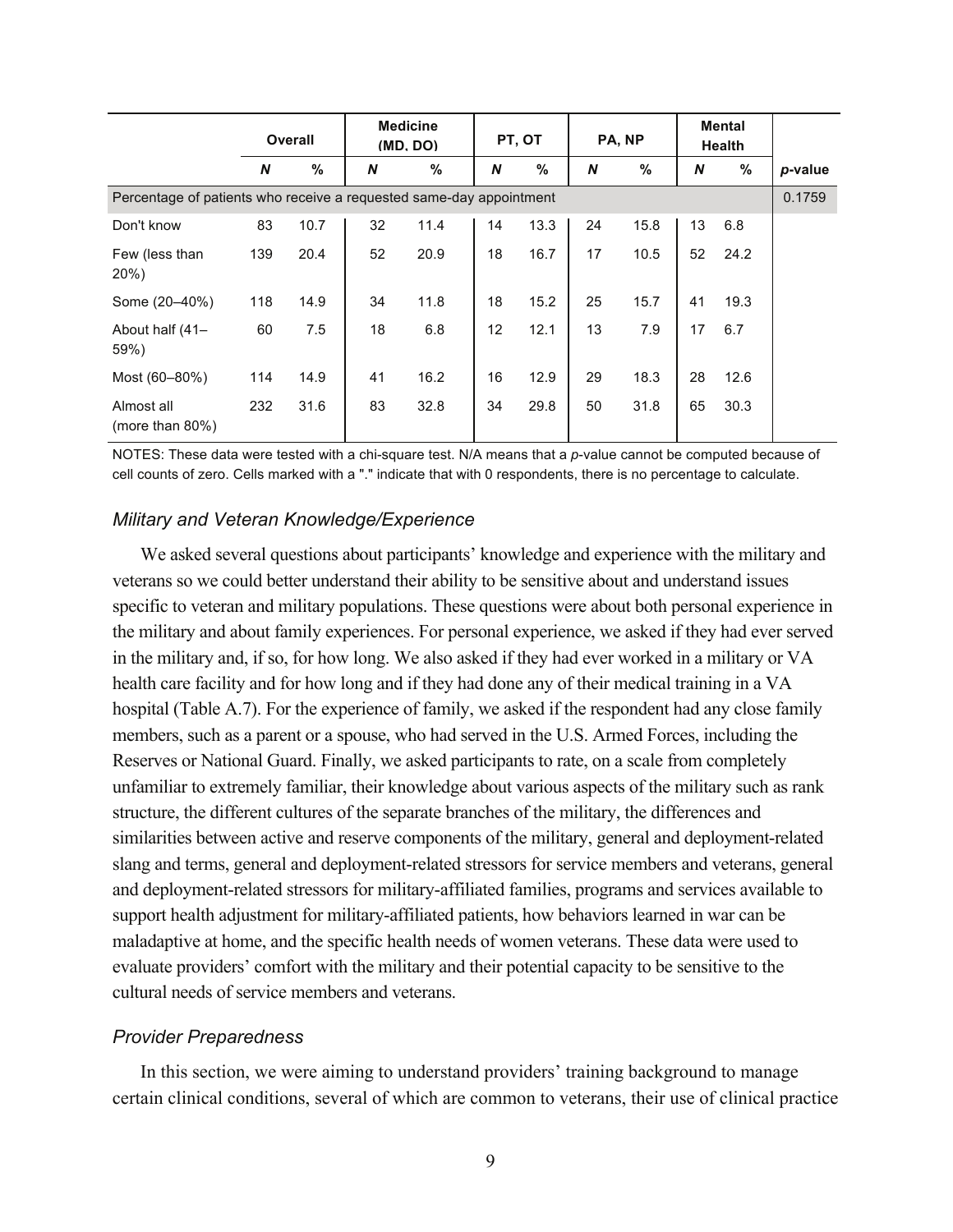guidelines, and the steps they take to stay up to date on current medical knowledge (e.g., reading medical journals, continuing medical education). Using a Likert scale, we asked providers how well prepared they felt to manage patients experiencing the following conditions: serious mental illness (i.e., schizophrenia, bipolar disorder), depressive disorders, PTSD, other mental disorders (i.e., anxiety disorders, social phobia), alcohol or substance-use related issues, risk factors for suicide, chronic obstructive pulmonary disease, chronic kidney disease, diabetes, musculoskeletal issues, congestive heart failure, neurological disease or stroke, chronic multisymptom illness (previously called Gulf War Syndrome), autoimmune diagnoses, sleep disturbances, chronic pain, concussions and/or traumatic brain injury, significant physical disability (i.e., limb amputation, spinal cord injuries), hearing loss, functional impairment, and history of occupational illness or injury—including military, palliative care, and long-term care.

We asked these questions because they facilitate an understanding of the capacity of these providers to care for common medical problems, especially those among veterans and service members. Asking about the continuing education guidelines that these providers engage in also facilitates an understanding of whether they are open to using new methods and are concerned with providing evidence-based medicine.

#### *Practice Behaviors and Accommodations*

As a health care setting, the VA mandates that certain screenings and accommodations be made for patients. We also wanted to understand the extent to which veterans would experience similar experiences in the private or community-based sector. Therefore, we asked providers how often they screened for suicidal ideation, concussions, pain-related concerns, and physical impairments. Since the VA employs several validated screening tools for particular conditions, we also asked providers how often they used several of these validated screening tools, several of which screen for conditions—such as PTSD, depression, and substance use—that are common to veterans and service members. We also asked participants what kind of accommodations were provided to make their offices more accessible to those with disabilities. The accommodations included such things as assistance with undressing, transportation, and extended appointments for those with multiple chronic conditions. These questions helped us to analyze their use of validated screening measures and the degree to which providers furnish care sensitive to the needs of veterans and service members.

#### *Experience with VA Community Care*

We also wanted to understand the knowledge that providers had about different VA programs, their opinion and experience with these programs and with VA care more generally, their current involvement with these programs, and their coordination of care with VA providers. To accomplish this, we asked providers if they were aware of the Veterans Choice Program and asked them to rate their opinion of the program. We were also concerned with their ability to provide care to veterans within the registered networks of TRICARE, VA Patient-Centered Community Care (PC3) contract, and/or the Veterans Choice Program. We also asked if they were registered for one of these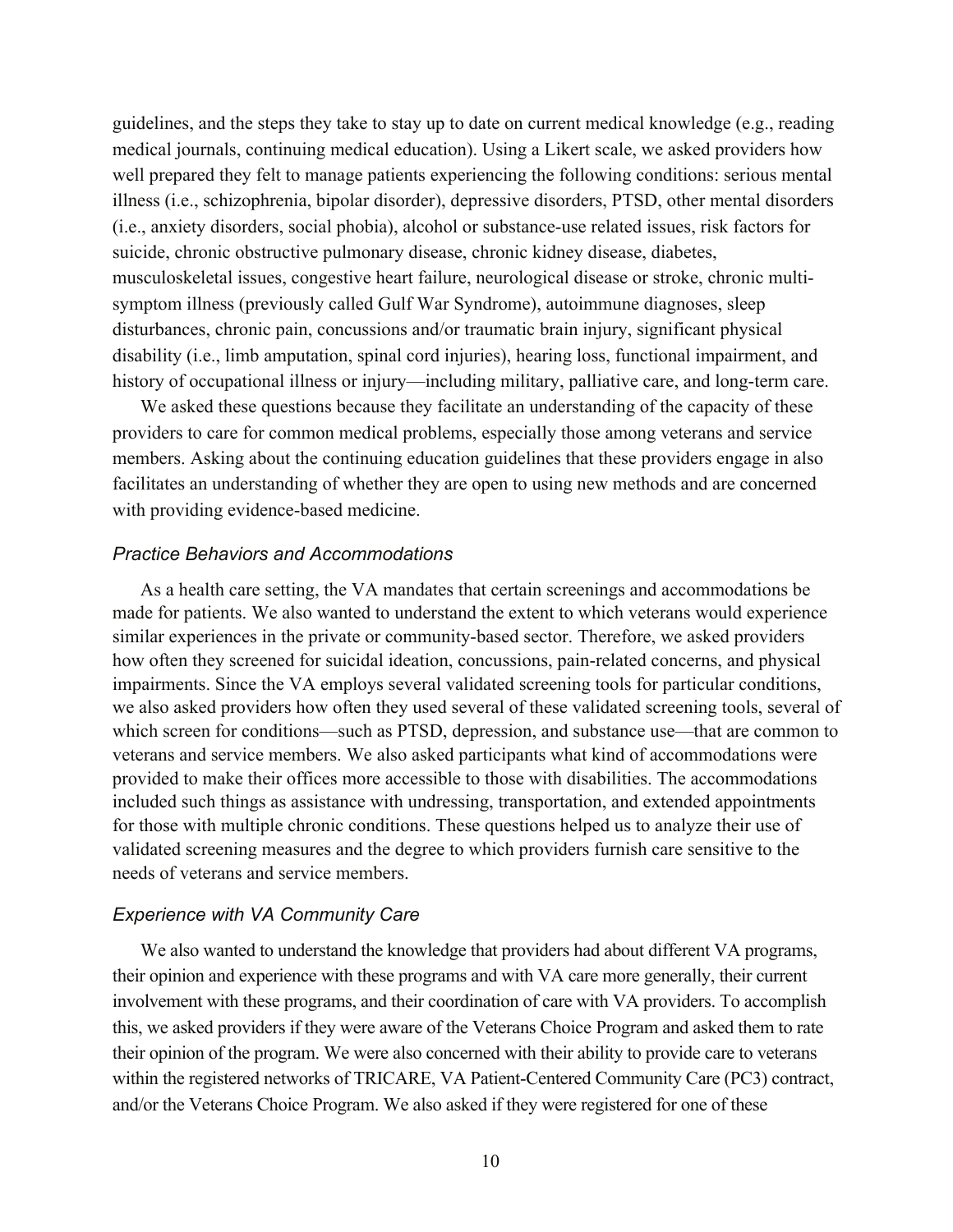programs, if they were currently seeing patients through the programs, and if they were accepting new patients from these programs. If they were not participating with the program, we asked them to identify the reason. We also wanted to know their views on VA reimbursement through these separate programs and asked them to rate the amount they were paid, the timeliness of these payments, and the ease of the administrative work associated with getting paid.

We also asked them to identify the percentage of patients who are receiving care in both their practice and at the VA and, of those patients who were seen at both sites, the types of VA services they were using (i.e., emergency care, mental health specialists, medical specialty care). We asked for their opinion on why these patients were seeking care from them rather than the VA. Finally, we asked if they referred patients to the VA for care and, if so, why.

On the issue of communication with the VA, we asked if they had attempted to contact the VA in the last two years and their satisfaction with that communication. We also asked them to characterize the response they received from the VA, from nonexistent to excellent. (See Tables A.7–A.9.)

|                                                            |     | Overall |     | <b>Medicine</b><br>(MD, DO) |    | PT, OT |     | PA, NP |     | <b>Mental Health</b> |          |
|------------------------------------------------------------|-----|---------|-----|-----------------------------|----|--------|-----|--------|-----|----------------------|----------|
|                                                            | N   | %       | N   | %                           | N  | %      | N   | %      | N   | $\%$                 | p-value  |
| Ever worked in MTF/VA                                      |     |         |     |                             |    |        |     |        |     |                      |          |
| MTF and/or VA                                              | 30  | 3.9     | 19  | 6.9                         | 4  | 2.8    | 3   | 1.9    | 4   | 0.6                  | < 0.0001 |
| VA only                                                    | 149 | 22.2    | 102 | 38.0                        | 10 | 10.2   | 17  | 10.5   | 20  | 7.1                  |          |
| <b>Neither</b>                                             | 567 | 73.8    | 139 | 55.1                        | 98 | 86.9   | 138 | 87.6   | 192 | 92.3                 |          |
| VA contractor                                              | 118 | 16.8    | 89  | 32.0                        | 5  | 2.8    | 18  | 9.8    | 6   | 1.9                  | < 0.0001 |
| Refer patients to VA                                       | 274 | 36.6    | 95  | 35.5                        | 25 | 21.1   | 51  | 33.9   | 103 | 45.2                 | 0.0006   |
| Attempted to contact VA provider or clinic in past 2 years |     |         |     |                             |    |        |     |        |     |                      | 0.1174   |
| Yes                                                        | 165 | 50.5    | 83  | 55.6                        | 14 | 33.1   | 35  | 47.3   | 33  | 47.0                 |          |
| Percentage of patients in practice also seen at VA         |     |         |     |                             |    |        |     |        |     |                      | < 0.0001 |
| Don't know                                                 | 189 | 25.0    | 61  | 26.0                        | 38 | 34.5   | 57  | 39.5   | 33  | 15.1                 |          |
| None                                                       | 197 | 33.1    | 48  | 22.9                        | 29 | 28.8   | 19  | 13.9   | 101 | 56.2                 |          |
| $1 - 10%$                                                  | 302 | 38.5    | 137 | 48.1                        | 35 | 31.1   | 58  | 37.8   | 72  | 27.2                 |          |
| More than 10%                                              | 33  | 3.4     | 8   | 3.0                         | 6  | 5.6    | 15  | 8.7    | 4   | 1.5                  |          |
| Know how to refer a patient to VA                          |     |         |     |                             |    |        |     |        |     |                      | 0.0007   |
| Strongly<br>disagree/<br>disagree                          | 293 | 39.8    | 108 | 43.1                        | 56 | 48.1   | 61  | 40.4   | 68  | 31.5                 |          |
| Don't<br>know/neither                                      | 228 | 33.0    | 78  | 30.8                        | 38 | 40.2   | 56  | 39.0   | 56  | 31.5                 |          |
| Strongly<br>agree/agree                                    | 194 | 27.2    | 67  | 26.1                        | 13 | 11.7   | 30  | 20.6   | 84  | 37.0                 |          |

NOTE: These data were tested with a chi-square test.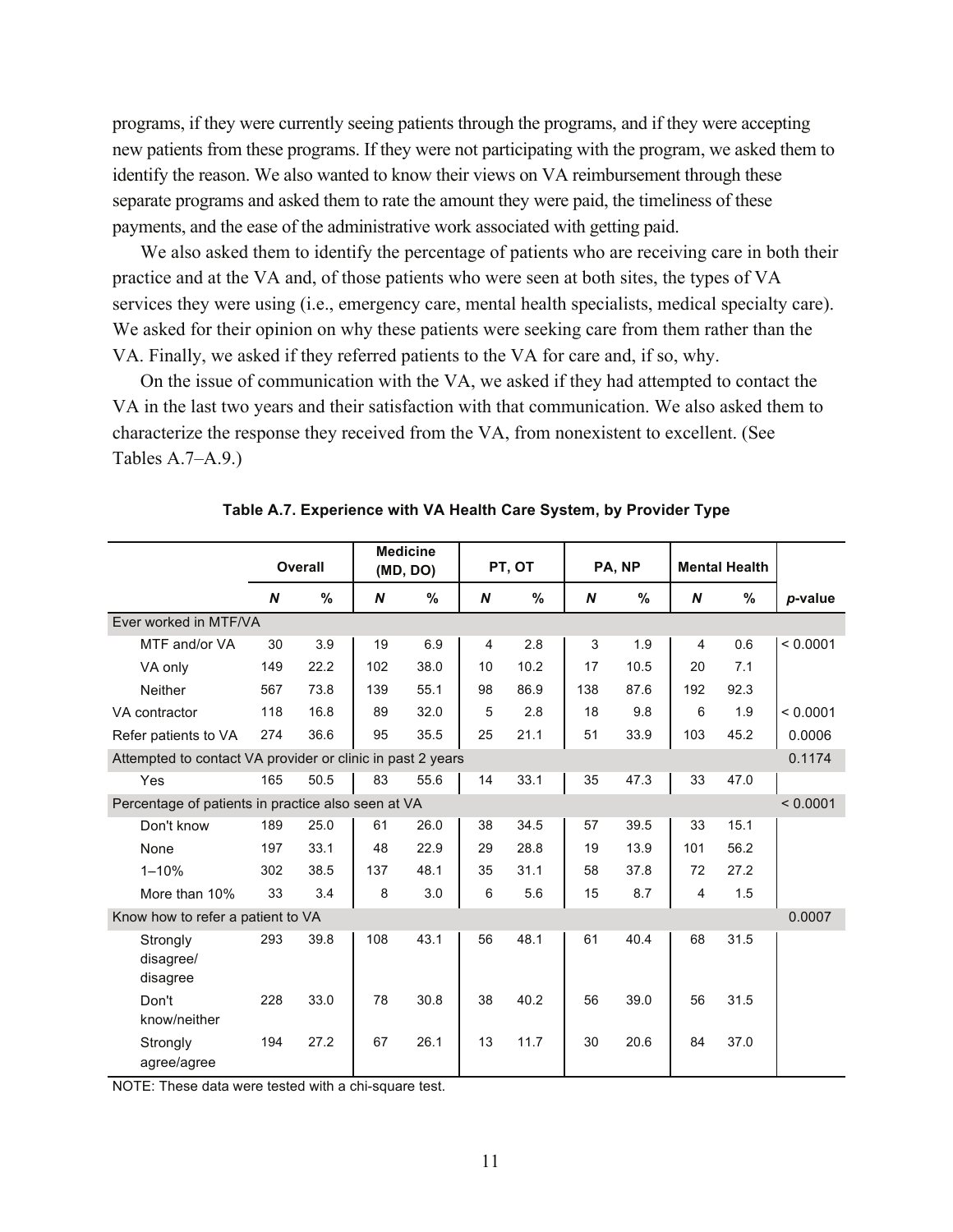|                                                                                                                                               | <b>Overall</b> | <b>Medicine</b><br>(MD, DO) | PT/OT | <b>PA/NP</b> | <b>Mental</b><br><b>Health</b> | p-value  |
|-----------------------------------------------------------------------------------------------------------------------------------------------|----------------|-----------------------------|-------|--------------|--------------------------------|----------|
| Aware of Veterans Choice program                                                                                                              |                |                             |       |              |                                | 0.0007   |
| Yes                                                                                                                                           | 19.4           | 25.1                        | 9.0   | 16.4         | 16.0                           |          |
| Registered as part of VA PC3                                                                                                                  |                |                             |       |              |                                | < 0.0001 |
| Don't know                                                                                                                                    | 38.1           | 47.6                        | 41.7  | 52.1         | 17.8                           |          |
| Yes                                                                                                                                           | 3.2            | 3.5                         | 5.0   | 5.8          | 1.1                            |          |
| No                                                                                                                                            | 58.7           | 48.9                        | 53.3  | 42.1         | 81.0                           |          |
| Registered as part of Veterans Choice Program                                                                                                 |                |                             |       |              |                                | < 0.0001 |
| Don't know                                                                                                                                    | 38.5           | 49.1                        | 40.0  | 50.8         | 17.7                           |          |
| Yes                                                                                                                                           | 4.3            | 3.4                         | 7.1   | 5.8          | 4.0                            |          |
| No                                                                                                                                            | 57.3           | 47.5                        | 52.8  | 43.3         | 78.3                           |          |
| Currently treating veterans with VA Community Care coverage<br>(Among those who were registered or did not know whether they were registered) |                |                             |       |              |                                | 0.0321   |
| Don't know                                                                                                                                    | 61.2           | 65.5                        | 52.4  | 67.6         | 47.8                           |          |
| Yes                                                                                                                                           | 10.8           | 10.6                        | 12.4  | 15.8         | 5.9                            |          |
| No                                                                                                                                            | 28.0           | 24.0                        | 35.2  | 16.5         | 46.3                           |          |
| Opinion of Veterans Choice Program<br>(Among those who were aware of program)                                                                 |                |                             |       |              |                                | 0.3174   |
| Somewhat/very<br>unfavorable                                                                                                                  | 14.1           | 9.0                         | 12.4  | 13.6         | 26.6                           |          |
| No opinion/don't know                                                                                                                         | 22.9           | 21.7                        | 26.5  | 29.8         | 22.4                           |          |
| Somewhat/very favorable                                                                                                                       | 63.0           | 69.3                        | 61.1  | 56.7         | 50.9                           |          |

#### **Table A.8. Percentage of Providers with Experience with VA Community Care, by Provider Type**

NOTE: These data were tested with a chi-square test. N/A means that a *p*-value cannot be computed because of cell counts of zero.

| Table A.9. Percentage of Providers with Experience with VA Community Care, by Region |  |
|--------------------------------------------------------------------------------------|--|
|--------------------------------------------------------------------------------------|--|

|                |     | Overall |    | <b>Central/Capital</b> |     | <b>Metropolitan</b> | Western |      |                 |
|----------------|-----|---------|----|------------------------|-----|---------------------|---------|------|-----------------|
|                |     | $\%$    | N  | $\%$                   | N   | %                   | N       | %    | <i>p</i> -value |
| Yes            | 274 | 36.6    | 94 | 45.7                   | 93  | 33.7                | 87      | 38.0 | 0.0013          |
| No             | 180 | 24.0    | 42 | 23.6                   | 75  | 22.0                | 63      | 32.1 |                 |
| Not applicable | 265 | 39.4    | 61 | 30.6                   | 135 | 44.3                | 69      | 29.9 |                 |

Finally, we asked participants if they had engaged in any formal training about military or veteran culture. We also asked where they were most likely to find information to help them provide appropriate and sensitive care to service members and veterans. Questions within this domain helped us to understand these providers' opinions about and experiences with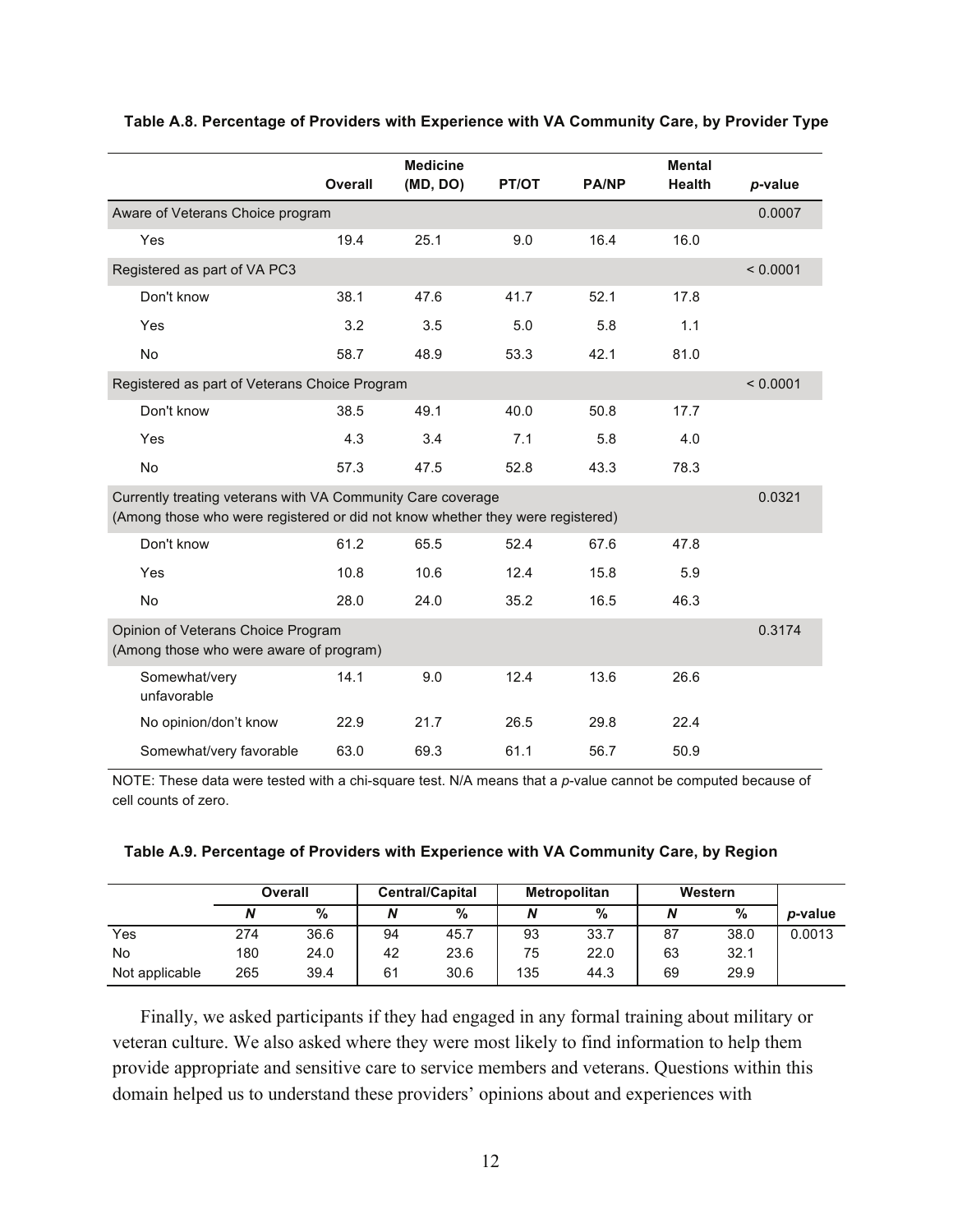community VA and military health care programs. They also helped us understand the capacity of these participants to provide appropriate care and their willingness to provide appropriate care going forward.

## Opinion of VA

We also tabulated a composite score for providers' opinions about VA health care (see Chapter One for more detail on the construction of this variable). We also wanted to know how satisfied they were with the care provided by VA to their patients who were veterans or service members and to veterans and service members more generally. For this reason, we asked them several questions to better understand their satisfaction or dissatisfaction with specific issues, such as timeliness of VA care. Physicians had higher overall opinions about VA health care than other provider types; however, the difference between physician and mental health provider scores was not statistically significant (Table A.10).

| <b>Profession Group</b>    | N   | Mean |      | 95% CL for Mean |
|----------------------------|-----|------|------|-----------------|
| Medicine (MD, DO)          | 253 | 1.55 | 1.33 | 1.77            |
| Mental health              | 208 | 1.30 | 1.02 | 1.58            |
| PA, NP (non-mental health) | 147 | 1.03 | 0.80 | 1.26            |
| PT. OT                     | 107 | 0.86 | 0.60 | 1.12            |

**Table A.10. Average Scores on Opinion of VA** 

NOTE: Lower scores indicate a negative experience or a lack of experience with the VA health care system. Higher scores indicate a positive experience with the VA health care system overall. Range is 0 to 4. CL = confidence limits.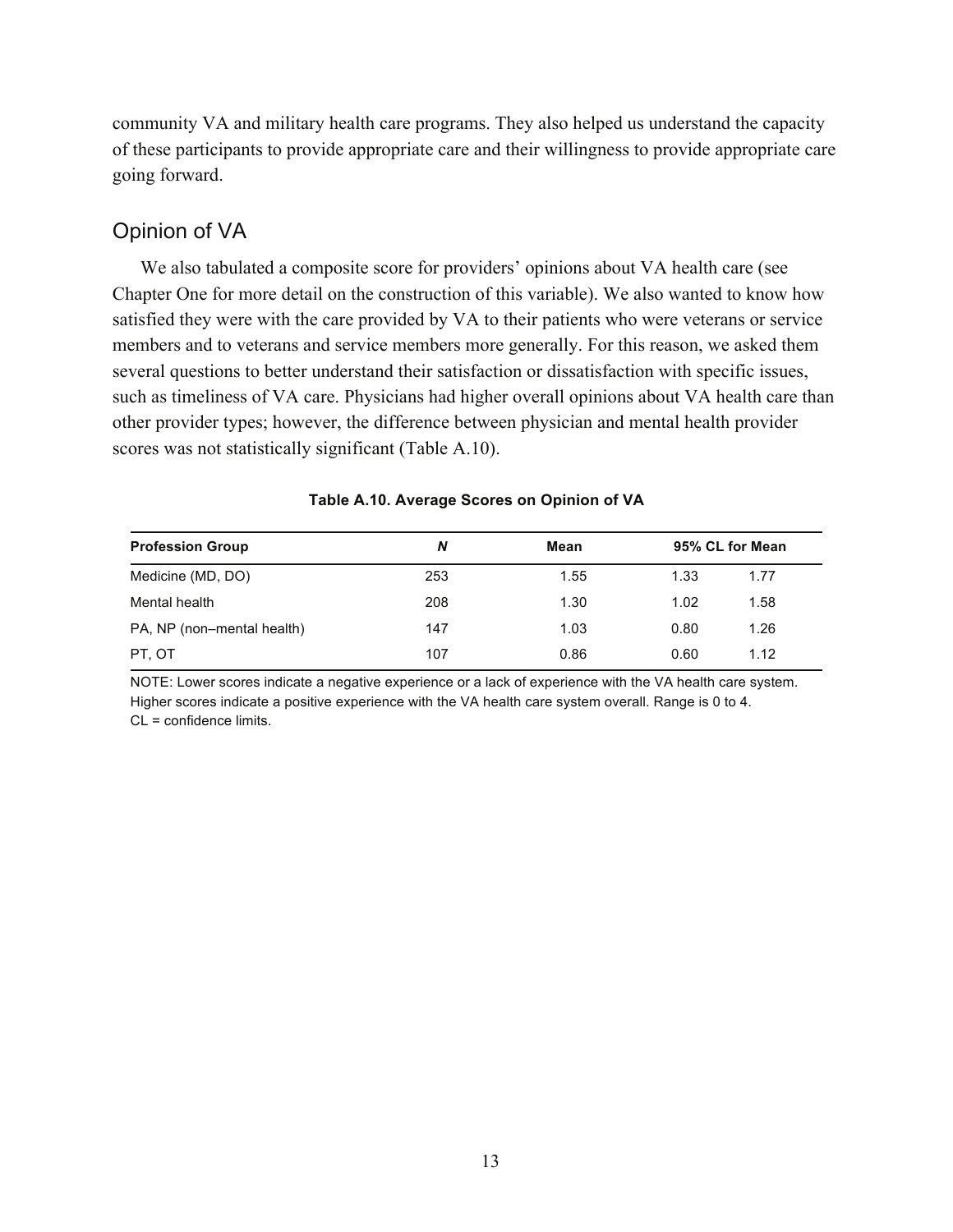As we discussed in Chapter Two, we constructed a definition of readiness based on several components and then applied our definition criteria in a step-wise fashion. Tables B.1 through B.9 provide responses by provider type on each of the items used in our variable derivation. At the bottom of each table, we report the proportion of providers who met our threshold on each item.

|                                 |     | Overall |     | <b>Medicine</b><br>(MD, DO)                                                                   |     | PT, OT | PA, NP |      | <b>Mental Health</b> |      |          |  |  |
|---------------------------------|-----|---------|-----|-----------------------------------------------------------------------------------------------|-----|--------|--------|------|----------------------|------|----------|--|--|
|                                 | N   | $\%$    | N   | %                                                                                             | N   | $\%$   | N      | $\%$ | N                    | %    | p-value  |  |  |
| Accepting new patients          |     |         |     |                                                                                               |     |        |        |      |                      |      | 0.8316   |  |  |
| No                              | 56  | 7.9     | 23  | 8.5                                                                                           | 5   | 5.6    | 11     | 7.1  | 17                   | 8.3  |          |  |  |
| Yes                             | 690 | 92.1    | 237 | 91.5                                                                                          | 107 | 94.4   | 147    | 92.9 | 199                  | 91.7 |          |  |  |
|                                 |     |         |     | Practice is prepared to handle patients with common veteran conditions                        |     |        |        |      |                      |      | < 0.0001 |  |  |
| No                              | 252 | 36.8    | 75  | 31.0                                                                                          | 20  | 22.6   | 40     | 26.3 | 117                  | 54.1 |          |  |  |
| Yes                             | 460 | 63.2    | 176 | 69.0                                                                                          | 86  | 77.4   | 107    | 73.7 | 91                   | 45.9 |          |  |  |
| Meets the previous two criteria |     |         |     |                                                                                               |     |        |        |      |                      |      | < 0.0001 |  |  |
| No                              | 287 | 41.2    | 94  | 37.8                                                                                          | 24  | 27.2   | 46     | 30.3 | 123                  | 55.1 |          |  |  |
| Yes                             | 425 | 58.8    | 157 | 62.2                                                                                          | 82  | 72.8   | 101    | 69.7 | 85                   | 44.9 |          |  |  |
|                                 |     |         |     | Provider often or always uses clinical practice guidelines to inform treatment decisionmaking |     |        |        |      |                      |      | 0.2266   |  |  |
| No                              | 197 | 29.9    | 76  | 32.7                                                                                          | 29  | 25.4   | 32     | 21.1 | 60                   | 30.5 |          |  |  |
| Yes                             | 515 | 70.1    | 175 | 67.3                                                                                          | 77  | 74.6   | 115    | 78.9 | 148                  | 69.5 |          |  |  |
| Meets all three criteria        |     |         |     |                                                                                               |     |        |        |      |                      |      | < 0.0001 |  |  |
| No                              | 396 | 58.2    | 136 | 56.3                                                                                          | 46  | 45.5   | 64     | 43.0 | 150                  | 71.0 |          |  |  |
| Yes                             | 316 | 41.8    | 115 | 43.7                                                                                          | 60  | 54.5   | 83     | 57.0 | 58                   | 29.0 |          |  |  |
|                                 |     |         |     | Provider screens for common conditions among veterans                                         |     |        |        |      |                      |      | 0.0513   |  |  |
| No                              | 396 | 56.9    | 128 | 52.3                                                                                          | 63  | 59.5   | 82     | 53.3 | 123                  | 64.2 |          |  |  |
| Yes                             | 333 | 43.1    | 127 | 47.7                                                                                          | 46  | 40.5   | 71     | 46.7 | 89                   | 35.8 |          |  |  |
| Meets all four criteria         |     |         |     |                                                                                               |     |        |        |      |                      |      | 0.0652   |  |  |
| No                              | 523 | 75.4    | 179 | 73.4                                                                                          | 75  | 71.9   | 102    | 69.0 | 167                  | 81.9 |          |  |  |
| Yes                             | 189 | 24.6    | 72  | 26.6                                                                                          | 31  | 28.1   | 45     | 31.0 | 41                   | 18.1 |          |  |  |

#### **Table B.1. Components of Readiness, by Provider Type**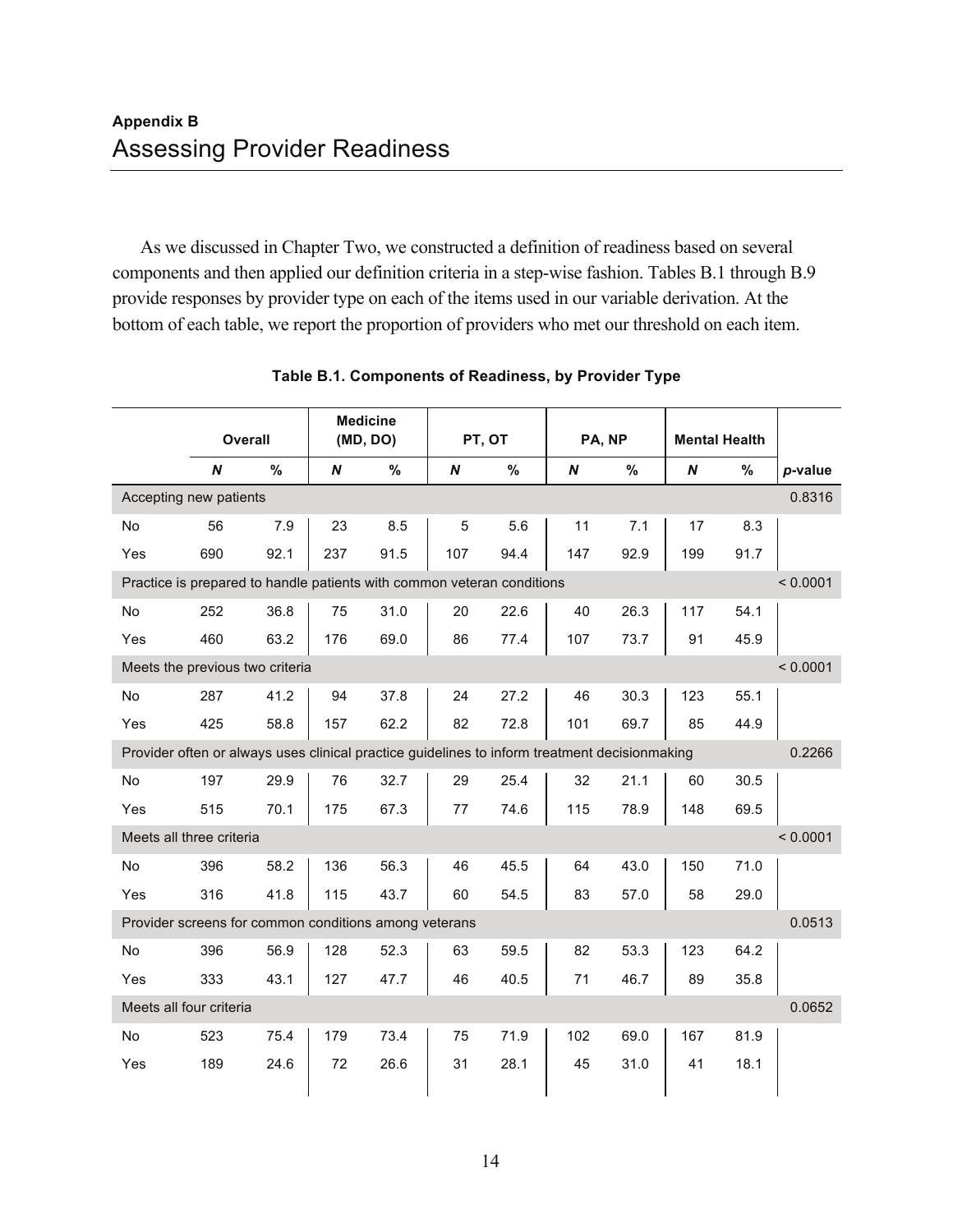|           |                          | <b>Overall</b>                                                |     | <b>Medicine</b><br>(MD, DO) |     | PT, OT |     | PA, NP | <b>Mental Health</b> |      |          |
|-----------|--------------------------|---------------------------------------------------------------|-----|-----------------------------|-----|--------|-----|--------|----------------------|------|----------|
|           | N                        | %                                                             | N   | %                           | N   | $\%$   | N   | $\%$   | N                    | %    | p-value  |
|           |                          | Provider makes accommodations                                 |     |                             |     |        |     |        |                      |      | 0.0002   |
| <b>No</b> | 275                      | 40.6                                                          | 89  | 35.9                        | 25  | 27.5   | 59  | 40.9   | 102                  | 52.5 |          |
| Yes       | 437                      | 59.4                                                          | 162 | 64.1                        | 81  | 72.5   | 88  | 59.1   | 106                  | 47.5 |          |
|           | Meets all five criteria  |                                                               |     |                             |     |        |     |        |                      |      | 0.0250   |
| <b>No</b> | 575                      | 83.0                                                          | 205 | 82.2                        | 77  | 74.5   | 116 | 79.2   | 177                  | 88.6 |          |
| Yes       | 137                      | 17.0                                                          | 46  | 17.8                        | 29  | 25.5   | 31  | 20.8   | 31                   | 11.4 |          |
|           |                          | Provider is familiar with military culture                    |     |                             |     |        |     |        |                      |      | 0.0176   |
| <b>No</b> | 535                      | 73.0                                                          | 189 | 74.1                        | 87  | 79.3   | 129 | 81.9   | 130                  | 65.9 |          |
| Yes       | 207                      | 27.0                                                          | 70  | 25.9                        | 24  | 20.7   | 29  | 18.1   | 84                   | 34.1 |          |
|           | Meets all six criteria   |                                                               |     |                             |     |        |     |        |                      |      | 0.5383   |
| <b>No</b> | 671                      | 95.3                                                          | 239 | 95.9                        | 98  | 92.5   | 143 | 97.2   | 191                  | 94.9 |          |
| Yes       | 41                       | 4.7                                                           | 12  | 4.1                         | 8   | 7.5    | 4   | 2.8    | 17                   | 5.1  |          |
|           |                          | Provider screens for current/previous military service/family |     |                             |     |        |     |        |                      |      | < 0.0001 |
| <b>No</b> | 579                      | 80.8                                                          | 221 | 88.1                        | 95  | 90.1   | 136 | 88.9   | 127                  | 63.4 |          |
| Yes       | 150                      | 19.2                                                          | 34  | 11.9                        | 14  | 9.9    | 17  | 11.1   | 85                   | 36.6 |          |
|           | Meets all seven criteria |                                                               |     |                             |     |        |     |        |                      |      | 0.0371   |
| No        | 689                      | 97.7                                                          | 248 | 99.2                        | 102 | 97.0   | 145 | 98.8   | 194                  | 95.3 |          |
| Yes       | 23                       | 2.3                                                           | 3   | 0.8                         | 4   | 3.0    | 2   | 1.2    | 14                   | 4.7  |          |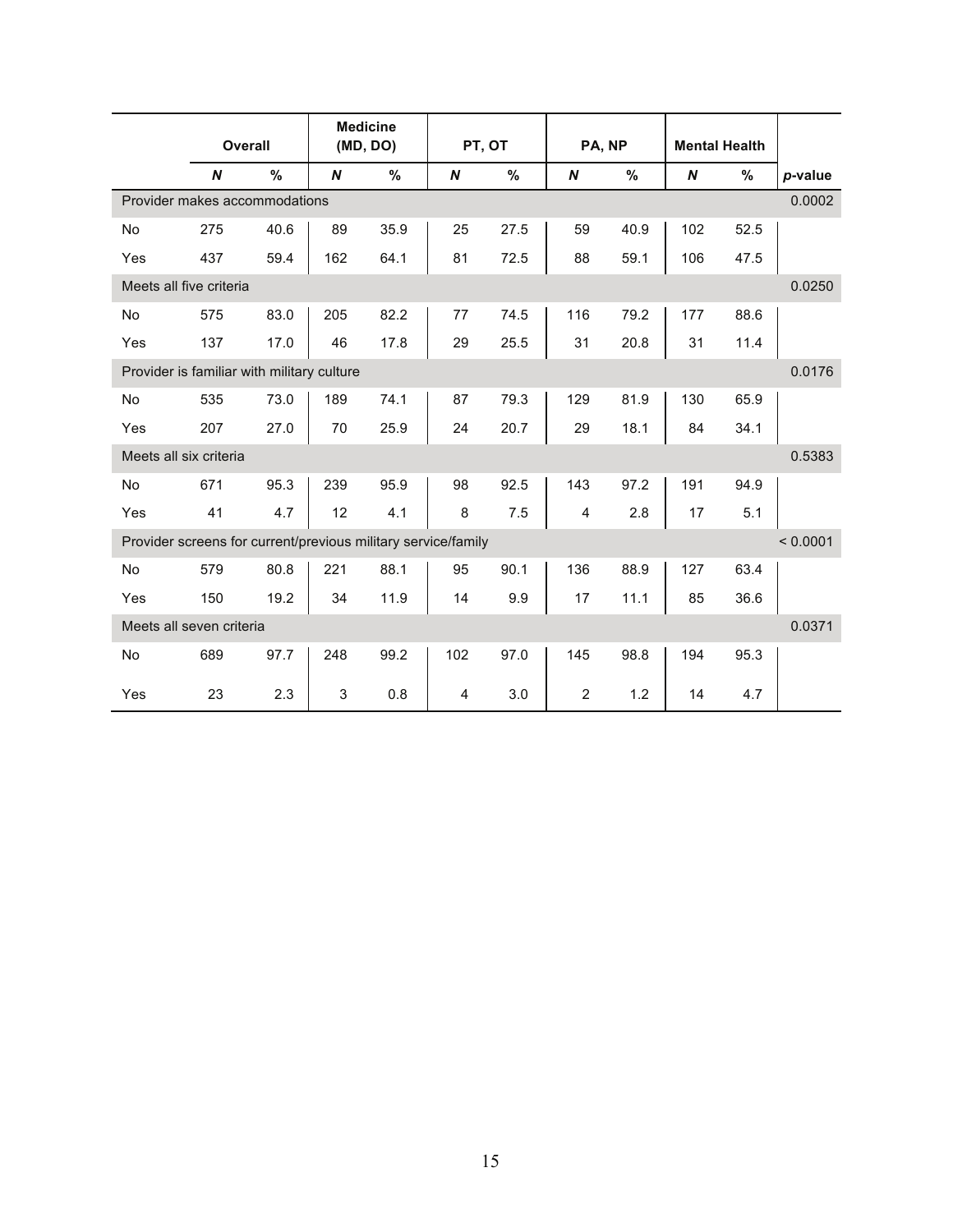## **Table B.2. Perceived Preparedness for Management of Care for Common Conditions Among Veterans**

|                                                                                                                                  | <b>Percentage Somewhat or Well Prepared</b> |          |                         |       |       |  |  |
|----------------------------------------------------------------------------------------------------------------------------------|---------------------------------------------|----------|-------------------------|-------|-------|--|--|
| How Prepared Is Your Practice to Manage Care for Patients with the<br><b>Following Conditions?</b>                               | Overall                                     | Medicine | <b>Mental</b><br>Health | PA/NP | PT/OT |  |  |
| Severe mental health problems (e.g., schizophrenia, bipolar disorder)                                                            | 60                                          | 50       | 82                      | 53    | 50    |  |  |
| Depressive disorders (e.g., major depression, dysthymia)                                                                         | 76                                          | 65       | 99                      | 68    | 66    |  |  |
| <b>PTSD</b>                                                                                                                      | 67                                          | 56       | 94                      | 59    | 54    |  |  |
| Other mental disorders (e.g., anxiety disorders, social phobia,<br>generalized anxiety, personality disorders)                   | 79                                          | 69       | 99                      | 71    | 75    |  |  |
| Issues related to alcohol or substance use                                                                                       | 73                                          | 67       | 88                      | 71    | 58    |  |  |
| Risk factors for suicide or history of suicidal ideation or suicide attempts                                                     | 72                                          | 63       | 94                      | 72    | 52    |  |  |
| Multiple chronic conditions                                                                                                      | 87                                          | 82       | 88                      | 88    | 94    |  |  |
| Chronic obstructive pulmonary disease (or other chronic respiratory<br>conditions)                                               | 60                                          | 71       | 27                      | 76    | 79    |  |  |
| Chronic kidney disease                                                                                                           | 57                                          | 69       | 26                      | 75    | 69    |  |  |
| Diabetes mellitus                                                                                                                | 64                                          | 74       | 31                      | 80    | 86    |  |  |
| Musculoskeletal issues                                                                                                           | 67                                          | 79       | 26                      | 82    | 98    |  |  |
| Congestive heart failure, ischemic heart disease                                                                                 | 57                                          | 67       | 24                      | 72    | 80    |  |  |
| Neurological disease or stroke                                                                                                   | 62                                          | 71       | 28                      | 71    | 95    |  |  |
| Chronic multisymptom illness (formerly referred to as Gulf War<br>Syndrome)                                                      | 35                                          | 39       | 22                      | 36    | 48    |  |  |
| Autoimmune diagnoses (e.g., Crohn's disease, lupus, multiple sclerosis)                                                          | 68                                          | 75       | 46                      | 74    | 88    |  |  |
| Sleep disturbances                                                                                                               | 75                                          | 78       | 71                      | 80    | 69    |  |  |
| Chronic pain, low back pain, headache                                                                                            | 76                                          | 78       | 58                      | 80    | 98    |  |  |
| Concussions, traumatic brain injury                                                                                              | 61                                          | 61       | 44                      | 64    | 91    |  |  |
| Significant physical disabilities (e.g., spinal cord injuries, limb<br>amputations)                                              | 55                                          | 60       | 33                      | 54    | 88    |  |  |
| <b>Hearing loss</b>                                                                                                              | 55                                          | 61       | 38                      | 57    | 70    |  |  |
| Functional impairment or disability (e.g., managing medications, cooking,<br>driving; challenges with bathing, eating, walking)  | 66                                          | 69       | 50                      | 64    | 94    |  |  |
| History of occupational, including military, exposures (e.g., Agent Orange<br>[dioxin], smoke from burn pits, benzene, uranium). | 26                                          | 29       | 20                      | 33    | 24    |  |  |
| Need of palliative care, including for cancer                                                                                    | 61                                          | 73       | 41                      | 67    | 64    |  |  |
| Need of long-term services (home-base support services, home care<br>services, nursing or personal care)                         | 61                                          | 73       | 42                      | 65    | 64    |  |  |
| Need of social services in the community (e.g., housing, meals, and<br>transportation)                                           | 68                                          | 71       | 63                      | 75    | 62    |  |  |
| Percentage somewhat or well prepared to deal with at least one-half<br>of conditions                                             | 65                                          | 70       | 44                      | 73    | 81    |  |  |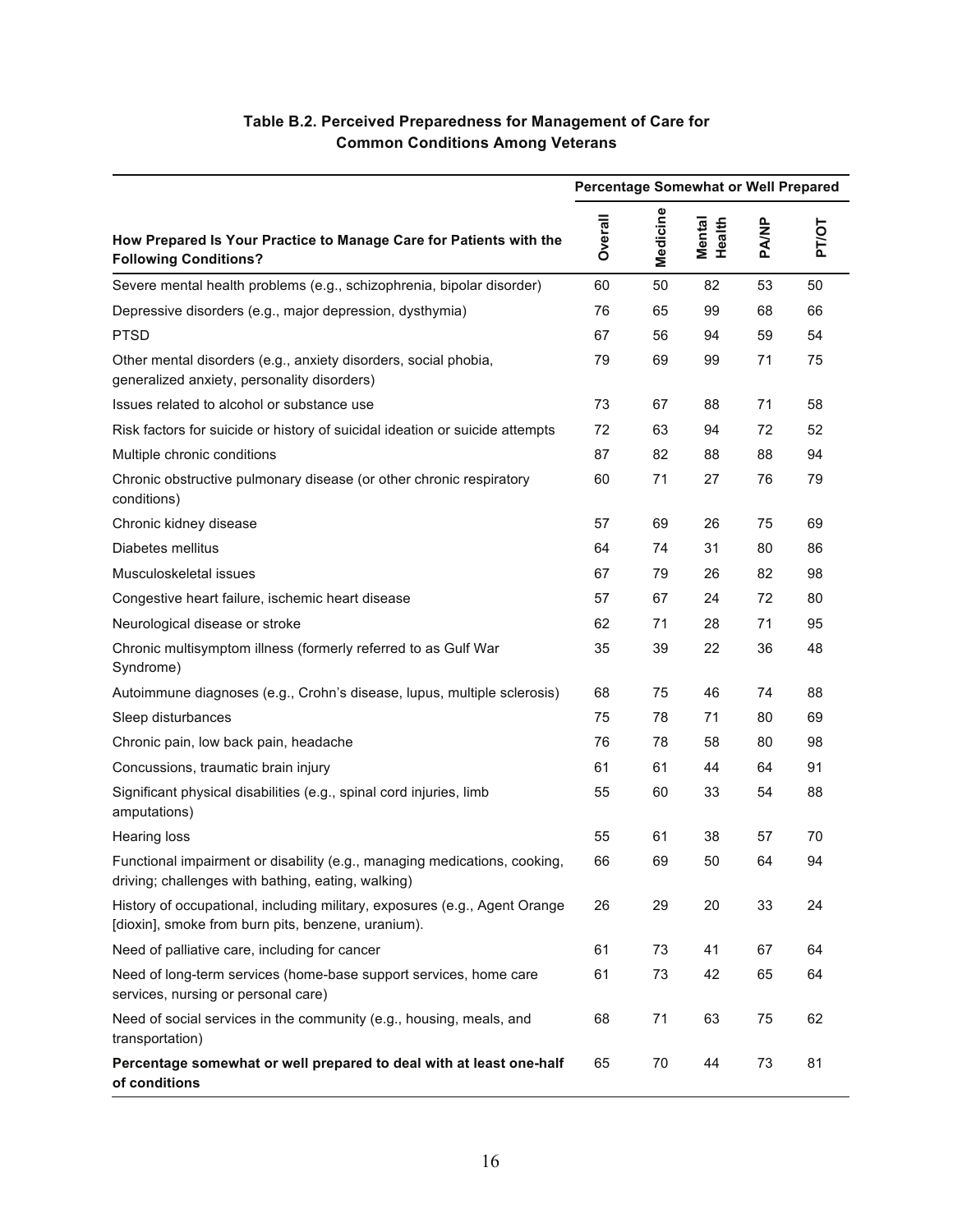## **Table B.3. Screening Practices**

|                                                                                                                                                       | <b>Percentage Responding Occasionally,</b><br><b>Often, or Always</b> |          |                         |       |              |  |  |
|-------------------------------------------------------------------------------------------------------------------------------------------------------|-----------------------------------------------------------------------|----------|-------------------------|-------|--------------|--|--|
| How Often Do You or Your Practice Setting Staff Screen or<br><b>Assess Patients for</b>                                                               | <b>Overall</b>                                                        | Medicine | <b>Mental</b><br>Health | PA/NP | <b>PT/OT</b> |  |  |
| Suicidal ideation or risk                                                                                                                             | 58                                                                    | 50       | 90                      | 50    | 24           |  |  |
| Sleep-related problems (e.g., sleep duration, sleep quality)                                                                                          | 50                                                                    | 49       | 59                      | 52    | 28           |  |  |
| Pain-related concerns (e.g., migraines, low back pain)                                                                                                | 70                                                                    | 72       | 53                      | 76    | 91           |  |  |
| Physical impairments including hearing or vision limitations.                                                                                         | 50                                                                    | 54       | 35                      | 57    | 61           |  |  |
| Functional impairment or disability including problems (e.g.,<br>managing medications, cooking, driving; challenges with bathing,<br>eating, walking) | 59                                                                    | 58       | 53                      | 52    | 85           |  |  |
| Occupational, including military, exposures (e.g., Agent Orange<br>[dioxin], smoke from burn pits, benzene, uranium).                                 | 16                                                                    | 15       | 20                      | 18    | 8            |  |  |

## **Table B.4. Accommodations for Patients with Disabilities**

|                                                                                                                                                       |         |          | <b>Percentage Answering Yes</b> |       |              |
|-------------------------------------------------------------------------------------------------------------------------------------------------------|---------|----------|---------------------------------|-------|--------------|
| Does Your Practice Provide Any of the Following Disability<br><b>Accommodations for Patients with Disabilities?</b>                                   | Overall | Medicine | <b>Mental</b><br>Health         | PA/NP | <b>PT/OT</b> |
| Providing extended appointment times for individuals with complex medical<br>histories                                                                | 53      | 57       | 41                              | 51    | 67           |
| Providing assistance with undressing, using the restroom, and/or lifting and<br>positioning on the exam table                                         | 42      | 55       | 8                               | 55    | 64           |
| Scheduling a patient in a room with a height-adjustable exam table that lowers<br>to 17" for individuals who have difficulty getting on an exam table | 27      | 32       | $\overline{7}$                  | 30    | 48           |
| Providing access to mechanical, Hoyer-type lift equipment that can be used to<br>assist with patient transfers                                        | 20      | 22       | 6                               | 21    | 42           |
| Providing access to a lifting team or other trained lifters who can assist<br>patients on to and off of exam tables                                   | 20      | 23       | 6                               | 22    | 39           |
| Asking patients if they need any accommodations on intake forms or when<br>making an appointment                                                      | 39      | 37       | 37                              | 35    | 52           |
| Having a written policy that allows service and support animals to accompany<br>the patient during an appointment                                     | 31      | 33       | 25                              | 35    | 36           |
| Assisting with scheduling transportation                                                                                                              | 40      | 51       | 28                              | 37    | 40           |
| Noting in patients' charts any disability accommodations they require                                                                                 | 47      | 50       | 39                              | 42    | 62           |
| Other                                                                                                                                                 | 5       | 3        | 9                               | 3     | 8            |
| Percentage providing at least 2 of the above accommodations                                                                                           | 71      | 78       | 51                              | 76    | 83           |
| Percentage providing at least 3 of the above accommodations                                                                                           | 57      | 65       | 37                              | 60    | 76           |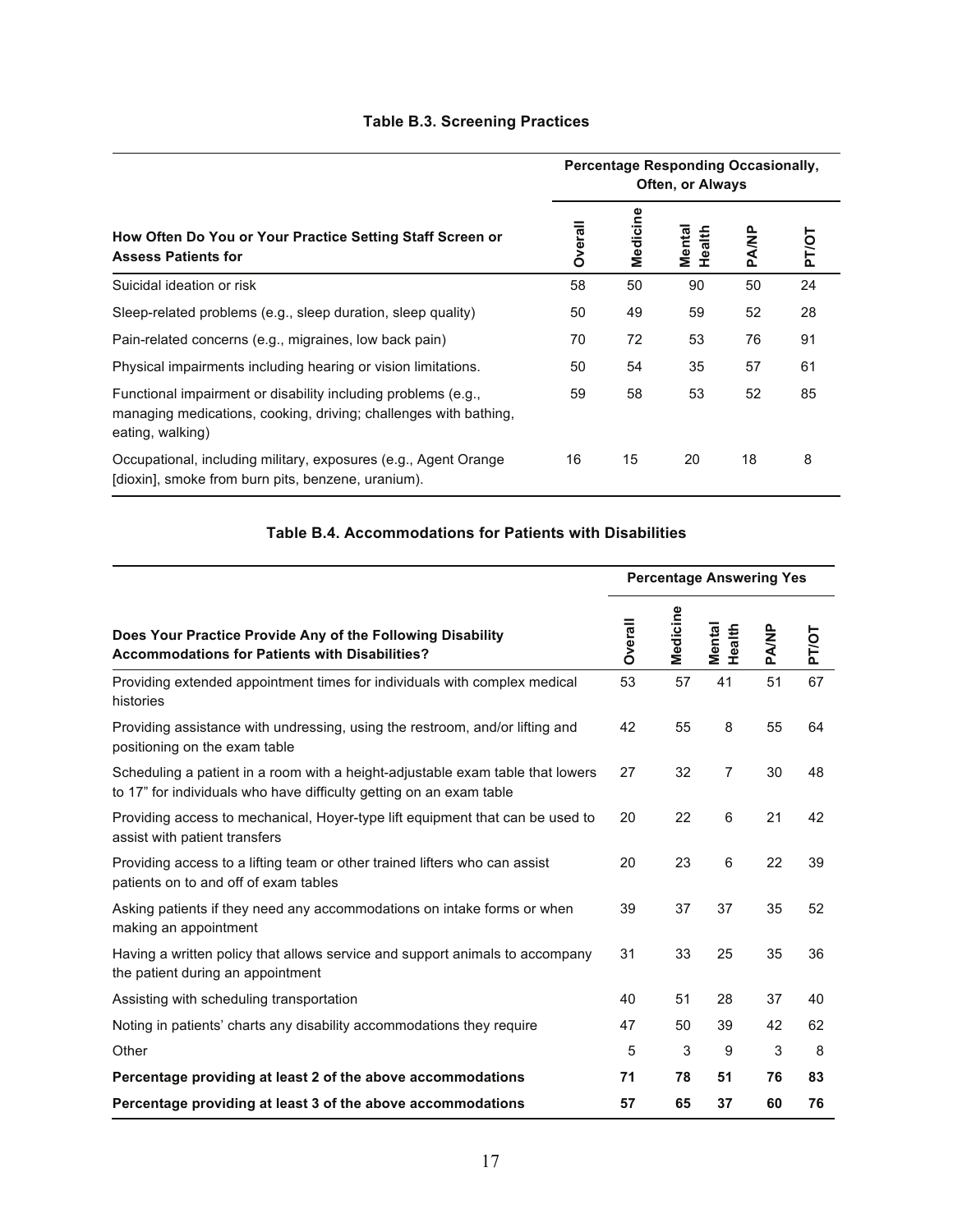|                                                                                                                                                                                                                                                                                                | Percentage Responding Moderately, Very,<br>or Extremely Familiar |          |               |       |              |  |  |
|------------------------------------------------------------------------------------------------------------------------------------------------------------------------------------------------------------------------------------------------------------------------------------------------|------------------------------------------------------------------|----------|---------------|-------|--------------|--|--|
| Using the Scale Below, Please Rate Your Current Level of<br>Knowledge About the U.S. Military. As You Consider Your<br>Knowledge and Awareness of the Armed Forces (U.S. Army,<br>Navy, Air Force, Marine Corps, and Coast Guard), Please Rate<br>Your Level of Familiarity with the Following | <b>Dverall</b>                                                   | Medicine | Mental Health | PA/NP | <b>PT/OT</b> |  |  |
| Military rank structure                                                                                                                                                                                                                                                                        | 30                                                               | 36       | 31            | 18    | 32           |  |  |
| Different cultures of different military branches                                                                                                                                                                                                                                              | 25                                                               | 27       | 27            | 18    | 27           |  |  |
| Differences and similarities between active and reserve components<br>of the military                                                                                                                                                                                                          | 35                                                               | 36       | 37            | 29    | 40           |  |  |
| General and deployment-related military slang and terms                                                                                                                                                                                                                                        | 19                                                               | 23       | 19            | 13    | 19           |  |  |
| General and deployment-related stressors for service members and<br>veterans                                                                                                                                                                                                                   | 37                                                               | 35       | 51            | 25    | 33           |  |  |
| General and deployment-related stressors for military affiliated<br>families                                                                                                                                                                                                                   | 38                                                               | 35       | 54            | 25    | 34           |  |  |
| Programs and services available to support healthy adjustment for<br>military-affiliated patients                                                                                                                                                                                              | 21                                                               | 16       | 35            | 16    | 14           |  |  |
| How behaviors learned in war can be maladaptive at home                                                                                                                                                                                                                                        | 45                                                               | 35       | 72            | 32    | 32           |  |  |
| Specific health needs for women veterans                                                                                                                                                                                                                                                       | 22                                                               | 20       | 34            | 16    | 14           |  |  |
| Percentage at least moderately familiar with more than half of<br>above items                                                                                                                                                                                                                  | 30                                                               | 27       | 39            | 18    | 22           |  |  |

## **Table B.5. Knowledge of Military Culture**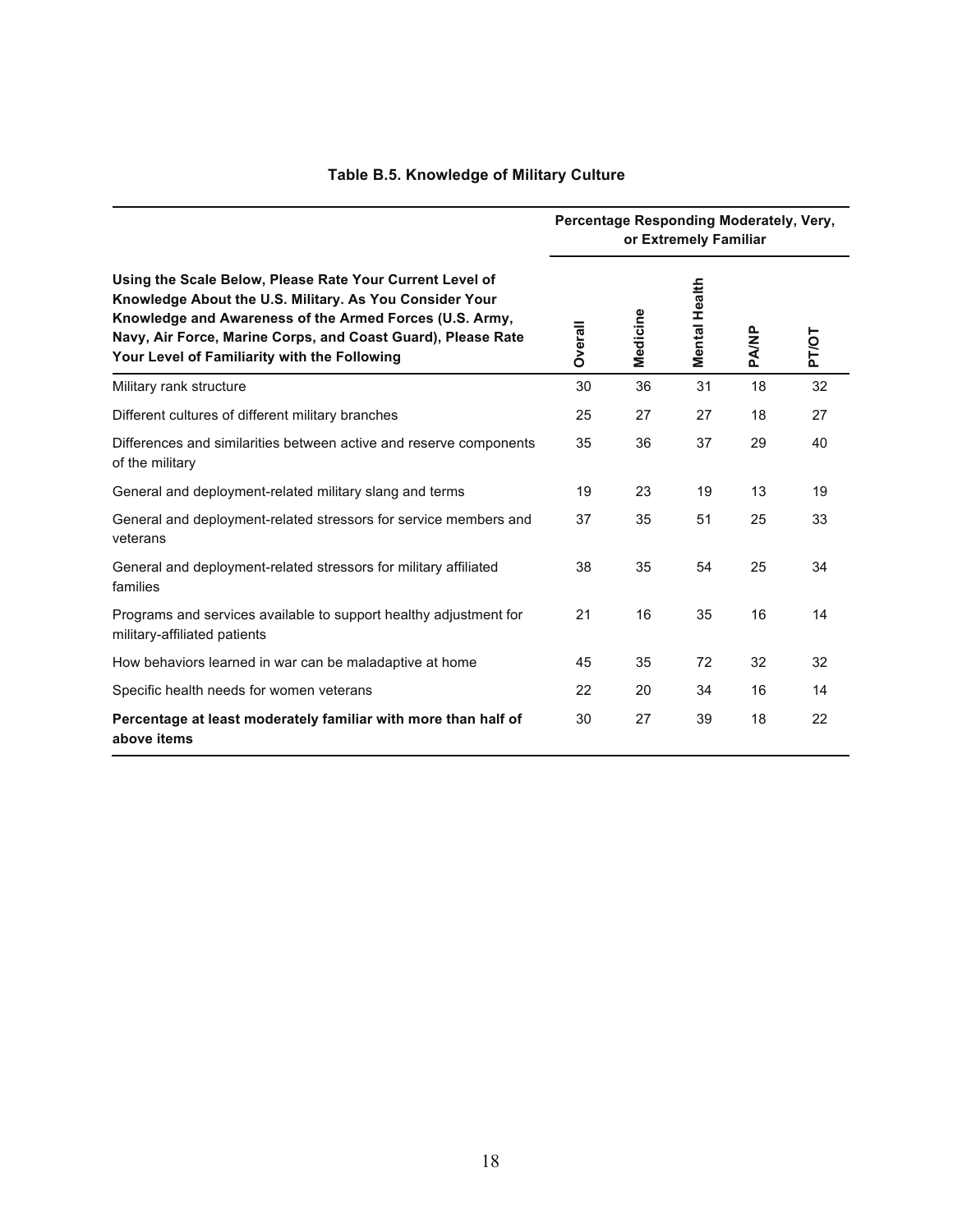#### **Table B.6. Components of Readiness, by Provider Characteristics (Cumulative Components**)

NOTE: Frequencies and percentages describe the providers that meet the criterion in the column header, as well as all of the criteria in the columns to the left. Bold indicates statistically significant chi square tests (*p* < 0.05).

|                                       |                            |                  |                                         |                  | + Practice Is<br><b>Prepared to</b>                                   |                  | + Provider<br><b>Often or Always</b><br><b>Uses Clinical</b><br><b>Practice</b> |                  | + Provider<br><b>Screens for</b>                        |                  |                                           |                  |                                                                  |                  | + Provider<br><b>Screens for</b>                                  |
|---------------------------------------|----------------------------|------------------|-----------------------------------------|------------------|-----------------------------------------------------------------------|------------------|---------------------------------------------------------------------------------|------------------|---------------------------------------------------------|------------------|-------------------------------------------|------------------|------------------------------------------------------------------|------------------|-------------------------------------------------------------------|
|                                       |                            |                  | <b>Accepting New</b><br><b>Patients</b> |                  | <b>Handle Patients</b><br>with Common<br>Veteran<br><b>Conditions</b> |                  | <b>Guidelines to</b><br>Inform<br><b>Treatment</b><br>Decisionmaking            |                  | Common<br><b>Conditions</b><br>Among<br><b>Veterans</b> |                  | + Provider Makes<br><b>Accommodations</b> |                  | + Provider Is<br><b>Familiar with</b><br><b>Military Culture</b> |                  | Current/<br><b>Previous</b><br><b>Military Service/</b><br>Family |
|                                       |                            | $\boldsymbol{N}$ | $\%$                                    | $\boldsymbol{N}$ | %                                                                     | $\boldsymbol{N}$ | %                                                                               | $\boldsymbol{N}$ | $\frac{9}{6}$                                           | $\boldsymbol{N}$ | $\frac{9}{6}$                             | $\boldsymbol{N}$ | $\%$                                                             | $\boldsymbol{N}$ | $\%$                                                              |
| Sex                                   | Female                     | 394              | 92.6                                    | 257              | 57.3                                                                  | 197              | 42.1                                                                            | 118              | 24.9                                                    | 90               | 17.5                                      | 30               | 5.3                                                              | 18               | 2.9                                                               |
|                                       | Male                       | 264              | 91                                      | 168              | 60.6                                                                  | 119              | 41.3                                                                            | 71               | 24.2                                                    | 47               | 16.3                                      | 11               | 4                                                                | 5                | 1.5                                                               |
| Race/<br>ethnicity                    | Hispanic                   | 30               | 96.9                                    | 21               | 65.8                                                                  | 19               | 57.6                                                                            | 8                | 18                                                      | $\overline{7}$   | 15.4                                      | $\overline{2}$   | 2.4                                                              | $\overline{2}$   | 2.4                                                               |
|                                       | Non-Hispanic<br>black      | 15               | 87.4                                    | 10               | 66.6                                                                  | 8                | 43.8                                                                            | 3                | 22.1                                                    | 3                | 22.1                                      | $\mathbf{1}$     | 6.5                                                              | $\pmb{0}$        |                                                                   |
|                                       | Non-Hispanic<br>white      | 499              | 92.2                                    | 324              | 58.6                                                                  | 234              | 39.9                                                                            | 145              | 24.8                                                    | 105              | 16.8                                      | 34               | 5.2                                                              | 18               | 2.3                                                               |
|                                       | Other/refused to<br>answer | 114              | 89.9                                    | 70               | 56.8                                                                  | 55               | 44.8                                                                            | 33               | 26                                                      | 22               | 17.6                                      | $\overline{4}$   | 3.2                                                              | 3                | 2.5                                                               |
| Years since<br>completing<br>training | Less than 5<br>years       | 62               | 93.2                                    | 44               | 66.9                                                                  | 34               | 47.4                                                                            | 20               | 24.8                                                    | 13               | 16.8                                      | 4                | 4.6                                                              | 3                | 2.7                                                               |
|                                       | 5-10 years                 | 114              | 93.9                                    | 79               | 65.7                                                                  | 65               | 53.6                                                                            | 37               | 29.6                                                    | 29               | 22.9                                      | 11               | 5.7                                                              | $\overline{7}$   | 3.2                                                               |
|                                       | $10-20$ years              | 202              | 91.3                                    | 123              | 62.8                                                                  | 98               | 48                                                                              | 57               | 26                                                      | 44               | 18.1                                      | 11               | 3.3                                                              | 5                | 1.3                                                               |
|                                       | $20 - 30$ years            | 161              | 90.8                                    | 90               | 53.3                                                                  | 64               | 37.1                                                                            | 43               | 25                                                      | 28               | 15.2                                      | 6                | 3.7                                                              | 4                | 2.4                                                               |
|                                       | 30 or more<br>years        | 151              | 93                                      | 89               | 54.5                                                                  | 55               | 32.5                                                                            | 32               | 20.2                                                    | 23               | 14.8                                      | 9                | 6.6                                                              | $\overline{4}$   | 2.7                                                               |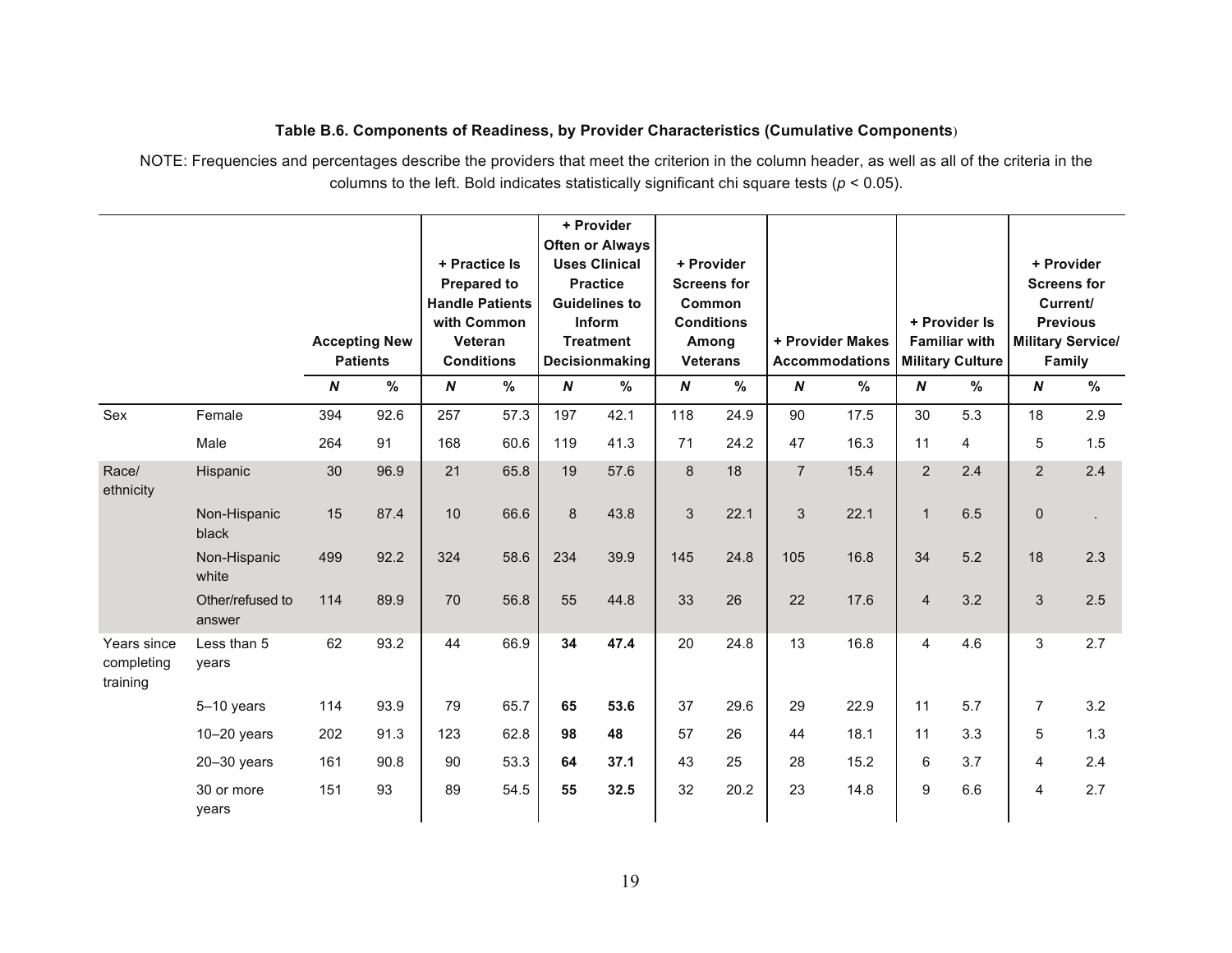|                                                                           |                                |                         | <b>Accepting New</b><br><b>Patients</b> |                                       | + Practice Is<br><b>Prepared to</b><br><b>Handle Patients</b><br>with Common<br>Veteran<br><b>Conditions</b> |                                       | + Provider<br><b>Often or Always</b><br><b>Uses Clinical</b><br><b>Practice</b><br><b>Guidelines to</b><br>Inform<br><b>Treatment</b><br>Decisionmaking |                                     | + Provider<br><b>Screens for</b><br>Common<br><b>Conditions</b><br>Among<br><b>Veterans</b> |                        | + Provider Makes<br><b>Accommodations</b> |                        | + Provider Is<br><b>Familiar with</b><br><b>Military Culture</b> |                                             | + Provider<br><b>Screens for</b><br>Current/<br><b>Previous</b><br><b>Military Service/</b><br>Family |
|---------------------------------------------------------------------------|--------------------------------|-------------------------|-----------------------------------------|---------------------------------------|--------------------------------------------------------------------------------------------------------------|---------------------------------------|---------------------------------------------------------------------------------------------------------------------------------------------------------|-------------------------------------|---------------------------------------------------------------------------------------------|------------------------|-------------------------------------------|------------------------|------------------------------------------------------------------|---------------------------------------------|-------------------------------------------------------------------------------------------------------|
|                                                                           | Medicine (MD,                  | $\boldsymbol{N}$<br>237 | %<br>91.5                               | $\boldsymbol{N}$<br>$\frac{157}{157}$ | $\frac{9}{6}$<br>62.2                                                                                        | $\boldsymbol{N}$<br>$\frac{115}{115}$ | %<br>43.7                                                                                                                                               | $\boldsymbol{N}$<br>$\overline{72}$ | %<br>26.6                                                                                   | $\boldsymbol{N}$<br>46 | %<br>17.8                                 | $\boldsymbol{N}$<br>12 | %<br>4.1                                                         | $\boldsymbol{N}$<br>$\overline{\mathbf{3}}$ | %<br>0.8                                                                                              |
| Provider type                                                             | DO)                            |                         |                                         |                                       |                                                                                                              |                                       |                                                                                                                                                         |                                     |                                                                                             |                        |                                           |                        |                                                                  |                                             |                                                                                                       |
|                                                                           | Mental health                  | 199                     | 91.7                                    | 85                                    | 44.9                                                                                                         | 58                                    | 29                                                                                                                                                      | 41                                  | 18.1                                                                                        | 31                     | 11.4                                      | 17                     | 5.1                                                              | 14                                          | 4.7                                                                                                   |
|                                                                           | PA, NP (non-<br>mental health) | 147                     | 92.9                                    | 101                                   | 69.7                                                                                                         | 83                                    | 57                                                                                                                                                      | 45                                  | 31                                                                                          | 31                     | 20.8                                      | 4                      | 2.8                                                              | $\mathbf{2}$                                | $1.2$                                                                                                 |
|                                                                           | PT, OT                         | 107                     | 94.4                                    | 82                                    | 72.8                                                                                                         | 60                                    | 54.5                                                                                                                                                    | 31                                  | 28.1                                                                                        | 29                     | 25.5                                      | 8                      | 7.5                                                              | 4                                           | 3                                                                                                     |
| Registered as No<br>TRICARE/<br>Veterans<br>Choice<br>Program<br>provider |                                | 491                     | 91.4                                    | 312                                   | 58.5                                                                                                         | 229                                   | 40.7                                                                                                                                                    | 134                                 | 23.4                                                                                        | 96                     | 15.5                                      | 25                     | 3.4                                                              | 15                                          | 1.6                                                                                                   |
|                                                                           | Yes                            | 180                     | 94.1                                    | 113                                   | 59.6                                                                                                         | 87                                    | 45.4                                                                                                                                                    | 55                                  | 28.4                                                                                        | 41                     | 22                                        | 16                     | $\boldsymbol{9}$                                                 | $\bf 8$                                     | 4.7                                                                                                   |
| Completed<br>training on<br>military<br>culture                           | No                             | 579                     | 91.5                                    | 375                                   | 59.5                                                                                                         | 277                                   | 42.3                                                                                                                                                    | 164                                 | 25.1                                                                                        | 119                    | 17.3                                      | 27                     | 3.7                                                              | 14                                          | 1.5                                                                                                   |
|                                                                           | Yes                            | 86                      | 95                                      | 50                                    | 53.8                                                                                                         | 39                                    | 37.9                                                                                                                                                    | 25                                  | 21                                                                                          | 18                     | 14.7                                      | 14                     | 11.5                                                             | 9                                           | 7.5                                                                                                   |
| Worked or<br>trained in<br>VA/MTF                                         | <b>No</b>                      | 472                     | 92.4                                    | 272                                   | 52.8                                                                                                         | 203                                   | 38                                                                                                                                                      | 122                                 | 22.6                                                                                        | 93                     | 16.1                                      | 28                     | 4.6                                                              | 17                                          | 2.6                                                                                                   |
|                                                                           | Yes                            | 218                     | 91.4                                    | 153                                   | 62.9                                                                                                         | 113                                   | 43.9                                                                                                                                                    | 67                                  | 25.4                                                                                        | 44                     | 16.5                                      | 13                     | 4.3                                                              | 6                                           | 1.4                                                                                                   |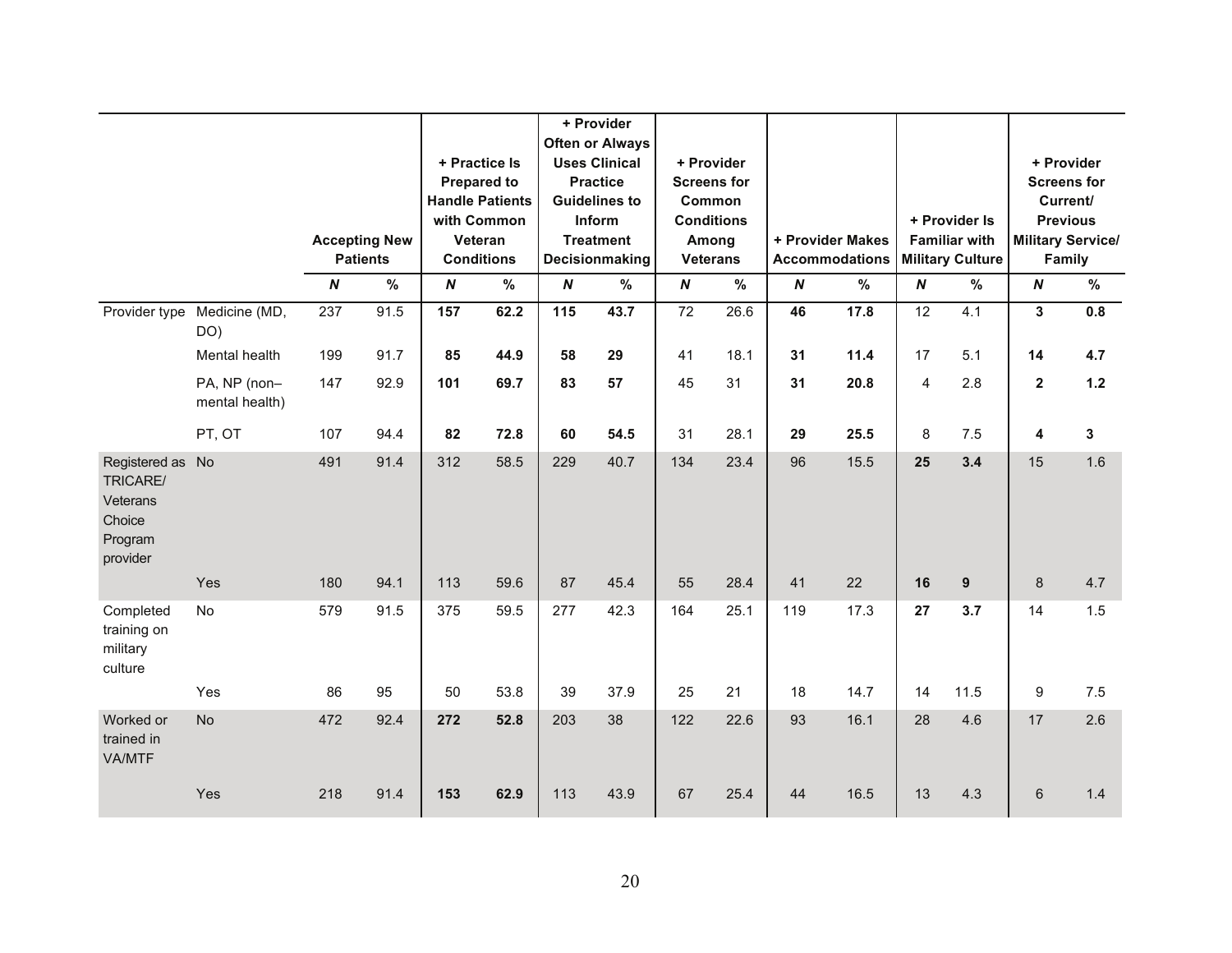|                                                      |                         |                  |                                         |                  | + Practice Is                                                                               |                  | + Provider<br><b>Often or Always</b><br><b>Uses Clinical</b>                            |                  | + Provider                                                                    |                  |                                           |                  |                                                                  |                  | + Provider                                                                              |
|------------------------------------------------------|-------------------------|------------------|-----------------------------------------|------------------|---------------------------------------------------------------------------------------------|------------------|-----------------------------------------------------------------------------------------|------------------|-------------------------------------------------------------------------------|------------------|-------------------------------------------|------------------|------------------------------------------------------------------|------------------|-----------------------------------------------------------------------------------------|
|                                                      |                         |                  | <b>Accepting New</b><br><b>Patients</b> |                  | <b>Prepared to</b><br><b>Handle Patients</b><br>with Common<br>Veteran<br><b>Conditions</b> |                  | <b>Practice</b><br><b>Guidelines to</b><br>Inform<br><b>Treatment</b><br>Decisionmaking |                  | <b>Screens for</b><br>Common<br><b>Conditions</b><br>Among<br><b>Veterans</b> |                  | + Provider Makes<br><b>Accommodations</b> |                  | + Provider Is<br><b>Familiar with</b><br><b>Military Culture</b> |                  | <b>Screens for</b><br>Current/<br><b>Previous</b><br><b>Military Service/</b><br>Family |
|                                                      |                         | $\boldsymbol{N}$ | %                                       | $\boldsymbol{N}$ | $\%$                                                                                        | $\boldsymbol{N}$ | %                                                                                       | $\boldsymbol{N}$ | %                                                                             | $\boldsymbol{N}$ | %                                         | $\boldsymbol{N}$ | %                                                                | $\boldsymbol{N}$ | $\%$                                                                                    |
| Opinion of<br>VA                                     | $\mathbf 0$             | 309              | 91.7                                    | 190              | $\overline{55}$                                                                             | 140              | 39                                                                                      | 69               | 18.8                                                                          | 50               | 12.7                                      | 16               | $\overline{3.3}$                                                 | 9                | 1.3                                                                                     |
|                                                      | 1                       | 136              | 90                                      | 93               | 61.4                                                                                        | 63               | 40.2                                                                                    | 47               | 31.6                                                                          | 34               | 22.7                                      | 8                | $\overline{7}$                                                   | $\sqrt{5}$       | 4.2                                                                                     |
|                                                      | $\overline{2}$          | 74               | 93.7                                    | 46               | 61.2                                                                                        | 35               | 45                                                                                      | 20               | 24.2                                                                          | 12               | 12.1                                      | $\overline{c}$   | 1.4                                                              | $\mathbf{1}$     | 0.4                                                                                     |
|                                                      | 3                       | 51               | 90.8                                    | 35               | 58.9                                                                                        | 28               | 44.4                                                                                    | 15               | 22.4                                                                          | 13               | 17.3                                      | 4                | 3.8                                                              | 3                | 2.9                                                                                     |
|                                                      | $\overline{\mathbf{4}}$ | 51               | 94.8                                    | 33               | 59.8                                                                                        | 27               | 47.4                                                                                    | 23               | 36.8                                                                          | 15               | 25.2                                      | $\sqrt{3}$       | 5.7                                                              | $\mathbf{1}$     | 3.7                                                                                     |
|                                                      | 5                       | 40               | 94.7                                    | 28               | 63.2                                                                                        | 23               | 44.8                                                                                    | 15               | 25.4                                                                          | 13               | 22.8                                      | 8                | 11.9                                                             | $\overline{4}$   | 3.4                                                                                     |
| Geographic<br>region                                 | Central/capital         | 186              | 91                                      | 106              | 53.8                                                                                        | 72               | 37.3                                                                                    | 49               | 25.3                                                                          | 34               | 15.9                                      | 12               | 5.2                                                              | $\overline{7}$   | 2.2                                                                                     |
|                                                      | Metropolitan            | 294              | 92.2                                    | 182              | 54.6                                                                                        | 132              | 37.1                                                                                    | 68               | 20.2                                                                          | 47               | 13.9                                      | 11               | 3.5                                                              | 6                | 1.8                                                                                     |
|                                                      | Western                 | 210              | 92.7                                    | 137              | 65.1                                                                                        | 133              | 43.6                                                                                    | 72               | 34.5                                                                          | 56               | 25.5                                      | 18               | 7.7                                                              | 10               | 3.8                                                                                     |
| Distance from<br><b>VA Medical</b><br>Center (miles) | 10 or fewer             | 346              | 92.2                                    | 222              | 62.5                                                                                        | 167              | 45                                                                                      | 97               | 24.9                                                                          | 64               | 16                                        | 19               | 4.1                                                              | 9                | 1.4                                                                                     |
|                                                      | $10 - 25$               | 222              | 92.5                                    | 133              | 53.5                                                                                        | 99               | 38.1                                                                                    | 62               | 25.7                                                                          | 53               | 20.8                                      | 14               | 5.8                                                              | 8                | 3.5                                                                                     |
|                                                      | $26 - 40$               | 53               | 90.3                                    | 27               | 51                                                                                          | 21               | 32.6                                                                                    | 13               | 18.4                                                                          | 8                | 9.9                                       | 4                | 5.3                                                              | 3                | 3.5                                                                                     |
|                                                      | More than 40            | 69               | 89.9                                    | 43               | 61.2                                                                                        | 29               | 40.3                                                                                    | 17               | 22.9                                                                          | 12               | 14.6                                      | 4                | 4.1                                                              | 3                | 2.8                                                                                     |

NOTES: Frequencies and percentages describe the providers that meet the criterion in the column header, as well as all of the criteria in the columns to the left. Bold indicates statistically significant chi square tests (*p* < 0.05). N/A means that a *p*-value cannot be computed because of cell counts of zero. Cells marked with a "." indicate that with 0 respondents, there is no percentage to calculate.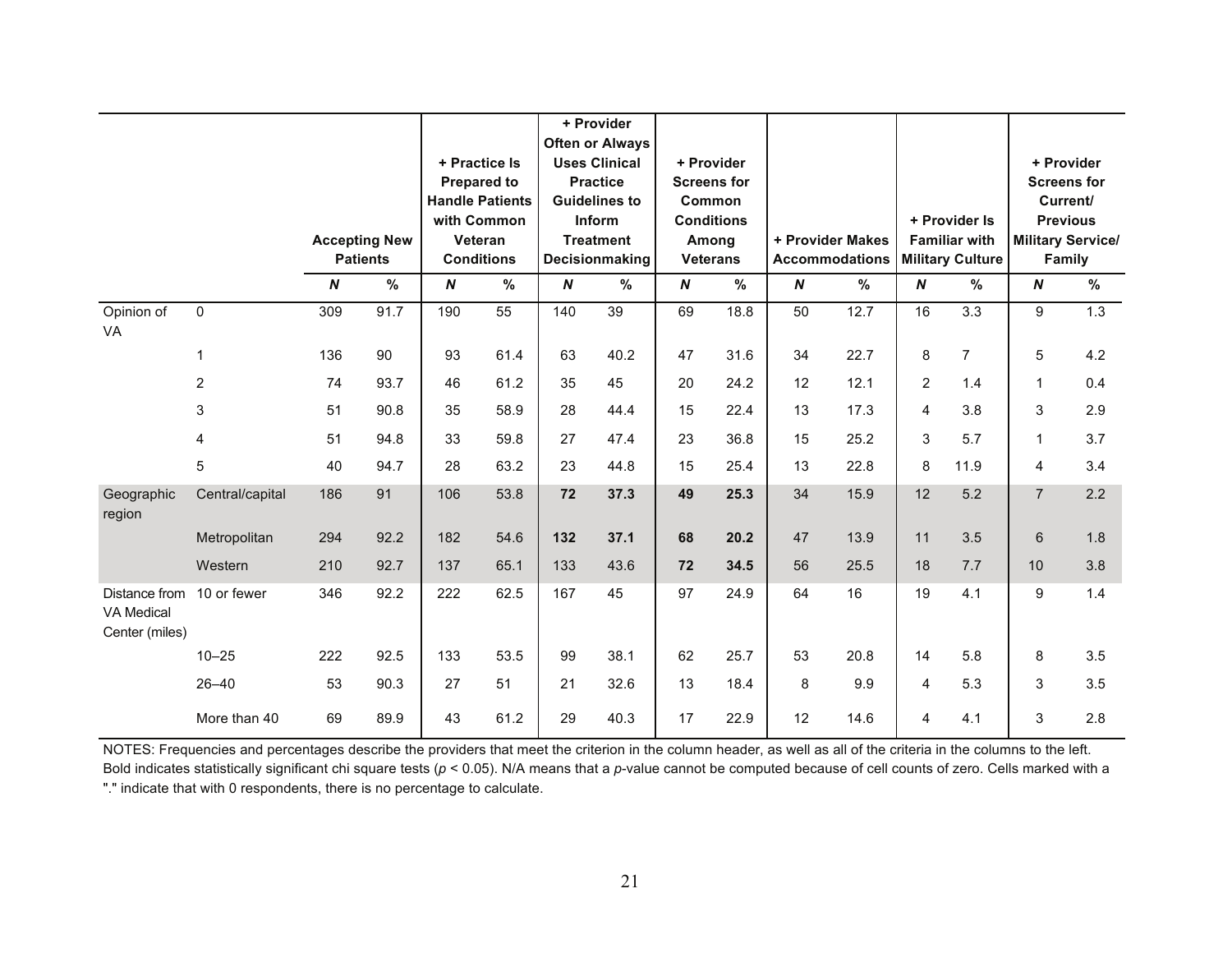|                                                                                                            | Overall          |      |          | Medicine (MD, DO) |                  | PT, OT |          | PA, NP        |                  | <b>Mental Health</b> |         |
|------------------------------------------------------------------------------------------------------------|------------------|------|----------|-------------------|------------------|--------|----------|---------------|------------------|----------------------|---------|
|                                                                                                            | $\boldsymbol{N}$ | %    | $\pmb N$ | %                 | $\boldsymbol{N}$ | %      | $\pmb N$ | $\frac{9}{6}$ | $\boldsymbol{N}$ | %                    | p-value |
| Satisfaction with patient care at VA                                                                       |                  |      |          |                   |                  |        |          |               |                  |                      | 0.0038  |
| Somewhat/very dissatisfied                                                                                 | 54               | 16.5 | 26       | 18.4              | 9                | 21.4   | 9        | 12.1          | 10               | 11.2                 |         |
| Don't know/neither                                                                                         | 156              | 44.6 | 53       | 35.4              | 18               | 41.5   | 42       | 57.2          | 43               | 64.3                 |         |
| Somewhat/very satisfied                                                                                    | 124              | 38.9 | 66       | 46.2              | 14               | 37.1   | 22       | 30.7          | 22               | 24.4                 |         |
| The VA health care system does an adequate job of meeting the health care needs of veterans and reservists |                  |      |          |                   |                  |        |          |               |                  |                      | 0.0099  |
| Strongly disagree/disagree                                                                                 | 170              | 24.8 | 64       | 26.0              | 25               | 21.6   | 27       | 18.0          | 54               | 26.4                 |         |
| Don't know/neither                                                                                         | 385              | 50.6 | 118      | 44.8              | 65               | 61.4   | 99       | 67.6          | 103              | 49.7                 |         |
| Strongly agree/agree                                                                                       | 160              | 24.6 | 71       | 29.1              | 17               | 17.0   | 21       | 14.3          | 51               | 23.9                 |         |
| The VA health care system provides high-quality health care services                                       |                  |      |          |                   |                  |        |          |               |                  |                      | 0.1208  |
| Strongly disagree/disagree                                                                                 | 118              | 18.2 | 45       | 20.0              | 22               | 19.9   | 15       | 9.7           | 36               | 17.5                 |         |
| Don't know/neither                                                                                         | 402              | 53.8 | 127      | 49.0              | 63               | 58.7   | 100      | 67.7          | 112              | 54.6                 |         |
| Strongly agree/agree                                                                                       | 195              | 28.0 | 81       | 30.9              | 22               | 21.4   | 32       | 22.7          | 60               | 27.9                 |         |
| The VA provides an adequate customer service experience for nonurgent issues                               |                  |      |          |                   |                  |        |          |               |                  |                      | 0.0010  |
| Strongly disagree/disagree                                                                                 | 112              | 16.4 | 47       | 18.3              | 14               | 10.9   | 18       | 11.3          | 33               | 17.4                 |         |
| Don't know/neither                                                                                         | 421              | 57.1 | 124      | 49.5              | 79               | 75.1   | 91       | 62.5          | 127              | 60.0                 |         |
| Strongly agree/agree                                                                                       | 182              | 26.5 | 82       | 32.3              | 14               | 14.0   | 38       | 26.2          | 48               | 22.7                 |         |
| The VA provides care to veterans in a timely fashion                                                       |                  |      |          |                   |                  |        |          |               |                  |                      | 0.0015  |
| Strongly disagree/disagree                                                                                 | 206              | 29.0 | 80       | 31.9              | 34               | 29.8   | 28       | 17.9          | 64               | 27.9                 |         |
| Don't know/neither                                                                                         | 397              | 54.0 | 121      | 46.7              | 66               | 63.9   | 98       | 67.8          | 112              | 56.8                 |         |
| Strongly agree/agree                                                                                       | 112              | 16.9 | 52       | 21.4              | 7                | 6.3    | 21       | 14.3          | 32               | 15.2                 |         |

## **Table B.7. Opinion of VA Services, by Provider Type**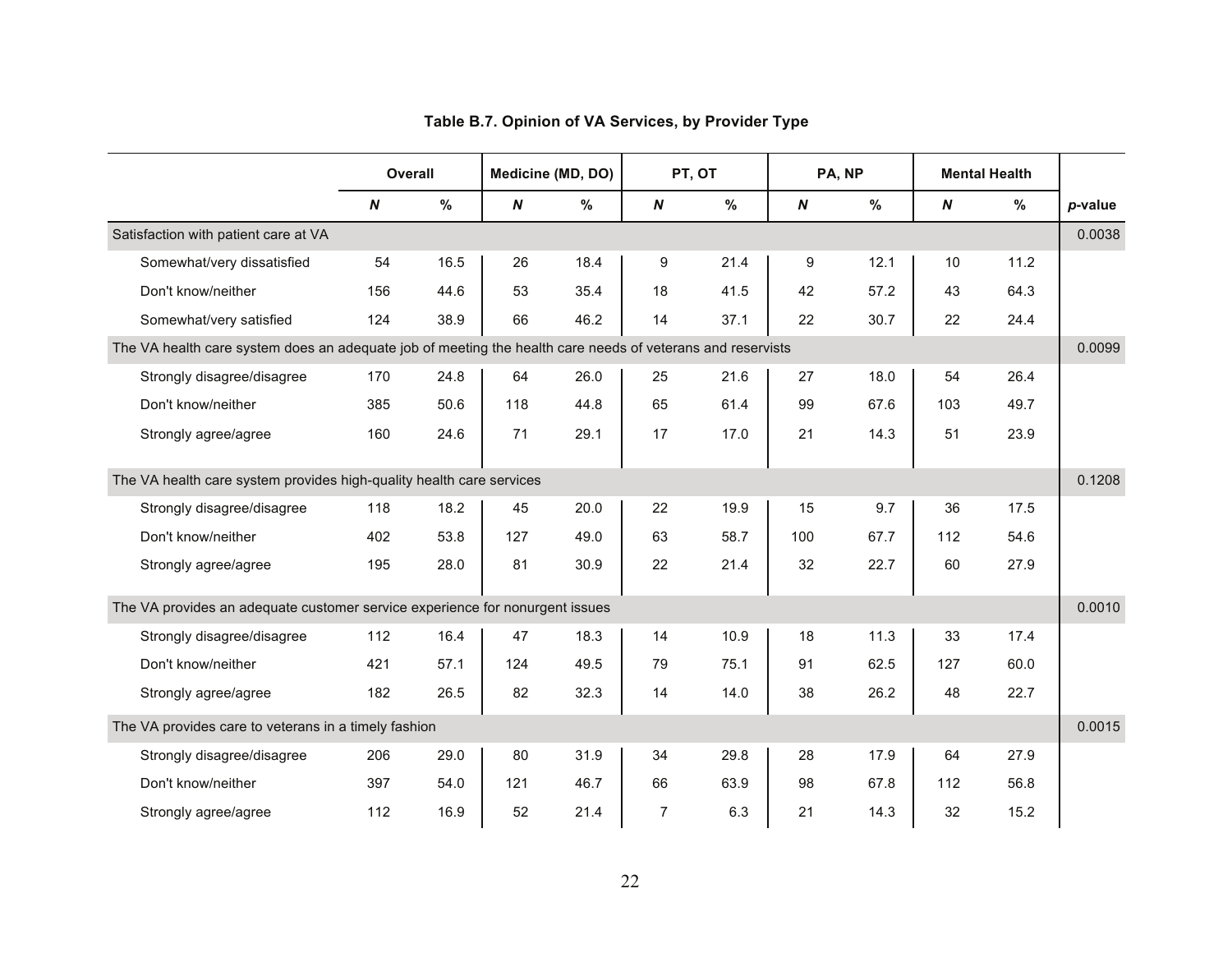|                                                                       | <b>Overall</b> |               |            | Medicine (MD, DO) |    | PT, OT  |                | PA, NP |    | <b>Mental Health</b> |         |
|-----------------------------------------------------------------------|----------------|---------------|------------|-------------------|----|---------|----------------|--------|----|----------------------|---------|
|                                                                       | N              | $\frac{9}{6}$ | N          | $\%$              | N  | $\%$    | N              | $\%$   | N  | %                    | p-value |
| I am hesitant to refer patients to the VA because of quality concerns |                |               |            |                   |    |         |                |        |    |                      | 0.0583  |
| Strongly disagree/disagree                                            | 259            | 37.8          | 109        | 41.6              | 29 | 27.5    | 38             | 25.4   | 83 | 40.2                 |         |
| Don't know/neither                                                    | 324            | 44.0          | 99         | 39.8              | 52 | 50.4    | 83             | 58.0   | 90 | 43.3                 |         |
| Strongly agree/agree                                                  | 132            | 18.2          | 45         | 18.7              | 26 | 22.1    | 26             | 16.5   | 35 | 16.4                 |         |
| Communication provider received from VA                               |                |               |            |                   |    |         |                |        |    |                      | N/A     |
| Don't know/not applicable                                             | 99             | 30.0          | 33         | 24.0              | 16 | 42.4    | 18             | 26.5   | 32 | 41.8                 |         |
| Nonexistent                                                           | 55             | 18.2          | 27         | 20.6              | 7  | 16.6    | 11             | 15.3   | 10 | 14.2                 |         |
| Poor                                                                  | 66             | 17.9          | 30         | 17.6              | 10 | 25.0    | 16             | 20.4   | 10 | 14.0                 |         |
| Adequate                                                              | 103            | 30.7          | 50         | 33.9              | 8  | 16.0    | 26             | 34.6   | 19 | 27.7                 |         |
| Excellent                                                             | 11             | 3.1           | $\sqrt{5}$ | 3.9               | 0  | $\cdot$ | $\overline{c}$ | 3.2    | 4  | 2.3                  |         |
| Satisfaction with communication from VA clinics                       |                |               |            |                   |    |         |                |        |    |                      | 0.0077  |
| Somewhat/very dissatisfied                                            | 76             | 22.0          | 38         | 24.1              | 9  | 23.5    | 18             | 24.0   | 11 | 14.7                 |         |
| Don't know/neither                                                    | 171            | 50.5          | 57         | 41.4              | 26 | 63.4    | 44             | 61.1   | 44 | 62.7                 |         |
| Somewhat/very satisfied                                               | 87             | 27.5          | 50         | 34.5              | 6  | 13.1    | 11             | 14.9   | 20 | 22.6                 |         |

NOTE: These data were tested with a chi-square test. N/A means that a *p*-value cannot be computed because of cell counts of zero. Cells marked with a "." indicate that with 0 respondents, there is no percentage to calculate.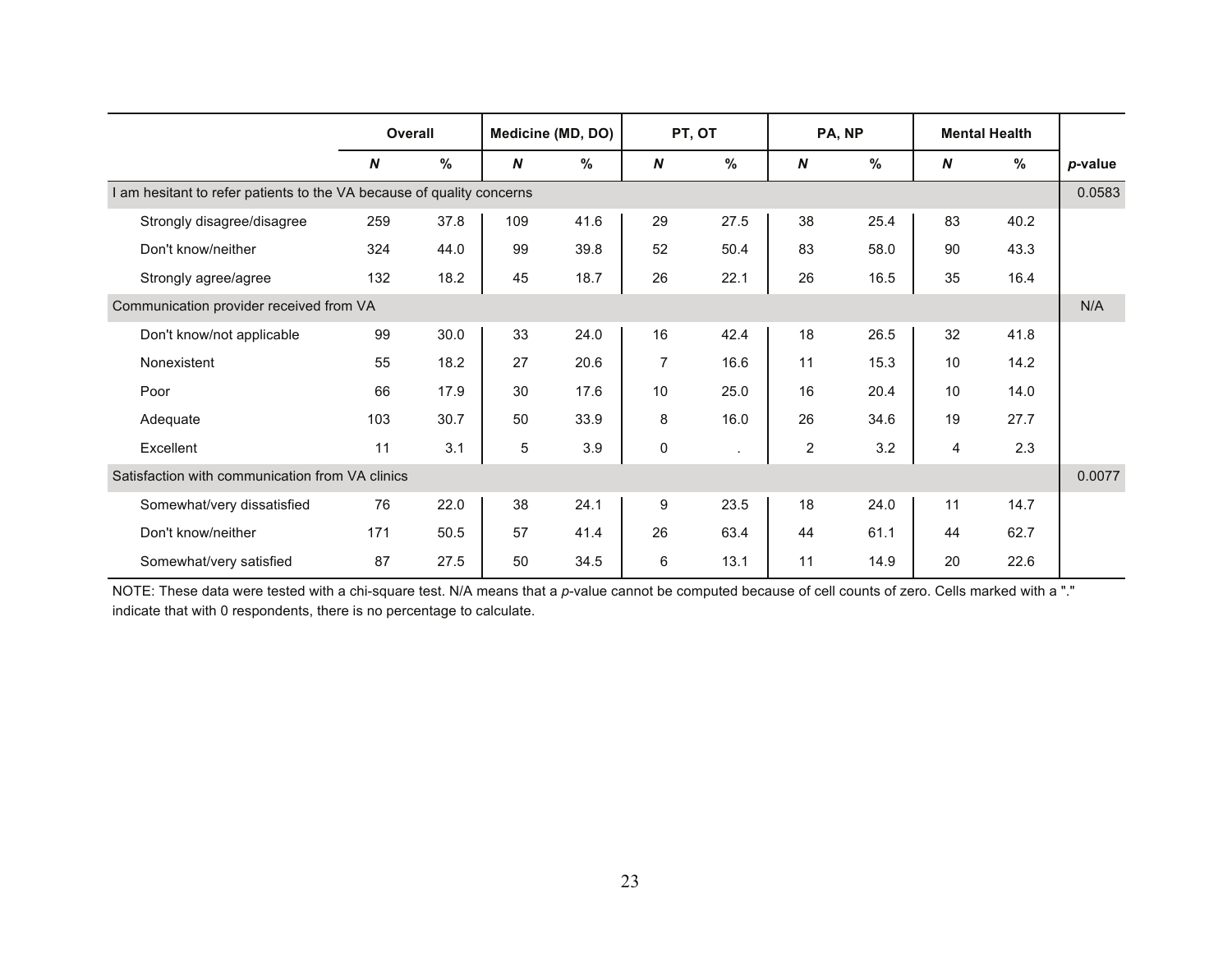|                                       |                                                       |           | <b>Practice Is Prepared</b><br>to Handle Patients |            |           | Provider Often or<br><b>Always Uses</b><br><b>Clinical Practice</b><br><b>Guidelines to</b> |            |           | <b>Provider Screens for</b> |            |           |                       |            |           |               | <b>Provider Is Familiar</b> |           | Provider<br><b>Screens for</b><br><b>Current/Previous</b> |            |
|---------------------------------------|-------------------------------------------------------|-----------|---------------------------------------------------|------------|-----------|---------------------------------------------------------------------------------------------|------------|-----------|-----------------------------|------------|-----------|-----------------------|------------|-----------|---------------|-----------------------------|-----------|-----------------------------------------------------------|------------|
|                                       |                                                       |           | with Common                                       |            |           | <b>Inform Treatment</b>                                                                     |            |           | <b>Common Conditions</b>    |            |           | <b>Provider Makes</b> |            |           | with Military |                             |           | <b>Military</b>                                           |            |
|                                       |                                                       |           | <b>Veteran Conditions</b>                         |            |           | Decisionmaking                                                                              |            |           | <b>Among Veterans</b>       |            |           | <b>Accommodations</b> |            |           | Culture       |                             |           | Service/Family                                            |            |
| <b>Parameter</b>                      | <b>Effect</b>                                         | <b>OR</b> | <b>LCL</b>                                        | <b>UCL</b> | <b>OR</b> | <b>LCL</b>                                                                                  | <b>UCL</b> | <b>OR</b> | <b>LCL</b>                  | <b>UCL</b> | <b>OR</b> | <b>LCL</b>            | <b>UCL</b> | <b>OR</b> | <b>LCL</b>    | <b>UCL</b>                  | <b>OR</b> | <b>LCL</b>                                                | <b>UCL</b> |
| Race/<br>ethnicity                    | Male vs. female                                       | 0.92      | 0.58                                              | 1.48       | 0.76      | 0.46                                                                                        | 1.26       | 0.98      | 0.64                        | 1.51       | 0.88      | 0.56                  | 1.38       | 1.21      | 0.73          | 2.03                        | 0.90      | 0.51                                                      | 1.60       |
|                                       | Hispanic vs. non-<br>Hispanic white                   | 0.82      | 0.29                                              | 2.27       | 3.15      | 0.86                                                                                        | 11.51      | 0.57      | 0.21                        | 1.51       | 2.11      | 0.80                  | 5.53       | 0.96      | 0.33          | 2.80                        | 0.68      | 0.19                                                      | 2.49       |
|                                       | Non-Hispanic black<br>vs. non-Hispanic<br>white       | 1.10      | 0.26                                              | 4.59       | 1.14      | 0.24                                                                                        | 5.43       | 0.95      | 0.24                        | 3.84       | 2.53      | 0.68                  | 9.47       | 2.03      |               | 0.32 12.70                  | 1.73      | 0.44                                                      | 6.76       |
|                                       | Other/refused to<br>answer vs. non-<br>Hispanic white | 0.75      | 0.44                                              | 1.30       | 1.71      | 0.96                                                                                        | 3.06       | 1.18      | 0.71                        | 1.96       | 0.73      | 0.43                  | 1.23       | 0.67      | 0.35          | 1.27                        | 1.63      | 0.83                                                      | 3.23       |
| Years since<br>completing<br>training | 5-10 years vs. less<br>than 5 years                   | 1.14      | 0.46                                              | 2.84       | 3.46      | 1.40                                                                                        | 8.57       | 0.86      | 0.38                        | 1.97       | 2.75      | 1.16                  | 6.48       | 0.83      | 0.33          | 2.06                        | 1.00      | 0.35                                                      | 2.86       |
|                                       | $10-20$ years vs.<br>less than 5 years                | 1.21      | 0.50                                              | 2.90       | 2.42      | 1.05                                                                                        | 5.58       | 1.14      | 0.55                        | 2.40       | 1.73      | 0.78                  | 3.86       | 0.66      | 0.28          | 1.55                        | 0.56      | 0.20                                                      | 1.55       |
|                                       | 20-30 years vs.<br>less than 5 years                  | 0.79      | 0.33                                              | 1.91       | 1.76      | 0.76                                                                                        | 4.07       | 1.05      | 0.48                        | 2.28       | 1.17      | 0.51                  | 2.69       | 0.69      | 0.27          | 1.71                        | 0.42      | 0.14                                                      | 1.23       |
|                                       | 30 or more years<br>vs. less than 5<br>years          | 0.84      | 0.34                                              | 2.07       | 1.21      | 0.52                                                                                        | 2.81       | 1.29      | 0.58                        | 2.85       | 1.71      | 0.75                  | 3.92       | 0.69      | 0.28          | 1.70                        | 0.64      | 0.22                                                      | 1.88       |

## **Table B.8. Odds Ratios for Logistic Regression Models Predicting Components of Readiness**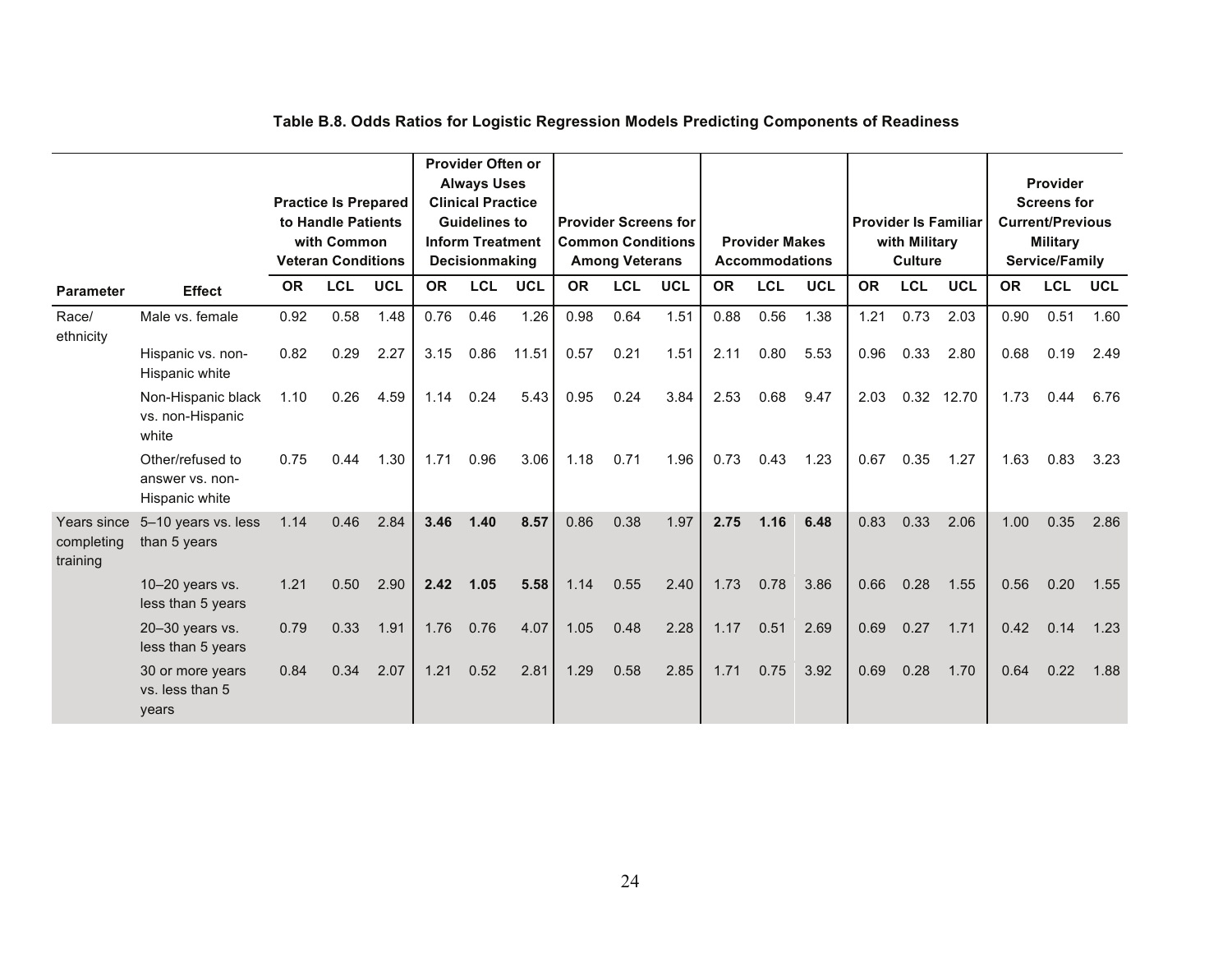|                                                 |                                                               |           |                             |            |           | Provider Often or        |            |           |                       |                             |           |                       |            |           |                             |            |           |                         |            |
|-------------------------------------------------|---------------------------------------------------------------|-----------|-----------------------------|------------|-----------|--------------------------|------------|-----------|-----------------------|-----------------------------|-----------|-----------------------|------------|-----------|-----------------------------|------------|-----------|-------------------------|------------|
|                                                 |                                                               |           |                             |            |           | <b>Always Uses</b>       |            |           |                       |                             |           |                       |            |           |                             |            |           | <b>Provider</b>         |            |
|                                                 |                                                               |           | <b>Practice Is Prepared</b> |            |           | <b>Clinical Practice</b> |            |           |                       |                             |           |                       |            |           |                             |            |           | <b>Screens for</b>      |            |
|                                                 |                                                               |           | to Handle Patients          |            |           | <b>Guidelines to</b>     |            |           |                       | <b>Provider Screens for</b> |           |                       |            |           | <b>Provider Is Familiar</b> |            |           | <b>Current/Previous</b> |            |
|                                                 |                                                               |           | with Common                 |            |           | <b>Inform Treatment</b>  |            |           |                       | <b>Common Conditions</b>    |           | <b>Provider Makes</b> |            |           | with Military               |            |           | <b>Military</b>         |            |
|                                                 |                                                               |           | <b>Veteran Conditions</b>   |            |           | Decisionmaking           |            |           | <b>Among Veterans</b> |                             |           | <b>Accommodations</b> |            |           | <b>Culture</b>              |            |           | <b>Service/Family</b>   |            |
| <b>Parameter</b>                                | <b>Effect</b>                                                 | <b>OR</b> | <b>LCL</b>                  | <b>UCL</b> | <b>OR</b> | <b>LCL</b>               | <b>UCL</b> | <b>OR</b> | <b>LCL</b>            | <b>UCL</b>                  | <b>OR</b> | <b>LCL</b>            | <b>UCL</b> | <b>OR</b> | <b>LCL</b>                  | <b>UCL</b> | <b>OR</b> | <b>LCL</b>              | <b>UCL</b> |
| <b>Distance</b><br>from VA<br>medical<br>center | 10-25 miles vs.<br>less than 10 miles                         | 0.65      | 0.41                        | 1.05       | 1.13      | 0.71                     | 1.81       | 1.15      | 0.74                  | 1.77                        | 1.24      | 0.79                  | 1.96       | 1.05      | 0.62                        | 1.77       | 1.97      | 1.10                    | 3.52       |
|                                                 | 26-40 miles vs.<br>less than 10 miles                         | 0.75      | 0.31                        | 1.81       | 0.93      | 0.41                     | 2.12       | 1.46      | 0.73                  | 2.93                        | 1.36      | 0.61                  | 3.02       | 0.83      | 0.36                        | 1.90       | 1.31      | 0.49                    | 3.48       |
|                                                 | More than 40 miles<br>vs. less than 10<br>miles               | 1.32      | 0.65                        | 2.68       | 0.91      | 0.44                     | 1.90       | 0.98      | 0.51                  | 1.86                        | 0.86      | 0.41                  | 1.80       | 0.54      | 0.26                        | 1.11       | 1.70      | 0.69                    | 4.16       |
| Provider<br>type                                | Mental health vs.<br>medicine (MD, DO)                        | 0.58      | 0.30                        | 1.14       | 1.28      | 0.62                     | 2.65       | 0.61      | 0.33                  | 1.14                        | 1.01      | 0.54                  | 1.90       | 2.13      | 1.00                        | 4.52       | 6.72      |                         | 3.18 14.21 |
|                                                 | PA, NP (non-<br>mental health) vs.<br>medicine (MD, DO)       | 1.41      | 0.75                        | 2.63       | 1.66      | 0.85                     | 3.23       | 1.03      | 0.59                  | 1.78                        | 0.90      | 0.50                  | 1.59       | 1.01      | 0.52                        | 1.95       | 0.98      | 0.45                    | 2.16       |
|                                                 | PT, OT vs.<br>medicine (MD, DO)                               | 2.13      | 1.01                        | 4.52       | 1.62      | 0.76                     | 3.47       | 0.80      | 0.41                  | 1.55                        | 2.49      | 1.24                  | 5.02       | 1.27      | 0.56                        | 2.86       | 0.97      | 0.33                    | 2.81       |
| Practice<br>setting                             | Ambulatory<br>clinic/surgery<br>center vs. hospital<br>campus | 0.56      | 0.31                        | 1.02       | 0.45      | 0.26                     | 0.80       | 1.49      | 0.90                  | 2.46                        | 0.94      | 0.55                  | 1.59       | 0.97      | 0.52                        | 1.80       | 1.40      | 0.69                    | 2.86       |
|                                                 | Home/private office<br>vs. hospital campus                    | 0.33      | 0.16                        | 0.66       | 0.39      | 0.19                     | 0.80       | 1.19      | 0.64                  | 2.20                        | 0.38      | 0.20                  | 0.73       | 1.14      | 0.53                        | 2.47       | 0.63      | 0.25                    | 1.61       |
|                                                 | Rehab/long-term<br>care vs. hospital<br>campus                | 2.28      | 0.56                        | 9.24       | 0.64      | 0.18                     | 2.30       | 1.69      | 0.65                  | 4.40                        | 2.71      | 0.82                  | 9.02       | 1.09      | 0.36                        | 3.36       | 1.46      | 0.30                    | 7.10       |
|                                                 | Other location vs.<br>hospital campus                         | 0.42      | 0.16                        | 1.08       | 0.55      | 0.19                     | 1.57       | 1.31      | 0.53                  | 3.23                        | 0.70      | 0.28                  | 1.75       | 1.24      | 0.38                        | 4.01       | 1.88      | 0.61                    | 5.83       |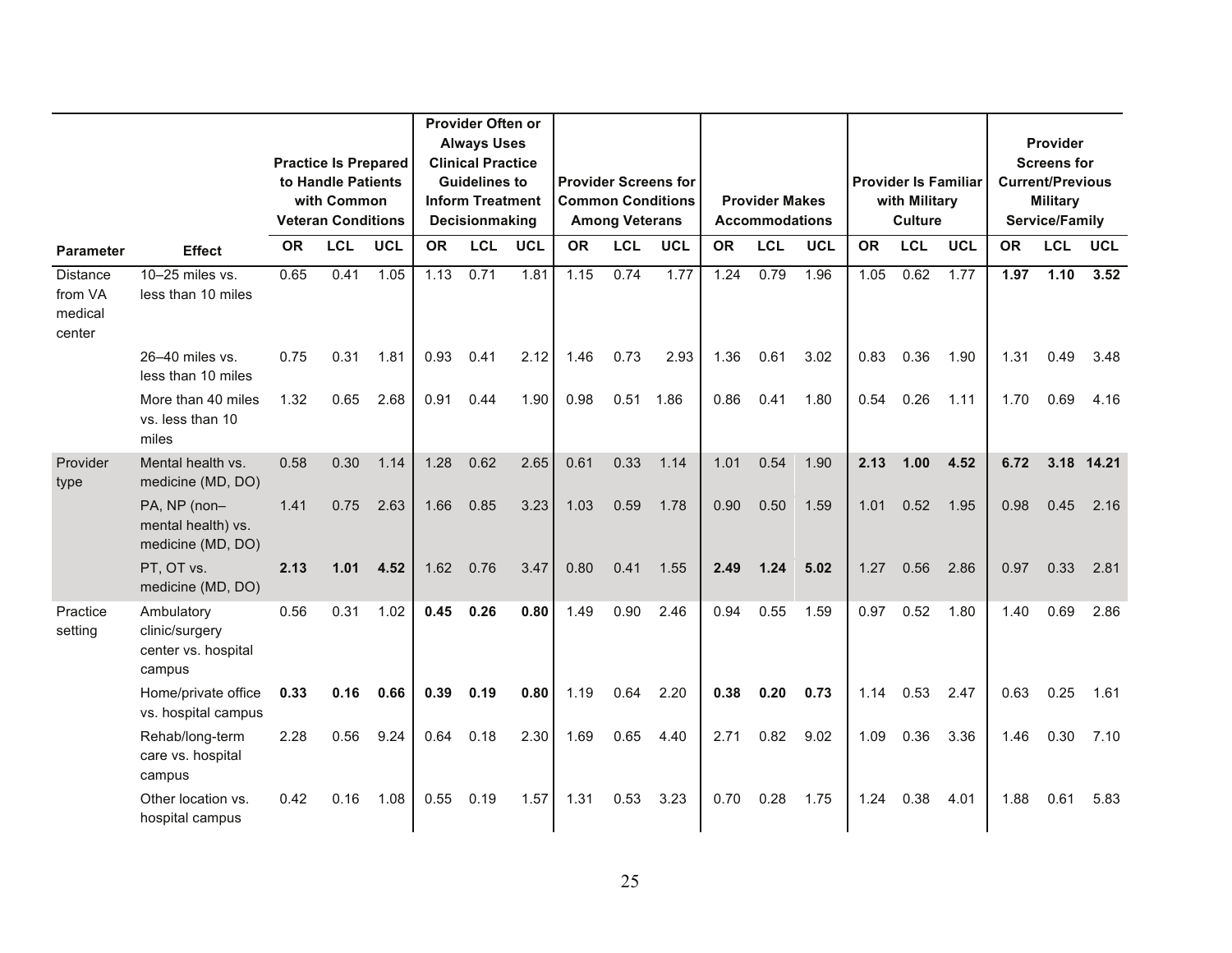|                                   |                                     |           | <b>Practice Is Prepared</b><br>to Handle Patients<br>with Common<br><b>Veteran Conditions</b> |            |           | Provider Often or<br><b>Always Uses</b><br><b>Clinical Practice</b><br><b>Guidelines to</b><br><b>Inform Treatment</b><br><b>Decisionmaking</b> |            |           | <b>Among Veterans</b> | <b>Provider Screens for</b><br><b>Common Conditions</b> |           | <b>Provider Makes</b><br><b>Accommodations</b> |            |           | with Military<br>Culture | <b>Provider Is Familiar</b> |           | Provider<br><b>Screens for</b><br><b>Current/Previous</b><br><b>Military</b><br>Service/Family |            |
|-----------------------------------|-------------------------------------|-----------|-----------------------------------------------------------------------------------------------|------------|-----------|-------------------------------------------------------------------------------------------------------------------------------------------------|------------|-----------|-----------------------|---------------------------------------------------------|-----------|------------------------------------------------|------------|-----------|--------------------------|-----------------------------|-----------|------------------------------------------------------------------------------------------------|------------|
| <b>Parameter</b>                  | <b>Effect</b>                       | <b>OR</b> | <b>LCL</b>                                                                                    | <b>UCL</b> | <b>OR</b> | <b>LCL</b>                                                                                                                                      | <b>UCL</b> | <b>OR</b> | <b>LCL</b>            | <b>UCL</b>                                              | <b>OR</b> | <b>LCL</b>                                     | <b>UCL</b> | <b>OR</b> | <b>LCL</b>               | <b>UCL</b>                  | <b>OR</b> | <b>LCL</b>                                                                                     | <b>UCL</b> |
| Registered as<br>Program provider | <b>TRICARE/Veterans Choice</b>      | 1.06      | 0.64                                                                                          | 1.76       | 1.11      | 0.67                                                                                                                                            | 1.82       | 0.93      | 0.60                  | 1.44                                                    | 2.64      | 1.62                                           | 4.29       | 2.71      | 1.64                     | 4.48                        | 1.42      | 0.78                                                                                           | 2.58       |
| culture                           | Completed training on military      | 0.98      | 0.48                                                                                          | 1.98       | 1.56      | 0.75                                                                                                                                            | 3.26       | 1.39      | 0.76                  | 2.57                                                    | 0.65      | 0.33                                           | 1.25       | 5.54      | 2.89                     | 10.62                       | 3.68      | 1.86                                                                                           | 7.27       |
|                                   | Worked or trained in VA/MTF         | 1.38      | 0.84                                                                                          | 2.28       | 1.04      | 0.62                                                                                                                                            | 1.75       | 0.89      | 0.56                  | 1.42                                                    | 1.65      | 1.02                                           | 2.67       | 2.04      | 1.17                     | 3.57                        | 1.16      | 0.60                                                                                           | 2.23       |
| Opinion of VA                     |                                     | 1.09      | 0.96                                                                                          | 1.25       | 1.03      | 0.90                                                                                                                                            | 1.19       | 1.09      | 0.96                  | 1.23                                                    | 1.03      | 0.91                                           | 1.18       | 1.16      | 1.01                     | 1.34                        | 1.12      | 0.95                                                                                           | 1.32       |
| Geographic<br>region              | Central/capital vs.<br>metropolitan | 0.78      | 0.46                                                                                          | 1.31       | 1.23      | 0.71                                                                                                                                            | 2.12       | 1.56      | 0.97                  | 2.52                                                    | 1.00      | 0.60                                           | 1.68       | 1.30      | 0.75                     | 2.24                        | 1.43      | 0.75                                                                                           | 2.71       |
|                                   | Western vs.<br>metropolitan         | 1.44      | 0.89                                                                                          | 2.35       | 1.45      | 0.89                                                                                                                                            | 2.38       | 1.54      | 1.00                  | 2.36                                                    | 1.32      | 0.83                                           | 2.10       | 1.01      | 0.61                     | 1.70                        | 1.22      | 0.69                                                                                           | 2.16       |

NOTE: Bold indicates that the odds ratios and parameter estimates are statistically significant ( $p < 0.05$ ). OR = odds ratio; LCL = lower 95% confidence limit; UCL = upper 95% confidence limit.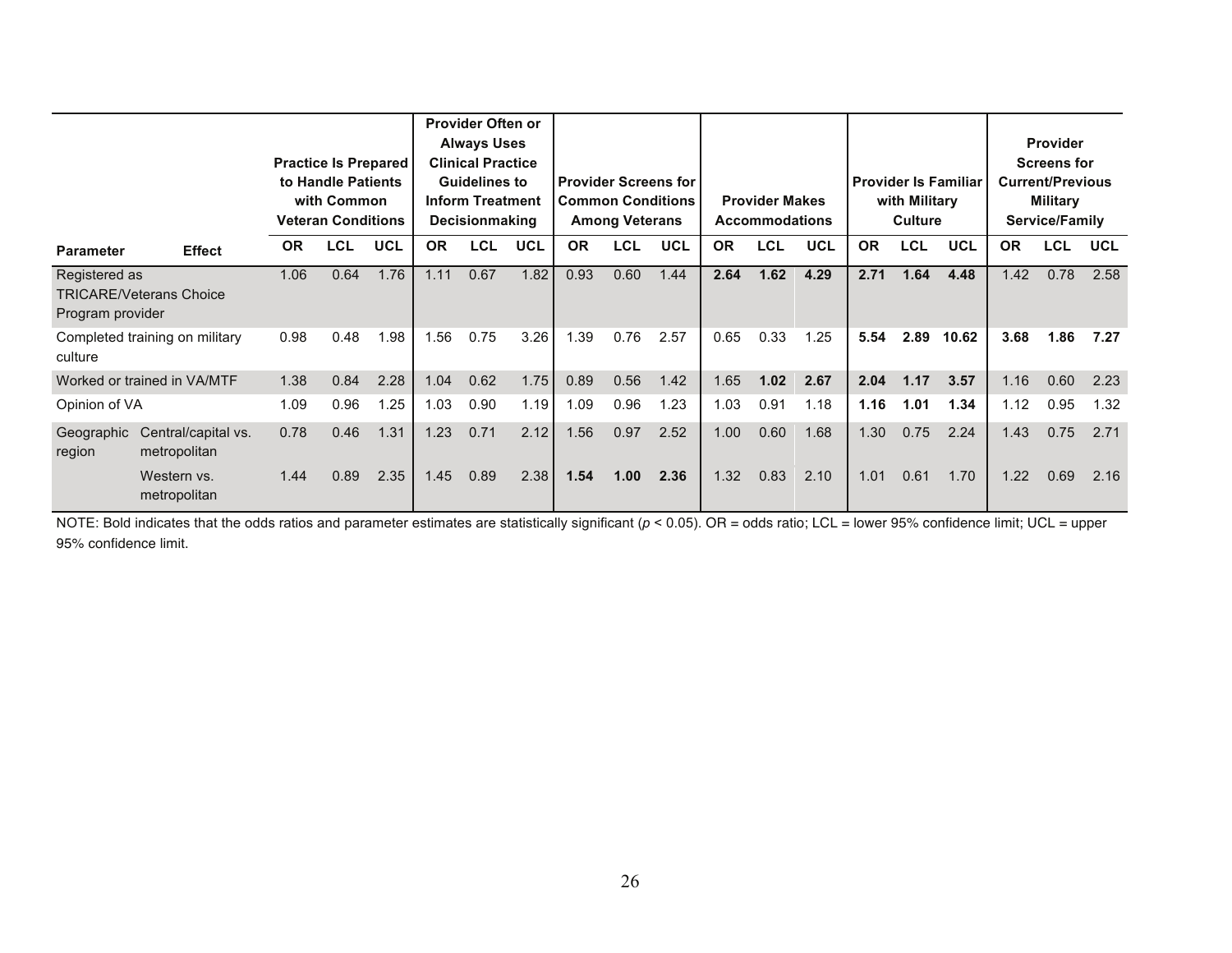|                                       |                            | <b>Accepting New</b><br><b>Patients</b> |      | with Common      | <b>Practice Is</b><br><b>Prepared to</b><br><b>Handle Patients</b><br>Veteran<br><b>Conditions</b> | <b>Provider Often</b><br>or Always Uses<br><b>Clinical</b><br><b>Practice</b><br><b>Guidelines to</b><br>Inform<br><b>Treatment</b><br>Decisionmaking |      | Provider<br><b>Conditions</b><br>Among<br><b>Veterans</b> | <b>Screens for</b><br><b>Common</b> |                  | <b>Provider Makes</b><br><b>Accommodations</b> |                  | <b>Provider Is</b><br><b>Familiar with</b><br><b>Military Culture</b> |                  | Provider<br><b>Screens for</b><br>Current/<br><b>Previous</b><br><b>Military</b><br><b>Service/Family</b> |
|---------------------------------------|----------------------------|-----------------------------------------|------|------------------|----------------------------------------------------------------------------------------------------|-------------------------------------------------------------------------------------------------------------------------------------------------------|------|-----------------------------------------------------------|-------------------------------------|------------------|------------------------------------------------|------------------|-----------------------------------------------------------------------|------------------|-----------------------------------------------------------------------------------------------------------|
|                                       |                            | $\boldsymbol{N}$                        | $\%$ | $\boldsymbol{N}$ | $\%$                                                                                               | $\boldsymbol{N}$                                                                                                                                      | %    | $\boldsymbol{N}$                                          | %                                   | $\boldsymbol{N}$ | %                                              | $\boldsymbol{N}$ | $\%$                                                                  | $\boldsymbol{N}$ | $\frac{9}{6}$                                                                                             |
| Sex                                   | Female                     | 394                                     | 92.6 | 276              | 61.4                                                                                               | 319                                                                                                                                                   | 73   | 196                                                       | 41.9                                | 259              | 58.5                                           | 109              | 25.5                                                                  | 92               | 22.2                                                                                                      |
|                                       | Male                       | 264                                     | 91   | 184              | 65.5                                                                                               | 196                                                                                                                                                   | 66.4 | 132                                                       | 45.4                                | 178              | 60.4                                           | 91               | 29                                                                    | 53               | 15.3                                                                                                      |
| Race/ethnicity Hispanic               |                            | 30                                      | 96.9 | 22               | 67.4                                                                                               | 27                                                                                                                                                    | 88.1 | 12                                                        | 28.5                                | 22               | 76.6                                           | 8                | 26.6                                                                  | 8                | 15                                                                                                        |
|                                       | Non-Hispanic<br>black      | 15                                      | 87.4 | 10               | 66.6                                                                                               | 13                                                                                                                                                    | 72.3 | $\overline{5}$                                            | 36.7                                | 11               | 75.8                                           | 5                | 36.3                                                                  | 3                | 27                                                                                                        |
|                                       | Non-Hispanic<br>white      | 499                                     | 92.2 | 352              | 63                                                                                                 | 381                                                                                                                                                   | 67   | 250                                                       | 43.3                                | 333              | 58.5                                           | 161              | 28.2                                                                  | 107              | 18.2                                                                                                      |
|                                       | Other/refused<br>to answer | 114                                     | 89.9 | 76               | 62.6                                                                                               | 94                                                                                                                                                    | 76.9 | 61                                                        | 48.8                                | 71               | 56.2                                           | 26               | 21.5                                                                  | 27               | 23                                                                                                        |
| Years since<br>completing<br>training | Less than 5<br>years       | 62                                      | 93.2 | 48               | 71.7                                                                                               | 47                                                                                                                                                    | 68   | 31                                                        | 40.8                                | 38               | 53.5                                           | 18               | 28.5                                                                  | 15               | 20.7                                                                                                      |
|                                       | $5-10$ years               | 114                                     | 93.9 | 83               | 69.6                                                                                               | 93                                                                                                                                                    | 83.6 | 50                                                        | 39.1                                | 78               | 70.8                                           | 32               | 25.1                                                                  | 29               | 25.6                                                                                                      |
|                                       | $10-20$ years              | 202                                     | 91.3 | 132              | 66.5                                                                                               | 160                                                                                                                                                   | 77   | 98                                                        | 42.5                                | 127              | 62.2                                           | 62               | 26.8                                                                  | 44               | 20.9                                                                                                      |
|                                       | $20 - 30$ years            | 161                                     | 90.8 | 101              | 59.3                                                                                               | 117                                                                                                                                                   | 67.8 | 77                                                        | 41.2                                | 99               | 53.8                                           | 47               | 26.5                                                                  | 30               | 13.7                                                                                                      |
|                                       | 30 or more<br>years        | 151                                     | 93   | 96               | 58.4                                                                                               | 98                                                                                                                                                    | 58.8 | 77                                                        | 47.8                                | 95               | 57.4                                           | 48               | 28                                                                    | 32               | 19.2                                                                                                      |

## **Table B.9. Components of Readiness, by Provider Characteristics (Individual Components)**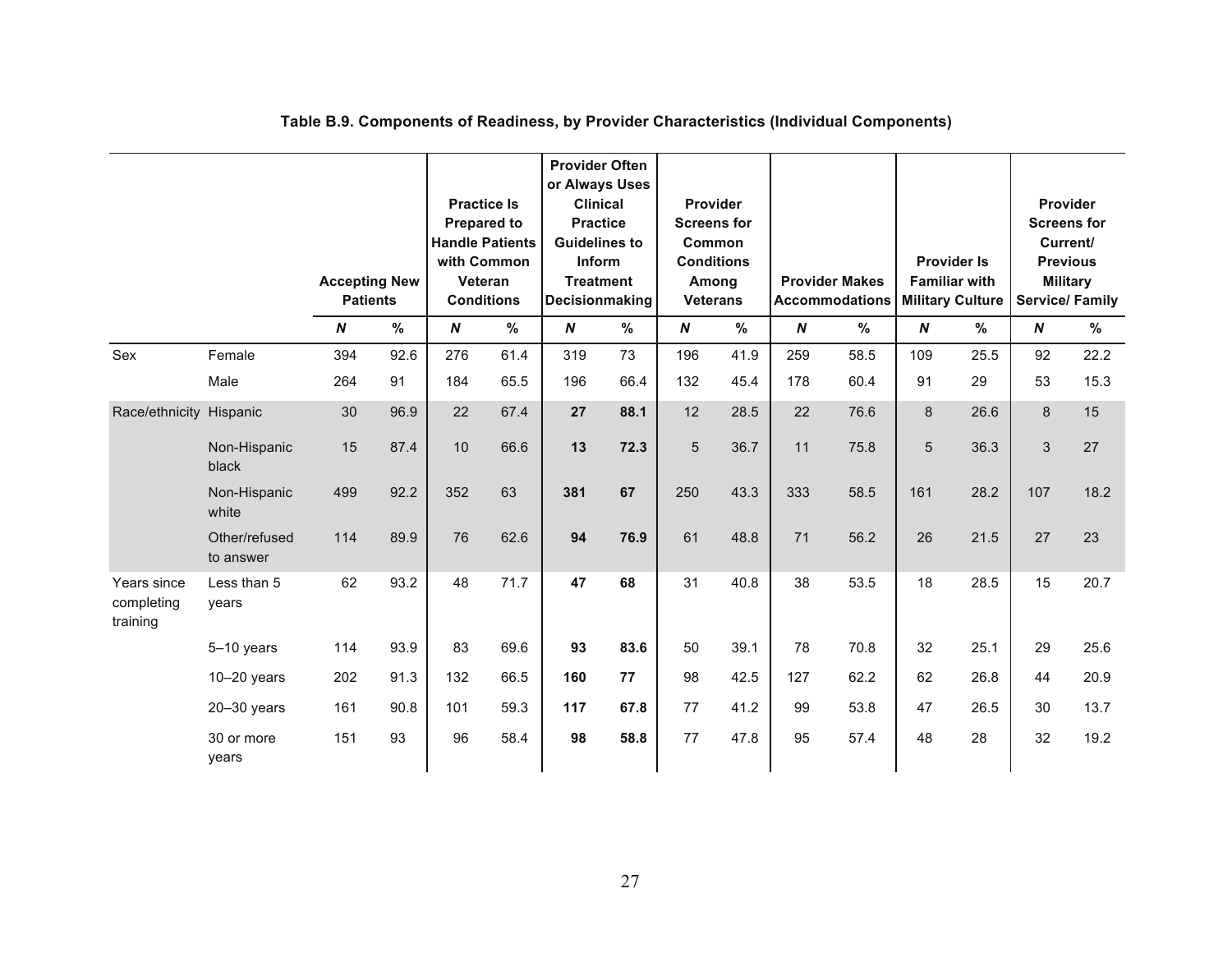|                                                                        |                                           | <b>Accepting New</b><br><b>Patients</b> |      |                  | <b>Practice Is</b><br><b>Prepared to</b><br><b>Handle Patients</b><br>with Common<br>Veteran<br><b>Conditions</b> | <b>Provider Often</b><br>or Always Uses<br><b>Clinical</b><br><b>Practice</b><br><b>Guidelines to</b><br>Inform<br><b>Treatment</b><br>Decisionmaking |      |                  | Provider<br><b>Screens for</b><br>Common<br><b>Conditions</b><br>Among<br><b>Veterans</b> |                  | <b>Provider Makes</b><br><b>Accommodations</b> |                  | <b>Provider Is</b><br><b>Familiar with</b><br><b>Military Culture</b> |                  | Provider<br><b>Screens for</b><br>Current/<br><b>Previous</b><br><b>Military</b><br><b>Service/Family</b> |
|------------------------------------------------------------------------|-------------------------------------------|-----------------------------------------|------|------------------|-------------------------------------------------------------------------------------------------------------------|-------------------------------------------------------------------------------------------------------------------------------------------------------|------|------------------|-------------------------------------------------------------------------------------------|------------------|------------------------------------------------|------------------|-----------------------------------------------------------------------|------------------|-----------------------------------------------------------------------------------------------------------|
|                                                                        |                                           | $\boldsymbol{N}$                        | $\%$ | $\boldsymbol{N}$ | %                                                                                                                 | $\boldsymbol{N}$                                                                                                                                      | %    | $\boldsymbol{N}$ | $\%$                                                                                      | $\boldsymbol{N}$ | %                                              | $\boldsymbol{N}$ | %                                                                     | $\boldsymbol{N}$ | %                                                                                                         |
| Provider type                                                          | Medicine (MD,<br>DO)                      | 237                                     | 91.5 | 176              | 69                                                                                                                | 175                                                                                                                                                   | 67.3 | 127              | 47.7                                                                                      | 162              | 64.1                                           | 70               | 25.9                                                                  | 34               | 11.9                                                                                                      |
|                                                                        | Mental health                             | 199                                     | 91.7 | 91               | 45.9                                                                                                              | 148                                                                                                                                                   | 69.5 | 89               | 35.8                                                                                      | 106              | 47.5                                           | 84               | 34.1                                                                  | 85               | 36.6                                                                                                      |
|                                                                        | PA, NP (non-<br>mental health)            | 147                                     | 92.9 | 107              | 73.7                                                                                                              | 115                                                                                                                                                   | 78.9 | 71               | 46.7                                                                                      | 88               | 59.1                                           | 29               | 18.1                                                                  | 17               | 11.1                                                                                                      |
|                                                                        | PT, OT                                    | 107                                     | 94.4 | 86               | 77.4                                                                                                              | 77                                                                                                                                                    | 74.6 | 46               | 40.5                                                                                      | 81               | 72.5                                           | 24               | 20.7                                                                  | 14               | 9.9                                                                                                       |
| Practice<br>setting                                                    | Hospital<br>campus                        | 158                                     | 94.6 | 131              | 77.7                                                                                                              | 128                                                                                                                                                   | 79.2 | 71               | 39                                                                                        | 110              | 65.3                                           | 38               | 24.1                                                                  | 20               | 11                                                                                                        |
|                                                                        | Ambulatory<br>clinic or surgery<br>center | 272                                     | 90.1 | 175              | 63.8                                                                                                              | 205                                                                                                                                                   | 67.8 | 146              | 49                                                                                        | 184              | 64.5                                           | 77               | 25.8                                                                  | 62               | 21                                                                                                        |
|                                                                        | Rehab/long-<br>term care                  | 41                                      | 89   | 35               | 89.2                                                                                                              | 31                                                                                                                                                    | 78.7 | 18               | 44.4                                                                                      | 34               | 85.7                                           | 14               | 22.9                                                                  | 12               | 19.4                                                                                                      |
|                                                                        | Home or private<br>office                 | 170                                     | 96.1 | 86               | 44.9                                                                                                              | 112                                                                                                                                                   | 61.7 | 75               | 38.9                                                                                      | 80               | 40.5                                           | 57               | 31.1                                                                  | 37               | 19.5                                                                                                      |
|                                                                        | Other                                     | 48                                      | 82.8 | 33               | 55.7                                                                                                              | 39                                                                                                                                                    | 73.4 | 23               | 38.7                                                                                      | 29               | 58                                             | 21               | 31.9                                                                  | 19               | 35.8                                                                                                      |
| Registered as<br>TRICARE/<br>Veterans<br>Choice<br>Program<br>provider | No                                        | 491                                     | 91.4 | 337              | 62.7                                                                                                              | 380                                                                                                                                                   | 70   | 239              | 41.8                                                                                      | 306              | 54.7                                           | 121              | 22.3                                                                  | 107              | 18.5                                                                                                      |
|                                                                        | Yes                                       | 180                                     | 94.1 | 123              | 65                                                                                                                | 135                                                                                                                                                   | 70.2 | 93               | 47                                                                                        | 131              | 74.7                                           | 81               | 42                                                                    | 42               | 20.9                                                                                                      |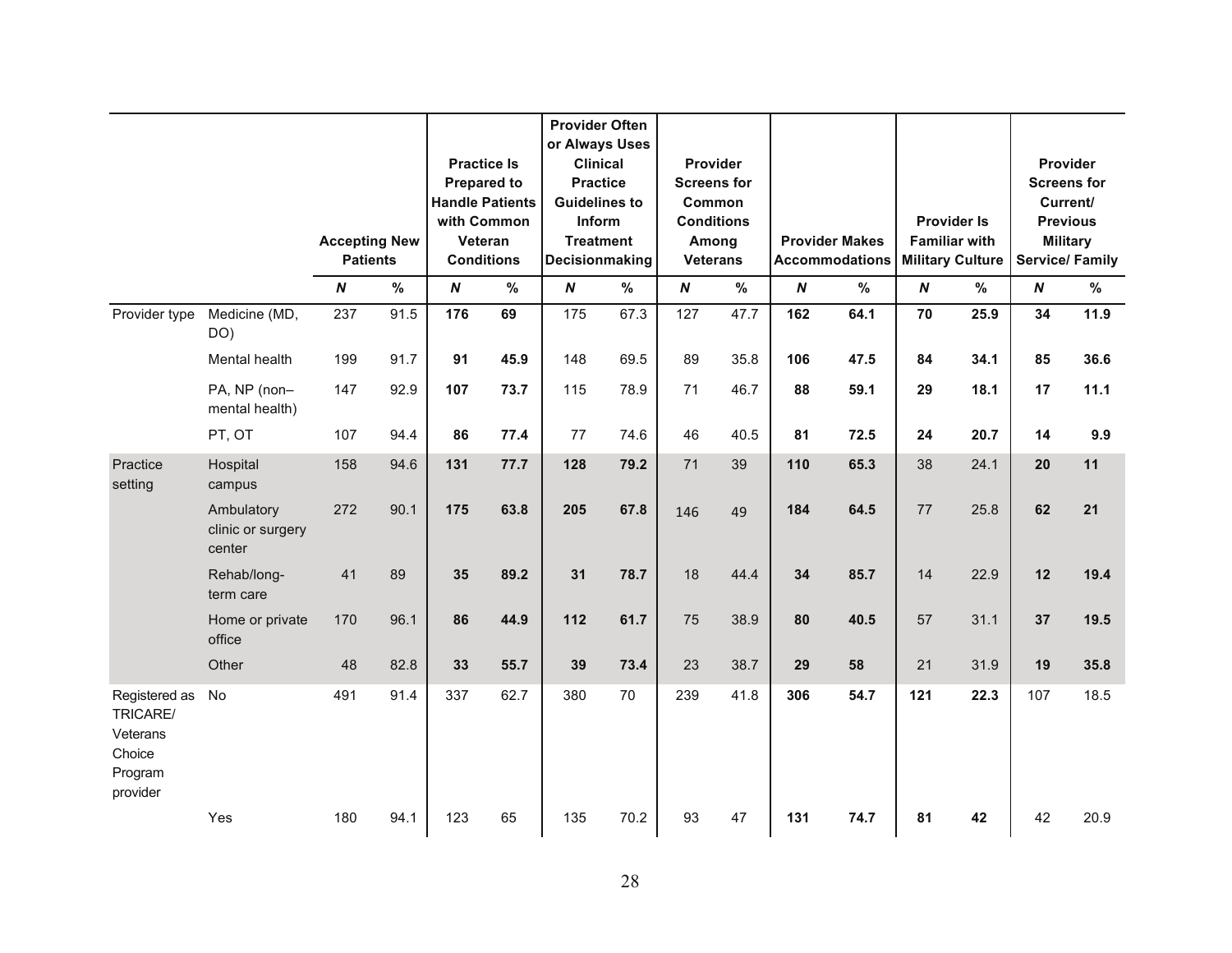|                                                 |                 |                                         |      |                  |                                                                                                                   |                  | <b>Provider Often</b><br>or Always Uses                                                                           |                                                         |                                       |                  |                                                |                  |                                                                       |                  |                                                                                                           |
|-------------------------------------------------|-----------------|-----------------------------------------|------|------------------|-------------------------------------------------------------------------------------------------------------------|------------------|-------------------------------------------------------------------------------------------------------------------|---------------------------------------------------------|---------------------------------------|------------------|------------------------------------------------|------------------|-----------------------------------------------------------------------|------------------|-----------------------------------------------------------------------------------------------------------|
|                                                 |                 | <b>Accepting New</b><br><b>Patients</b> |      |                  | <b>Practice Is</b><br><b>Prepared to</b><br><b>Handle Patients</b><br>with Common<br>Veteran<br><b>Conditions</b> |                  | <b>Clinical</b><br><b>Practice</b><br><b>Guidelines to</b><br><b>Inform</b><br><b>Treatment</b><br>Decisionmaking | Common<br><b>Conditions</b><br>Among<br><b>Veterans</b> | <b>Provider</b><br><b>Screens for</b> |                  | <b>Provider Makes</b><br><b>Accommodations</b> |                  | <b>Provider Is</b><br><b>Familiar with</b><br><b>Military Culture</b> |                  | Provider<br><b>Screens for</b><br>Current/<br><b>Previous</b><br><b>Military</b><br><b>Service/Family</b> |
|                                                 |                 | $\boldsymbol{N}$                        | $\%$ | $\boldsymbol{N}$ | %                                                                                                                 | $\boldsymbol{N}$ | %                                                                                                                 | $\boldsymbol{N}$                                        | %                                     | $\boldsymbol{N}$ | %                                              | $\boldsymbol{N}$ | %                                                                     | $\boldsymbol{N}$ | %                                                                                                         |
| Completed<br>training on<br>military<br>culture | No              | 579                                     | 91.5 | 405              | 63.9                                                                                                              | 442              | 69.2                                                                                                              | 278                                                     | 42.1                                  | 383              | 60.5                                           | 137              | 20.8                                                                  | 102              | 14.9                                                                                                      |
|                                                 | Yes             | 86                                      | 95   | 55               | 58.4                                                                                                              | 73               | 75.8                                                                                                              | 51                                                      | 49.6                                  | 54               | 51.9                                           | 63               | 67.6                                                                  | 46               | 47.9                                                                                                      |
| Worked or<br>trained in<br>VA/MTF               | <b>No</b>       | 472                                     | 92.4 | 292              | 58.6                                                                                                              | 346              | 69.6                                                                                                              | 215                                                     | 41.3                                  | 281              | 55.1                                           | 115              | 22.4                                                                  | 105              | 20.5                                                                                                      |
|                                                 | Yes             | 218                                     | 91.4 | 168              | 72.3                                                                                                              | 169              | 70.8                                                                                                              | 118                                                     | 46.5                                  | 156              | 67.7                                           | 92               | 35.8                                                                  | 45               | 16.7                                                                                                      |
| Opinion of VA 0                                 |                 | 309                                     | 91.7 | 203              | 58.9                                                                                                              | 234              | 68.2                                                                                                              | 127                                                     | 37                                    | 200              | 59.3                                           | 77               | 21.9                                                                  | 58               | 16.1                                                                                                      |
|                                                 | 1               | 136                                     | 90   | 104              | 65.8                                                                                                              | 109              | 69.5                                                                                                              | 85                                                      | 53.1                                  | 95               | 57                                             | 41               | 23.8                                                                  | 28               | 18.5                                                                                                      |
|                                                 | $\overline{2}$  | 74                                      | 93.7 | 51               | 69.9                                                                                                              | 57               | 73.2                                                                                                              | 38                                                      | 40.4                                  | 47               | 57.9                                           | 18               | 30.3                                                                  | 16               | 15.3                                                                                                      |
|                                                 | 3               | 51                                      | 90.8 | 37               | 63.7                                                                                                              | 43               | 71.9                                                                                                              | 26                                                      | 43.5                                  | 32               | 54.9                                           | 21               | 29.4                                                                  | 15               | 21                                                                                                        |
|                                                 | 4               | 51                                      | 94.8 | 35               | 67.2                                                                                                              | 40               | 76.6                                                                                                              | 30                                                      | 49.5                                  | 32               | 63.4                                           | 17               | 30.7                                                                  | 19               | 34.9                                                                                                      |
|                                                 | 5               | 40                                      | 94.7 | 30               | 67.2                                                                                                              | 32               | 68.6                                                                                                              | 23                                                      | 48.6                                  | 31               | 71.7                                           | 26               | 58                                                                    | 10               | 25.1                                                                                                      |
| Geographic<br>region                            | Central/capital | 186                                     | 91   | 119              | 63.4                                                                                                              | 132              | 69.3                                                                                                              | 103                                                     | 51.2                                  | 119              | 61.8                                           | 65               | 31.4                                                                  | 47               | 20.1                                                                                                      |
|                                                 | Metropolitan    | 294                                     | 92.2 | 192              | 60.5                                                                                                              | 217              | 68.6                                                                                                              | 119                                                     | 38.3                                  | 170              | 55.9                                           | 72               | 25.4                                                                  | 52               | 18.9                                                                                                      |
|                                                 | Western         | 210                                     | 92.7 | 149              | 73                                                                                                                | 166              | 76.2                                                                                                              | 111                                                     | 52.4                                  | 148              | 69.8                                           | 70               | 28.5                                                                  | 51               | 19.3                                                                                                      |